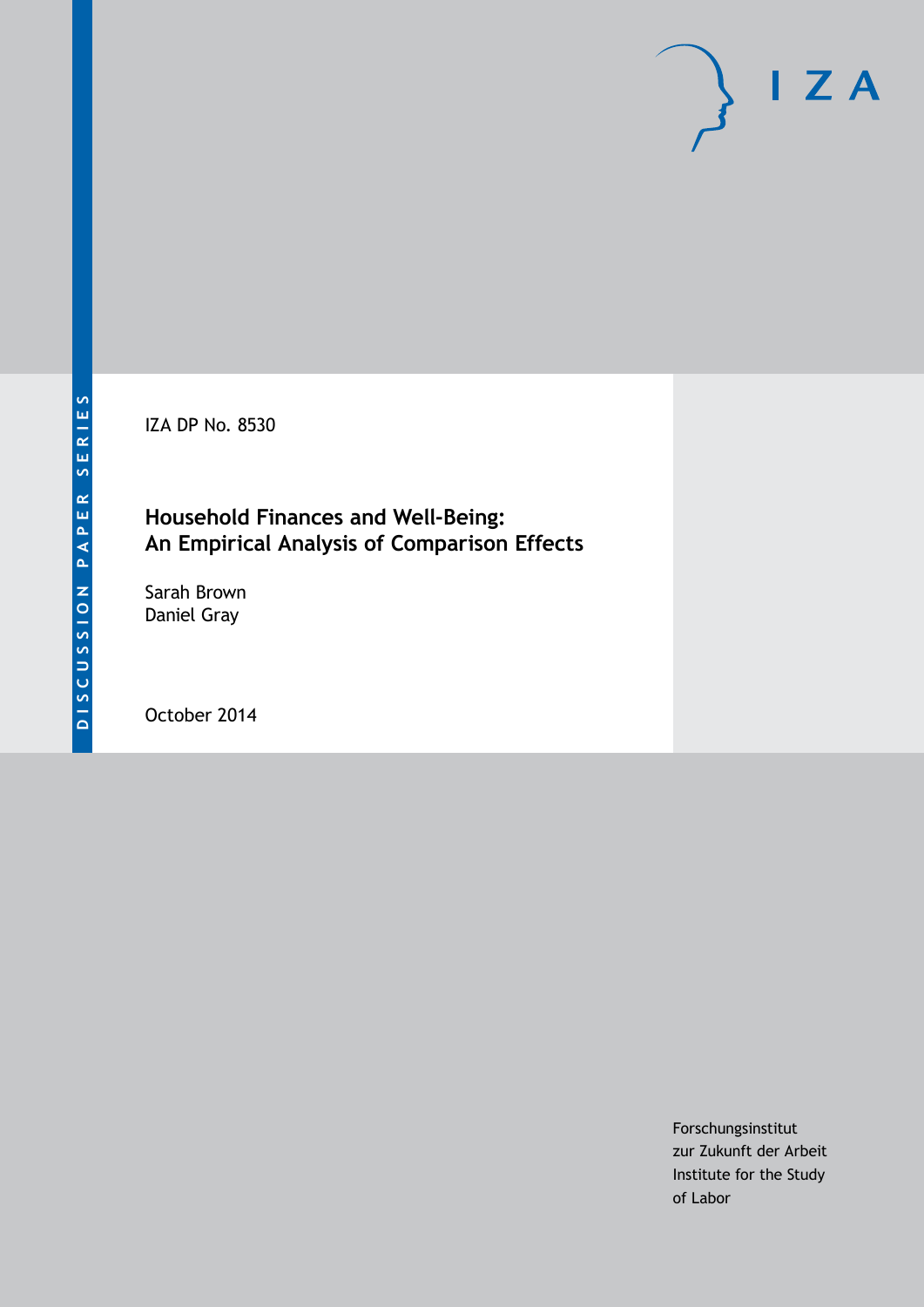# **Household Finances and Well-Being: An Empirical Analysis of Comparison Effects**

### **Sarah Brown**

*University of Sheffield and IZA*

#### **Daniel Gray**

*University of Sheffield*

Discussion Paper No. 8530 October 2014

IZA

P.O. Box 7240 53072 Bonn **Germany** 

Phone: +49-228-3894-0 Fax: +49-228-3894-180 E-mail: [iza@iza.org](mailto:iza@iza.org)

Any opinions expressed here are those of the author(s) and not those of IZA. Research published in this series may include views on policy, but the institute itself takes no institutional policy positions. The IZA research network is committed to the IZA Guiding Principles of Research Integrity.

The Institute for the Study of Labor (IZA) in Bonn is a local and virtual international research center and a place of communication between science, politics and business. IZA is an independent nonprofit organization supported by Deutsche Post Foundation. The center is associated with the University of Bonn and offers a stimulating research environment through its international network, workshops and conferences, data service, project support, research visits and doctoral program. IZA engages in (i) original and internationally competitive research in all fields of labor economics, (ii) development of policy concepts, and (iii) dissemination of research results and concepts to the interested public.

<span id="page-1-0"></span>IZA Discussion Papers often represent preliminary work and are circulated to encourage discussion. Citation of such a paper should account for its provisional character. A revised version may be available directly from the author.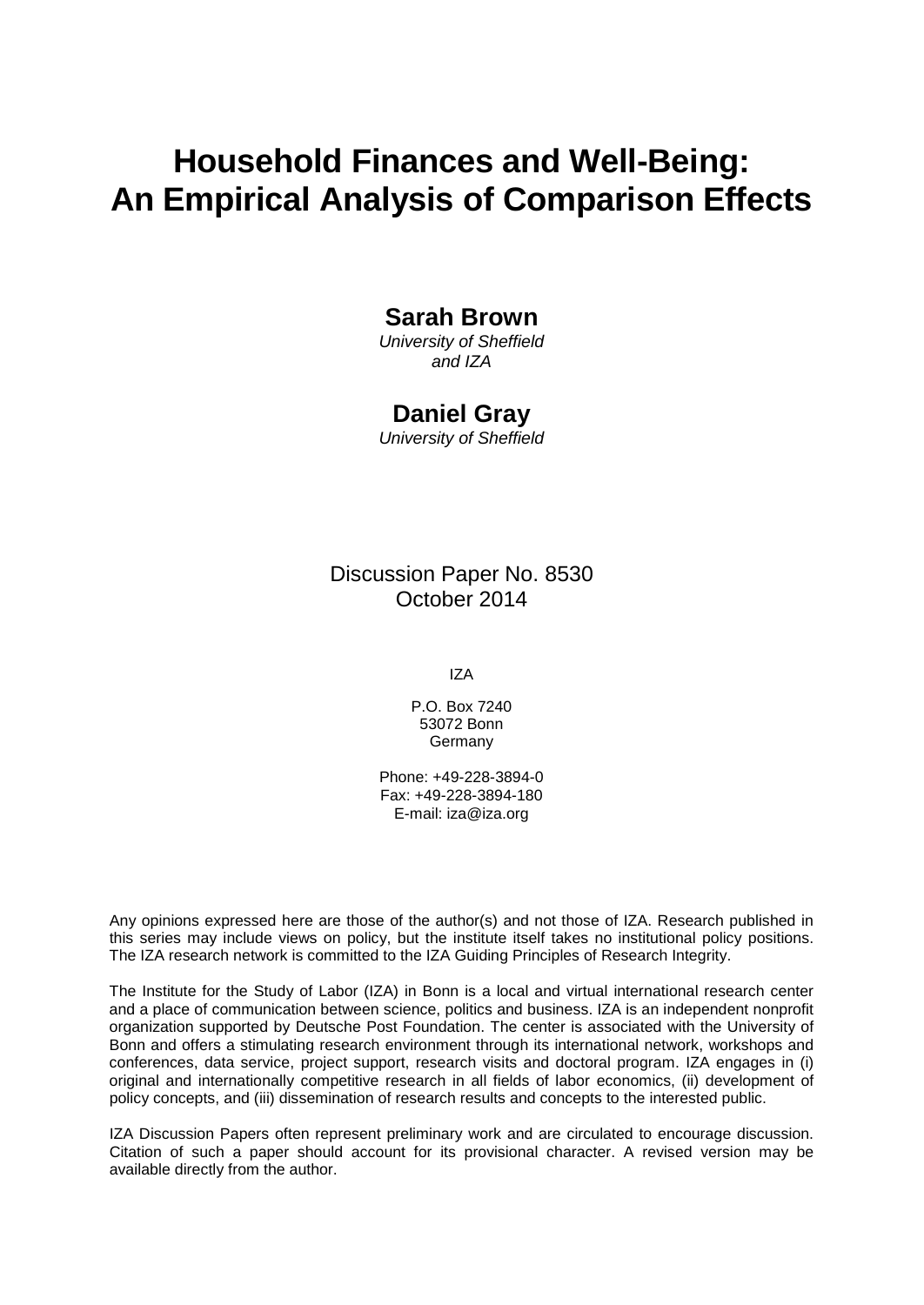IZA Discussion Paper No. 8530 October 2014

# **ABSTRACT**

## **Household Finances and Well-Being: An Empirical Analysis of Comparison Effects[\\*](#page-1-0)**

This paper explores the importance of the household's financial position for an individual's level of well-being. Initially, the empirical analysis, based on a large nationally representative panel survey, aims to ascertain the impact of the household's monetary financial position on overall life satisfaction and financial well-being, with the latter being measured by financial satisfaction and subjective prosperity. Taking into account monetary factors in addition to income, the results indicate that the household's level of net wealth, assets and debt are important determinants of overall life satisfaction and financial well-being. The paper also explores whether the financial situation of households in a comparison group influences an individual's overall life satisfaction and financial well-being. The results suggest that the financial position of households in the comparison group is an important determinant of an individual's level of overall life satisfaction and financial well-being, with information effects generally dominating comparison effects. In addition, the effects of the comparison group are asymmetric depending on whether a household's financial position is above or below the average of the reference group and vary over the life-cycle.

JEL Classification: D14, I31, J28

Keywords: financial satisfaction, fixed effects ordered logit, household finances, overall life satisfaction, subjective prosperity

Corresponding author:

Sarah Brown Department of Economics University of Sheffield 9 Mappin Street Sheffield, S1 4DT United Kingdom E-mail: [sarah.brown@sheffield.ac.uk](mailto:sarah.brown@sheffield.ac.uk)

This paper uses unit record data from the Household, Income and Labour Dynamics in Australia (HILDA) Survey. The HILDA Project was initiated and is funded by the Australian Government Department of Families, Housing, Community Services and Indigenous Affairs (FaHCSIA) and is managed by the Melbourne Institute of Applied Economic and Social Research (Melbourne Institute). The findings and views reported in this paper, however, are those of the authors and should not be attributed to either FaHCSIA or the Melbourne Institute.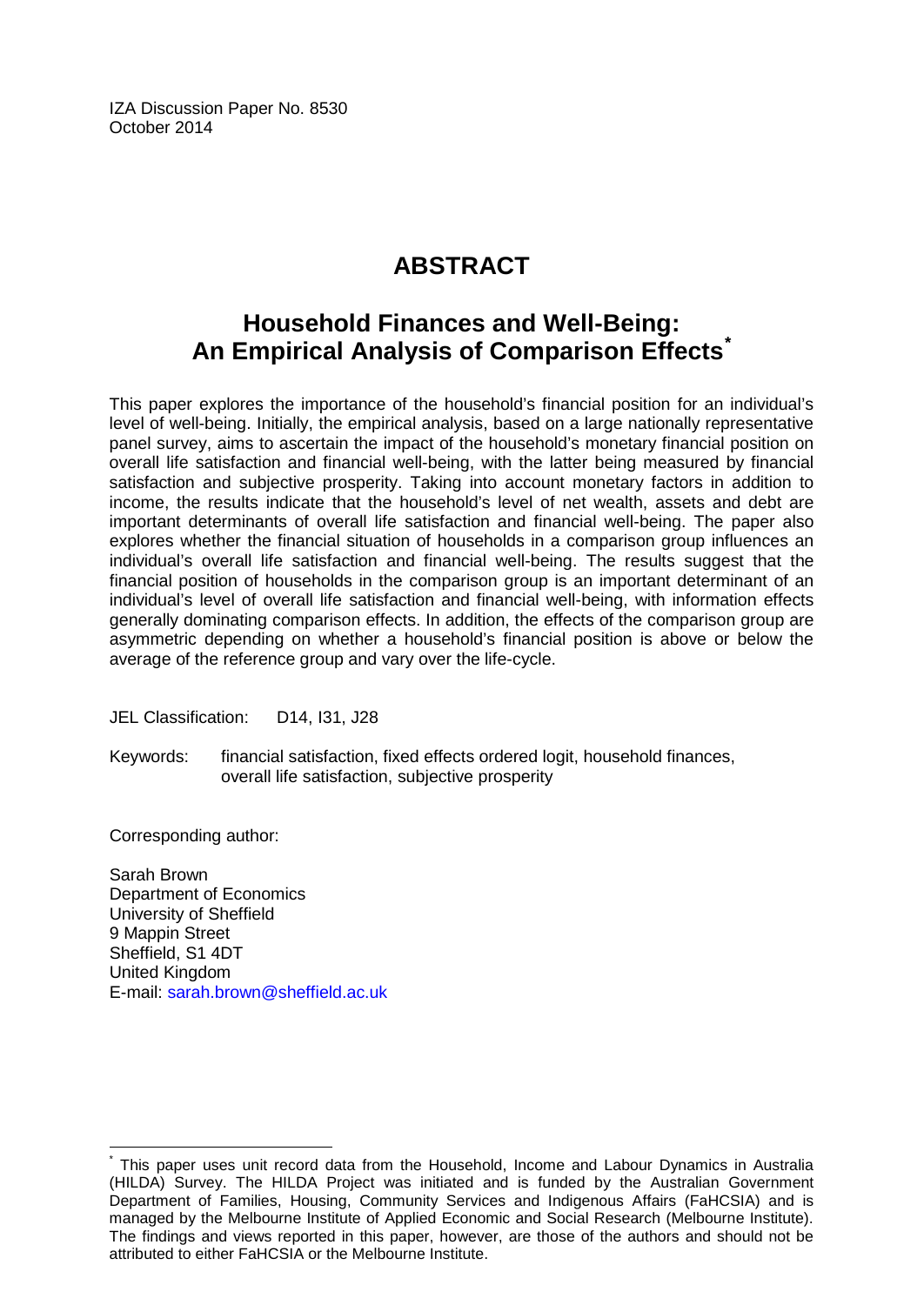#### 1 Introduction and Background

Overall life satisfaction is frequently argued to be made up of a variety of domains, such as financial satisfaction, job satisfaction and leisure satisfaction, amongst many others, see for example, Easterlin (2006), Layard (2006) and Van Praag and Ferrer-i-Carbonell (2007). In this setting, it is assumed that specific behaviours influence certain domains, and in turn these domain satisfactions determine an individual's level of overall life satisfaction. In the existing literature, however, there remains a limited number of studies which explore the determinants of financial well-being and within this literature, relatively few studies focus on the role of household assets and debt. In addition, income comparisons between individuals have been extensively shown to influence individual well-being, see for example, Clark and Oswald (1996), Ferrer-i-Carbonell (2005), Luttmer (2005), Clark et al. (2008) and Senik (2008). However, potential comparison effects of financial measures beyond income have not previously been explored. Initially, the empirical analysis presented in this paper aims to ascertain the impact of a variety of household financial measures, such as the level of household assets and debt, in addition to household income, on well-being in Australia whilst accounting for individual heterogeneity. The paper then goes on to explore whether the financial position in a specified comparison group influences an individual's level of well-being. In this context, based on potential interdependence of preferences and the importance of relative position, the financial position of households in a comparison group may influence an individual's level of wellbeing. Such comparison effects related to the more general concept of household finances have not attracted attention from the existing literature. Such a lack of attention is surprising given that, for example, assets such as housing and cars are somewhat conspicuous and may thus influence well-being.

Financial well-being comprises of both objective and subjective aspects of one's financial position, and captures how content an individual is with their material and non-material financial position (Joo and Grable (2004)). This paper explores two measures of financial well-being, namely, financial satisfaction and subjective prosperity, as they potentially capture different aspects of financial well-being, as well as, for purposes of comparison, overall life satisfaction. In line with overall life satisfaction, financial well-being is frequently found to have a "U-shaped" age pattern, see,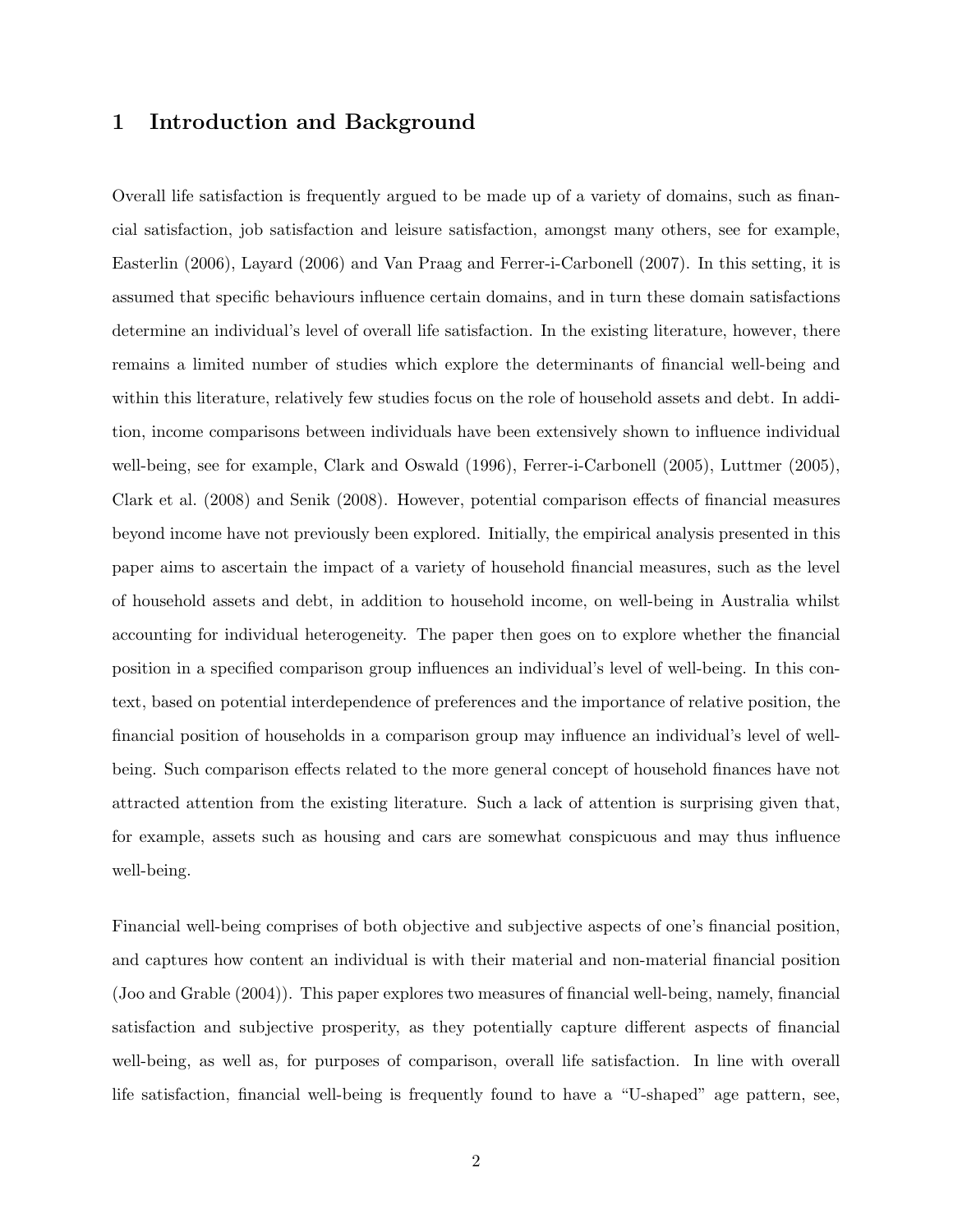for example, Hansen et al. (2008) and Plagnol (2011). This observation is potentially at odds with prior expectations as an individual's income often decreases in old age, and consequently, one may expect financial well-being to fall in line with the observed decreases in income. One possible explanation for this observation is that older individuals become accustomed to lower levels of financial resources, that is, individuals revise their expectations and so report higher levels of financial satisfaction, despite their changing economic position. An alternative explanation for this phenomenon is that financial variables, in addition to income such as debt and financial assets, become important determinants of well-being at later stages of the life-cycle (Plagnol (2011)).

Furthermore, the financial position of households across the developed world has dramatically changed over the past three decades, with household debt levels dramatically increasing. In Australia, the debt to income ratio has increased by 28% over the past decade. Statistics from the Reserve Bank of Australia (RBA) indicate that, in 2013, the debt to income ratio stood at 148%, however, this has fallen from its peak of  $156\%$  in  $2006<sup>1</sup>$ .

In the existing literature, however, relatively few studies explore the influence of assets and debt on financial well-being. Headey and Wooden (2004), using cross-section data from the 2002 wave of the Household, Income and Labour Dynamics in Australia (HILDA) survey explore the impact household net wealth, defined as the household's total assets minus total debt, has on both subjective well-being and ill-being. The results reveal that both income and net wealth are positively associated with financial satisfaction.

Analysing the German Socio-Economic Panel Survey and the British Household Panel Survey, Van Praag and Ferrer-i-Carbonell (2007) explore the relationship between financial satisfaction, savings and income. Using a 'probit adapted OLS' estimation technique, they find that household savings and income have positive impacts on the level of financial satisfaction in both countries.

Hansen et al. (2008) explore financial satisfaction in old age in Norway. Analysing the first wave of the Norwegian Life Course, Aging, and Generation Study (NorLAG), the authors aim to assess whether assets and liabilities can explain increasing financial satisfaction in old age. The findings

<sup>1</sup>Data taken from www.rba.gov.au.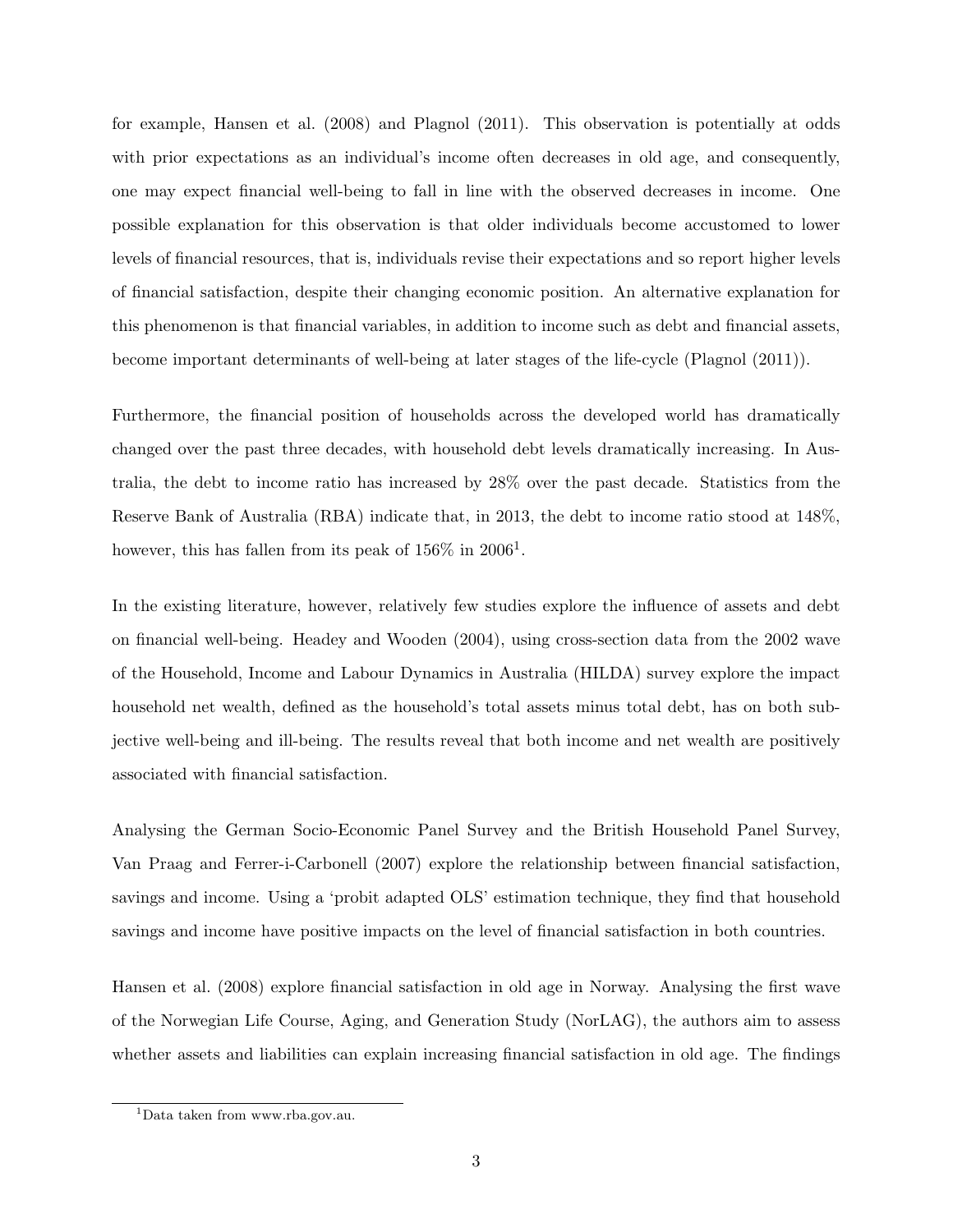suggest that financial satisfaction is influenced by a wide range of financial measures beyond simply income. Furthermore, the study reports that a large proportion of the increase in the level of financial satisfaction in old age can be explained by increased levels of assets and decreased levels of debt held in later life. However, it is still found that, at low levels of income and wealth, older individuals tend to be more financially satisfied than their equally poor younger counterparts.

Plagnol (2011) explores the impact of assets and debt on financial satisfaction across the life course in the USA, using data from the second and third waves of the "National Survey of Families and Households" (NSFH). The analysis reveals that financial satisfaction steadily increases between the ages of 30 and 78. The findings also indicate that income follows a concave pattern over the life course, suggesting that financial satisfaction is influenced by other factors besides income. In line with prior expectations, the regression analysis reveals that financial satisfaction is increasing in income. The analysis also indicates that the increase in financial satisfaction in later life can be explained by an increase in the level of assets and a decrease in the debt level of the household.

In addition to the financial position of an individual's own household, an individual's level of wellbeing is potentially influenced by the financial position of others. Based on the theory of the interdependence of preferences, it is anticipated that an individual's level of utility is not only related to personal circumstances but also the circumstances of a comparison group. For example, an extensive literature on overall life satisfaction aims to ascertain the relationship between income and well-being. In the related literature, several studies assert not only the importance of one's own income, but also an individual's income compared to the average in a comparison group. In these studies, it is anticipated that there will be a positive own income effect and a negative comparison income effect, see for example, Ferrer-i-Carbonell (2005), Luttmer (2005) and Clark et al. (2008). Alternatively, an increase in the average income of the comparison group could potentially be associated with an increase in utility. This phenomenon is potentially capturing positive ambition effects and is called the 'information effect' by Senik (2008) but was also called the 'tunnel effect' by Hirschman and Rothschild (1973) in the context of economic development. Consequently, a higher reference income could potentially be perceived as relative deprivation, or an indicator of better future prospects. Senik (2008) argues that comparison and information effects are both present and the individual's personal economic circumstances will determine which effect dominates.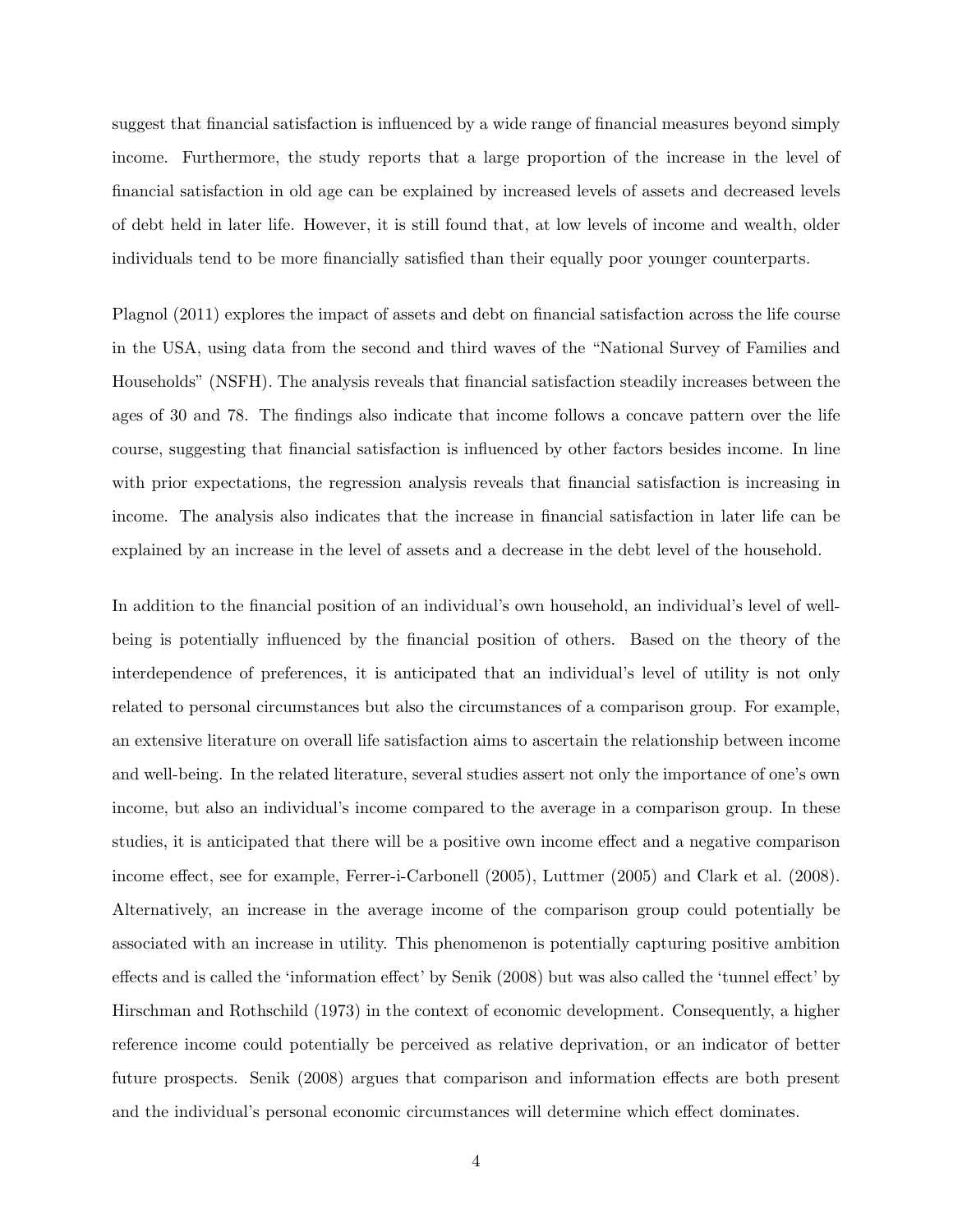In summary, this paper builds on the existing literature by conducting longitudinal analysis of individual well-being in Australia, as measured by overall life satisfaction, financial satisfaction and subjective prosperity, whilst controlling for the household's level of assets, debts and net wealth and, in addition, accounting for unobserved individual heterogeneity. More importantly, the empirical analysis explores the impact of comparison and information effects on overall life satisfaction, financial satisfaction and subjective prosperity. Specifically, it explores the relationship between the level of net wealth, total assets and debt (both unsecured and secured) of households in a specified comparison group and overall life satisfaction, financial satisfaction and subjective prosperity. In line with Ferrer-i-Carbonell (2005), this paper explores the influence of both the average financial position of a comparison group and the potential asymmetry of the comparison effects, that is, whether an individual's household financial position is above or below that of the comparison group. In the existing literature, such comparison effects have been related to income only. In contrast, in this paper we adopt a more holistic view of household finances.

#### 2 Data

The empirical analysis is based on data drawn from the Household, Income and Labour Dynamics in Australia (HILDA) survey. The HILDA survey commenced in 2001 and is financed by the Australian Government with the Melbourne Institute of Applied Economic and Social Research being responsible for its design and management. The HILDA survey is a nationwide panel survey that contains a wide range of social, demographic and socio-economic information. Further details of the HILDA survey are described in Wooden et al. (2002). This paper focuses on the 2002, 2006 and 2010 waves as these waves contain a supplementary wealth module. This wealth module includes detailed information on the household's wealth, including the monetary values of a variety of assets and debts held by the household. The analysis draws on an unbalanced panel of 27,530 observations of individuals aged between 16 and 93.

In line with the existing literature, see for example, McBride (2001), Ferrer-i-Carbonell (2005) and Luttmer (2005), we initially explore the effects of income, assets and debts on overall life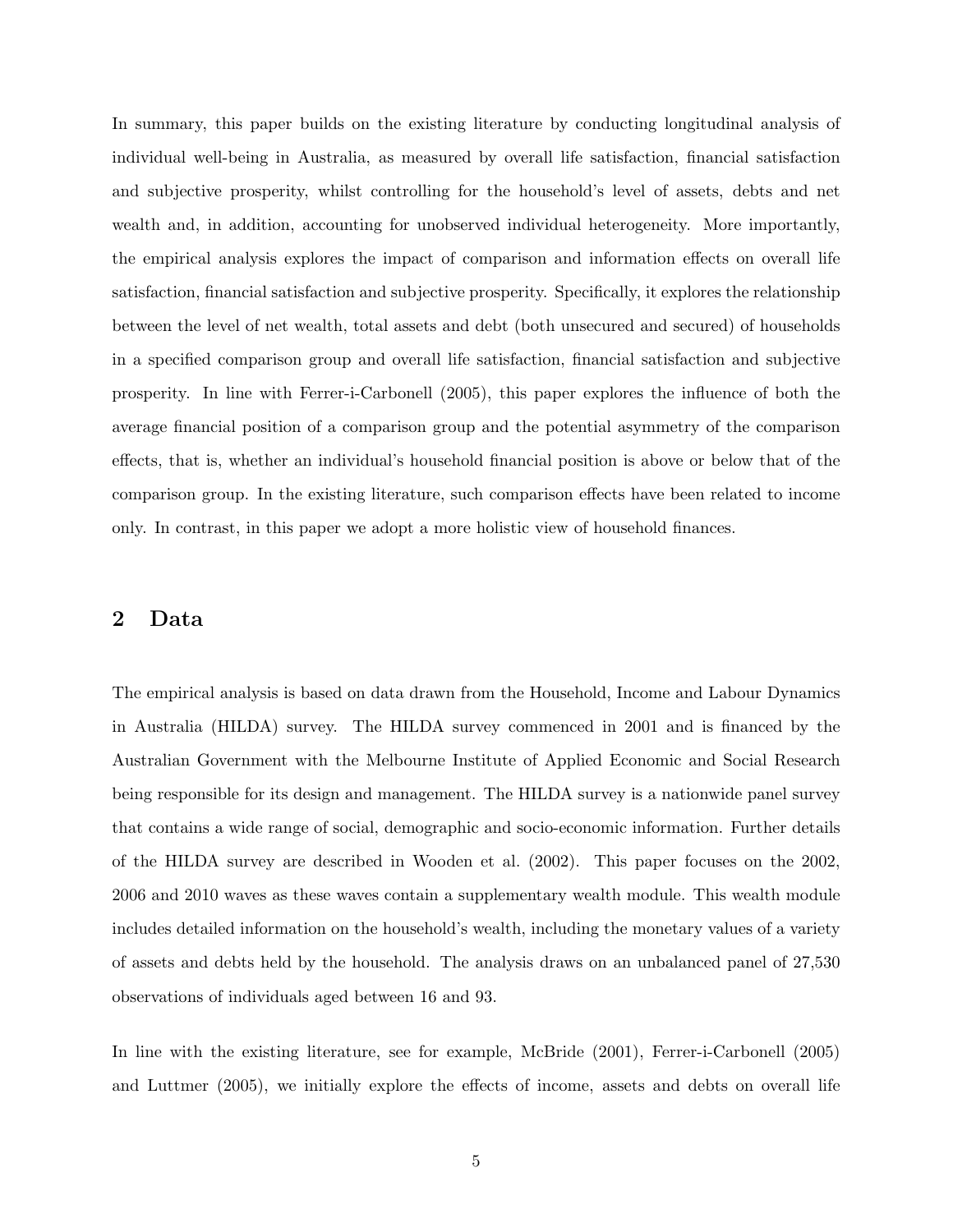satisfaction. Overall life satisfaction is based on the question "All things considered, how satisfied are you with your life?" This is measured on an eleven point scale, where zero indicates "totally dissatisfied" and ten corresponds to "totally satisfied". The mean level of overall life satisfaction is 7.90 whilst the median is 8. In line with Dolan et al. (2008), the distribution of overall life satisfaction is skewed, with individuals tending to report higher values of overall life satisfaction.

Financial well-being captures a variety of aspects relating to one's current financial position, including both subjective and objective measures. This paper explores two different measures of financial well-being, namely, financial satisfaction and subjective prosperity as they capture potentially different aspects relating financial well-being. In line with Headey and Wooden (2004), and similar to Hansen et al. (2008) and Plagnol (2011), financial satisfaction is based on the question, "I am now going to ask you some questions about how satisfied or dissatisfied you are with some of the things happening in your life... Your financial situation." In line with overall life satisfaction, this is measured on an eleven point scale, with higher values indicating being more satisfied. The mean level of financial satisfaction is 6.40 with the median being 7. In line with overall life satisfaction, financial satisfaction is skewed with individuals tending to report higher rather than lower levels of financial satisfaction.

The level of subjective prosperity is based on the question, "Given your current needs and financial responsibilities, would you say that you and your family are..." This is originally measured on a six point scale ranging from "very poor" to "prosperous". However, due to a lack of observations in the lowest two categories, the lowest two categories are combined and as a result subjective prosperity is measured on a five point scale with the mean level of subjective prosperity being 1.81. 52.7% of the sample report being "reasonably comfortable", that is, reporting a score of 2, whilst only 1.4% of individuals report being "prosperous", that is, reporting the highest value of subjective prosperity. This measure has been used extensively in the previous literature, and has been argued to capture a variety of different aspects of an individual's financial position. For example, Siahpush et al. (2007) use this variable to capture an individual's level of material well-being, whereas, Cole et al. (2009) argue that it captures financial deprivation. Similarly, Qu et al. (2009) interpret the responses to this question as capturing an individual's level of perceived prosperity.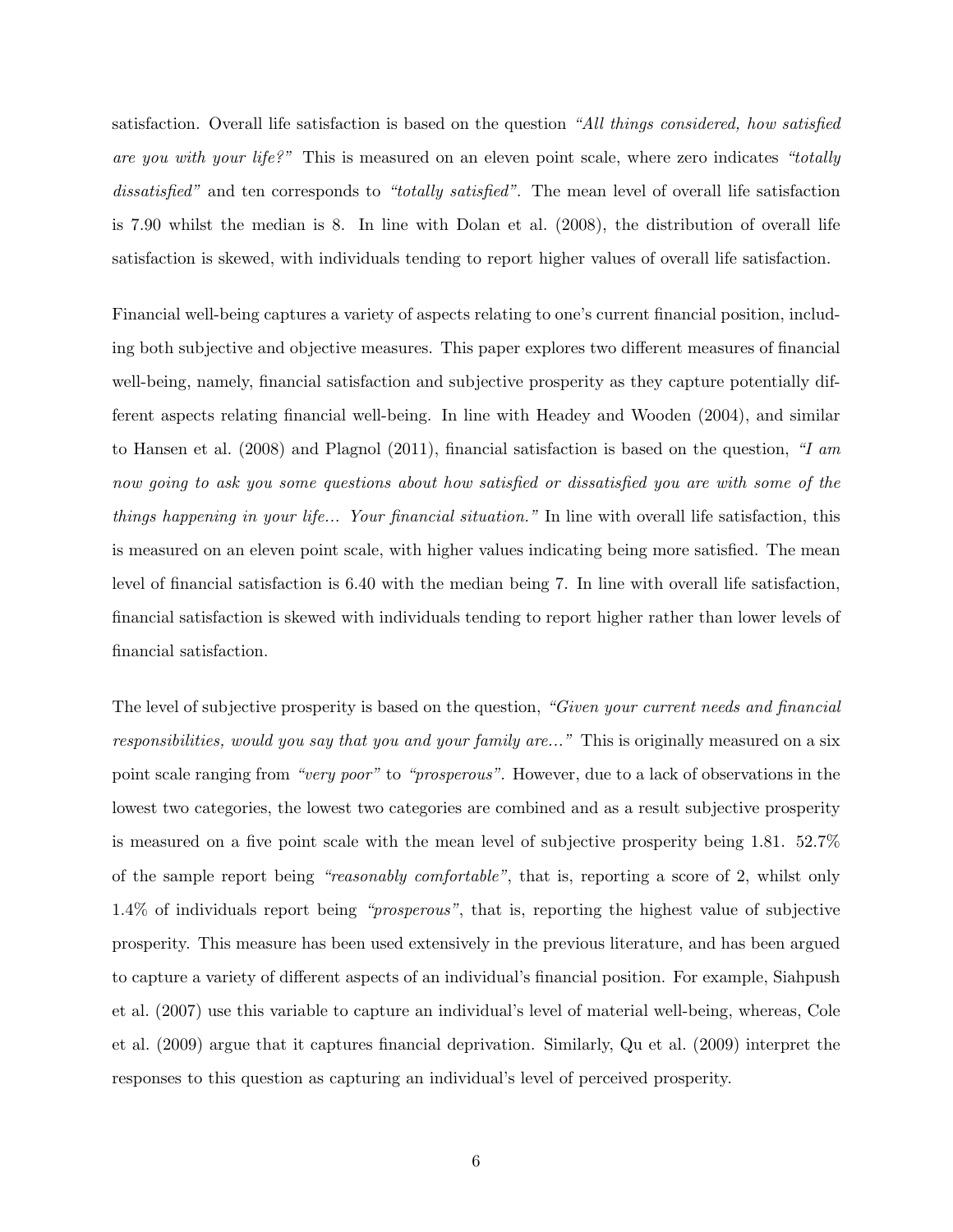A variety of measures are used to capture the household's financial position. These measures include the household's disposable income, the household's level of net wealth, the total level of assets, the total level of debt and the levels of unsecured debt and secured debt. The level of household income is defined as the household's gross income from all sources minus estimated taxes. In some instances, this calculation returns a non-positive income and consequently, these observations, 235 (0.85% of observation), are omitted from the analysis. The household's level of net wealth is defined as the level of household assets minus total debt, where the level of total assets is defined as the summation of the household's financial and tangible assets and total debt is the summation of secured and unsecured debt. The level of secured debt refers to any debt secured against a property, whilst unsecured debt includes all other debt held by the household. In line with Gropp et al. (1997) in order to account to the skewed nature of the monetary financial variables, the empirical analysis includes the natural logarithm of each of the monetary measures which are inflated to 2010 levels. In line with Brown and Taylor (2008), where net wealth, assets and debt take a positive value, the natural logarithm is simply taken. Where these variables are zero, as there are no values between 0 and 1, the natural logarithm is defined to be zero. When the value of net wealth  $(nw)$  is negative, the natural logarithm of net wealth is defined to be  $-ln(|nw|)$ .<sup>2</sup>

In line with the existing literature, a wide variety of demographic and socio-economic variables are included in the econometric analysis including: age categories, namely, if the individual is aged 25-34, 35-44, 45-54, 55-64, 65-74 and 75 or above, with less than 25 years old being the omitted category; the highest level of educational attainment distinguishing between high school, vocational degree and degree or above, the omitted category is below high school level; the number of individuals in the household; marital status, i.e., whether the respondent is divorced or separated, widowed or never married, with being married as the omitted category; labour market status, i.e., whether the individual is unemployed, retired or not in the labour force, with being employed being the omitted category; and finally, health status is captured by self-assessed health, i.e. whether the respondent is in "excellent health", "very good health", "good health" or "fair health", with

<sup>&</sup>lt;sup>2</sup>We have also explored including two variables to capture whether the household has positive or negative net wealth, and obtain similar results. That is, higher levels of positive net wealth are positively related to overall life satisfaction, financial satisfaction and subjective prosperity. Similarly, higher values of negative net wealth are inversely related to both financial satisfaction and subjective prosperity. However, the level of negative net wealth, does not have a significant impact on overall life satisfaction.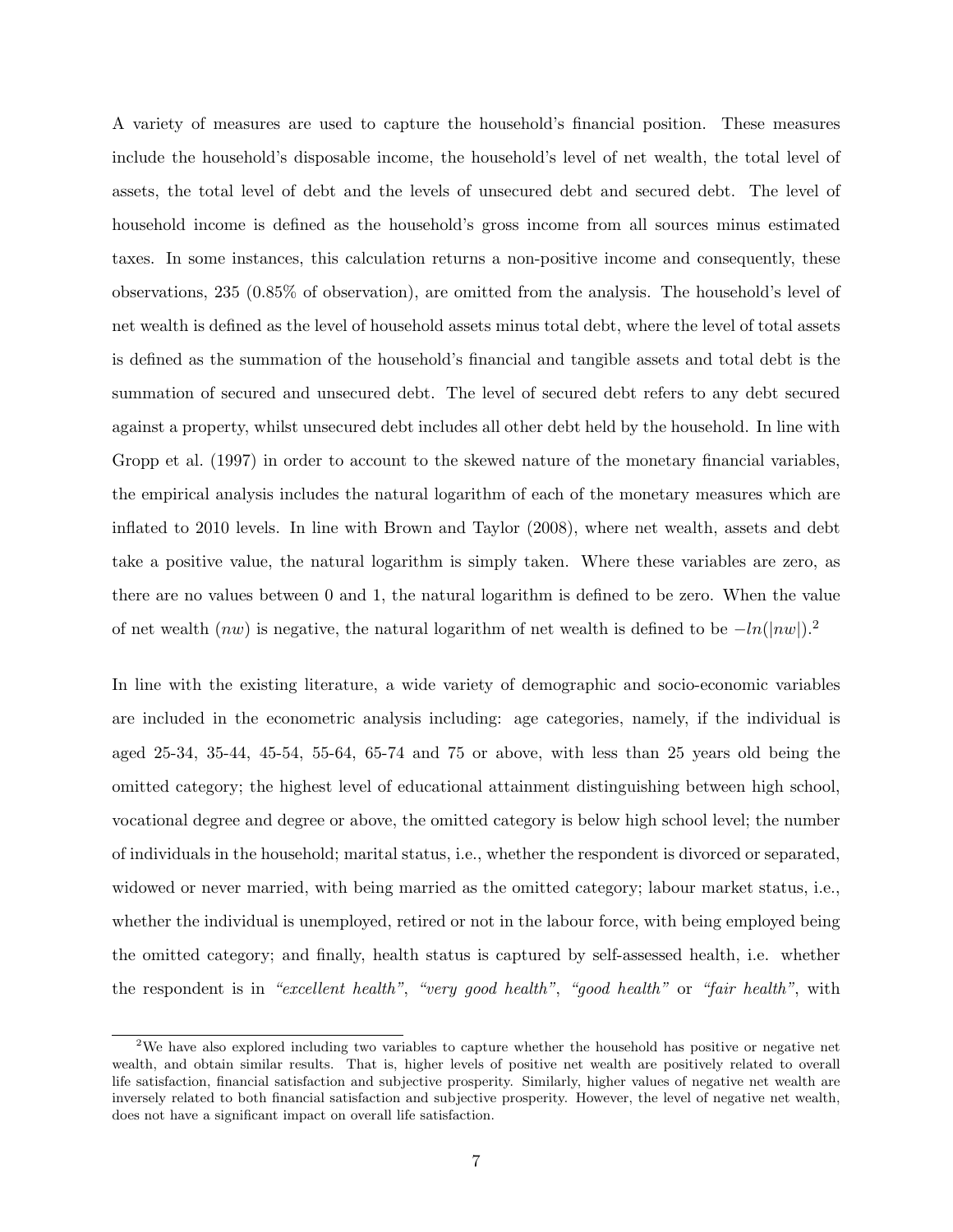being in "poor health" defined as the omitted category. In addition, 2 year and 12 region dummies are also included in order to account for business cycle and regional effects. Table 1 presents summary statistics relating to all the variables used in the empirical analysis. Due to a fixed effects specification being implemented in this paper, as discussed in detail below, time invariant characteristics, such as gender and ethnicity are not included in the empirical analysis.

The life course patterns of the measures of overall life satisfaction, financial satisfaction, subjective prosperity and the household's financial position are presented in Figures 1, 2, 3 and 4, respectively. Figure 1 plots the average level of overall life satisfaction against age; Figure 2 plots the level of financial satisfaction against age whilst Figure 3 presents the average level of financial prosperity by age. In line with the existing literature, Figure 1 clearly shows the usual "U-shaped" pattern of overall life satisfaction over the life course, with a decrease beyond the age of 80. In addition, Figures 2 and 3 show, in line with Hansen et al. (2008) and Plagnol (2011), a clear improvement in financial satisfaction and subjective prosperity across the life course. This observation is potentially counter intuitive as the level of income generally drops in later life, that is, as individuals move into retirement their level of income typically falls<sup>3</sup>. Consequently, it is argued that monetary factors beyond income are important determinants of both financial prosperity and financial satisfaction. Figure 4 plots the average level of the household's level of income, total assets and total debt by age. It shows that the level of household income slightly decreases into old age, as does the level of household assets. However, what is apparent is the significant drop in the level of debt held by households, which dramatically falls beyond the age of 60. This potentially suggests, as indicated by the opposite slopes of the relationships, that this reduction in debt could be driving up overall life satisfaction, financial satisfaction and subjective prosperity in older age groups.

#### Reference Group

In order to capture potential comparison effects, a reference group for each individual needs to be defined. In the existing literature, a variety of approaches have been taken to define an individual's reference group in the context of income. For example, McBride (2001) defines an individual's

<sup>&</sup>lt;sup>3</sup>Despite income generally falling in old age, it may be anticipated that due to reduced financial commitments in later life, as a consequence of, for example, a reduction in household size, their disposable income may remain constant or even increase. Consequently, we account for a variety of factors related to such commitments in the subsequent multivariate analysis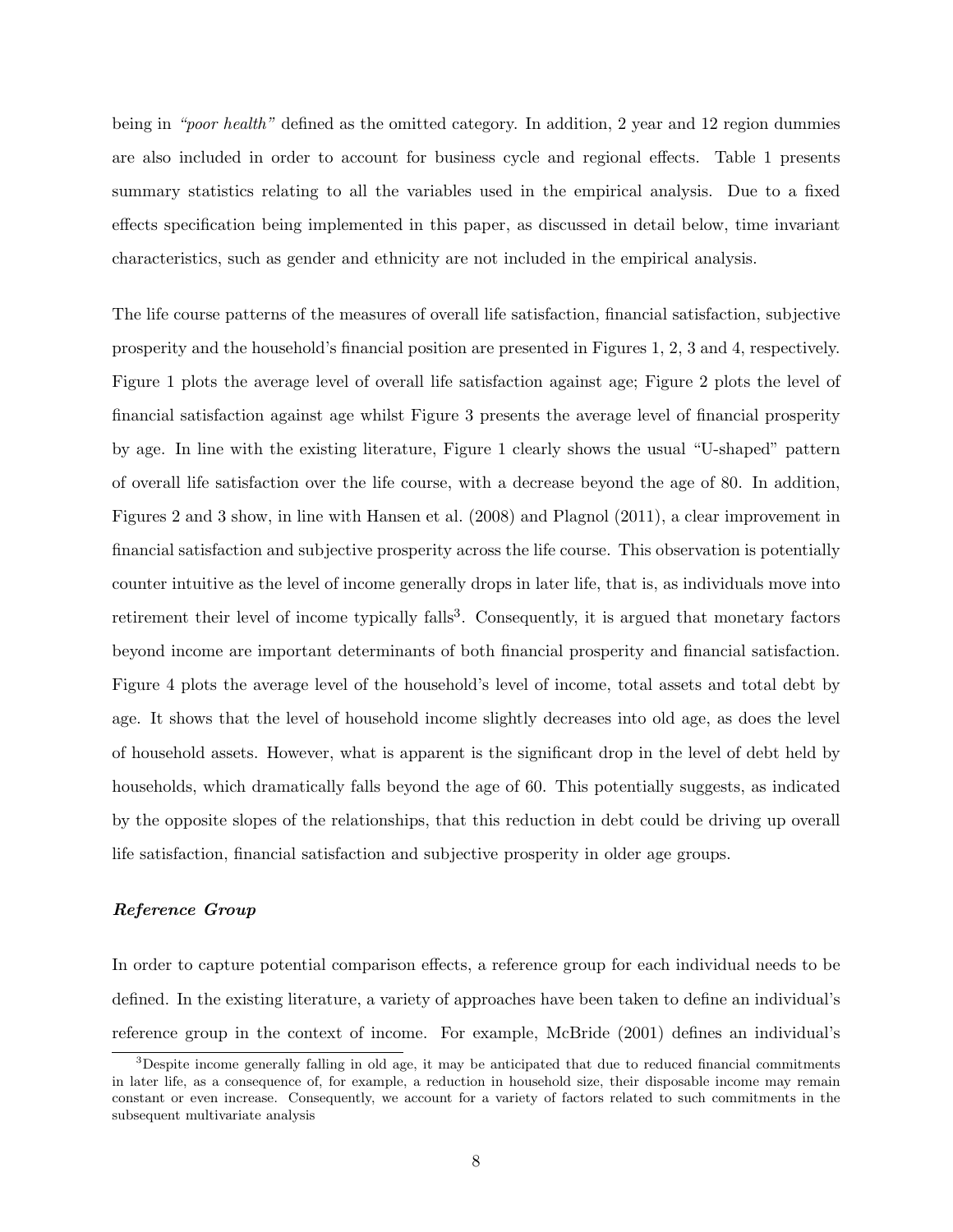reference group to be all individuals five years older or younger than the individual. In contrast Ferrer-i-Carbonell (2005) defines an individual's reference group based on a variety of individual characteristics. These are namely, years of education (less than 10, 10, 11, 12 and 12 or more), 5 age brackets (less than 25, 25-34, 35-44, 45-65, 66 and above), and 2 regions (West and East Germany). In addition, Ferrer-i-Carbonell (2005) also explores the inclusion of gender in the definition of the comparison group and finds similar results. Layard et al. (2010) define an individual's comparison group based on age (plus and minus five years), 3 education levels and gender. Finally, in some existing studies, see for example, Luttmer (2005) and Clark et al. (2009), an individual's reference group is defined according to precise geographic location.

In this paper, we draw on the existing literature and define an individual's comparison group to be based on a variety of characteristics including the respondent's age, education level, gender and geographical region. Specifically, gender is separated into males and females and education is divided into four categories according to the highest level of education obtained: below high school; high school; vocational degree; and degree or above. In line with McBride (2001) and Layard et al. (2010), the comparison group is defined as individuals 5 years younger and 5 years older. In addition, the geographical region is based on 12 major statistical regions.

In the empirical analysis we implement two specifications. The first specification is simply the average (mean) of the financial measures of households in the comparison group. In line with Ferrer-i-Carbonell (2005) who focuses on income only, the natural logarithm of the average financial position of the comparison group is included in the analysis. If the comparison effect dominates the information effect, it is anticipated that the higher the average level of income, net wealth and total assets of the comparison group, the less satisfied and less prosperous an individual will feel. Similarly, the higher the average level of total, secured and unsecured debt in the comparison group, the more satisfied and more prosperous an individual will feel. However, if the average financial position of the comparison group serves to provide information to an individual, the opposite relationships are expected.

The next specification aims to capture whether the comparison effects are symmetric depending on whether a household's financial position is below or above the average financial position of the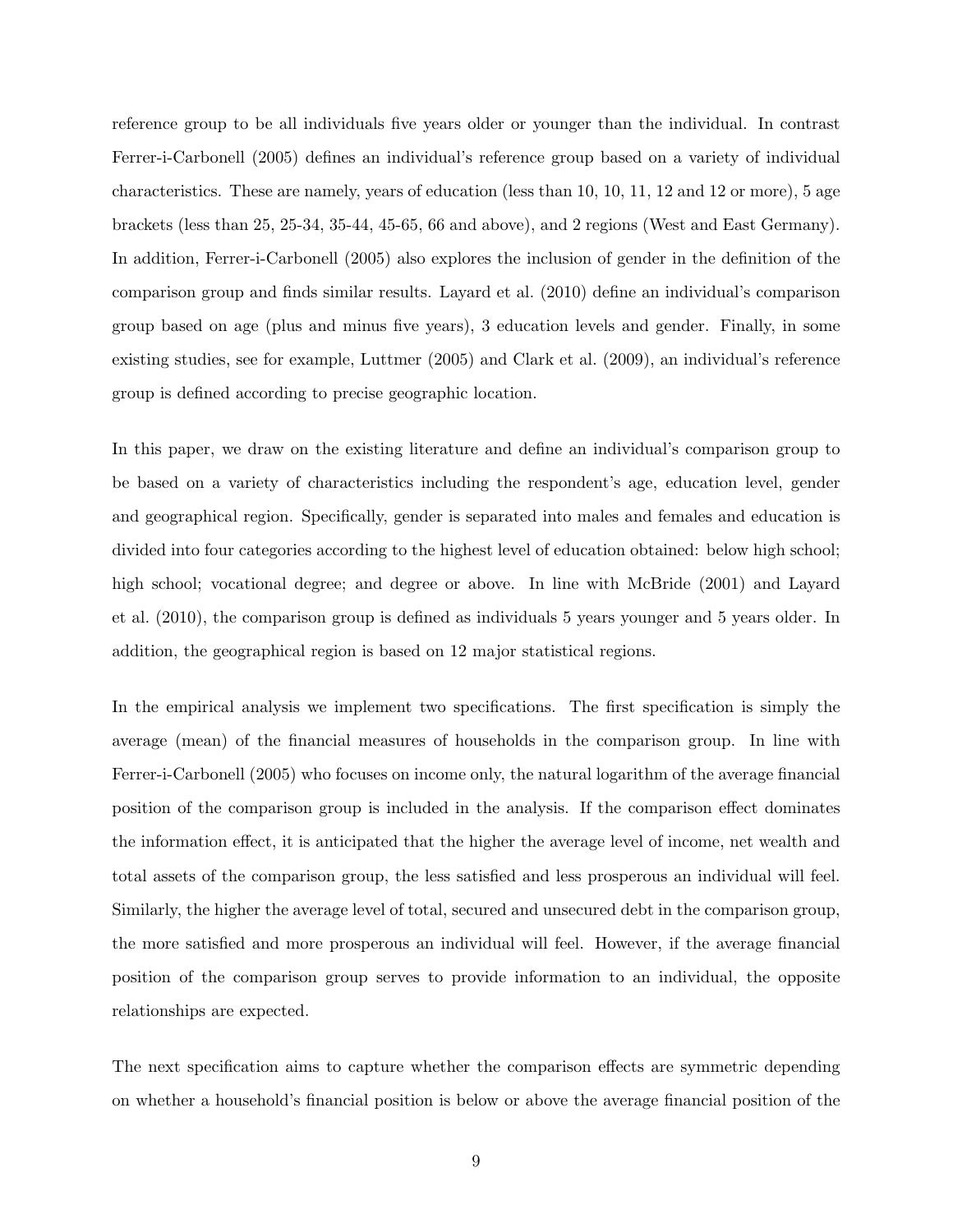comparison group. Following Duesenberry (1949) and Ferrer-i-Carbonell (2005), it is anticipated that an individual's level of well-being will be negatively affected if their financial position is "worse" than that of the comparison group, whilst, if their financial position is "better" than the reference group, then it is not expected to influence an individual's level of well-being. Let FM and  $FM_r$ be the household's own financial measure and the average of the financial measure in the reference group, respectively. In line with Ferrer-i-Carbonell (2005), these measures are constructed as follows: if  $FM > FM_r$  then  $PositiveFM = Ln(FM) - Ln(FM_r)$ ,  $NegativeFM = 0$ . If  $FM <$  $FM_r$  then  $PositiveFM = 0$ ,  $NegativeFM = L(FM_r) - Ln(FM)$ , and if  $FM_r = FM$ , then  $PositiveFM = NegativeFM = 0$ . In this paper, having income, net wealth, and total assets below that of the comparison group will potentially adversely affect well-being, whilst having debts above the comparison group will be associated with lower levels of well-being. Alternatively, the opposite relationship could be found if the comparison group provides information about the potential future position of an individual.

In order to explore different effects by age, the results are presented for all individuals and for two sub-samples of the data, these are namely, individuals less than 50 years of age and those aged 50 years and above. This separation will allow the exploration of whether comparison or information effects dominate at difference stages of the life course. It might be anticipated that information effects may dominate in earlier life, because younger individuals may regard the average characteristics of a comparison group as their potential future position. Conversely, comparison effects could be more prevalent in later life as these individuals cannot as easily alter their current financial position.<sup>4</sup>

<sup>&</sup>lt;sup>4</sup>We have also explored separating the sample into retired and non-retired individuals and obtain similar results to those when the sample is split based on age. It is potentially important to distinguish between retired and non-retired individuals as retired individuals are arguably less flexible and less able to change their financial position, and as a result, the impact of the average financial position of the comparison group could be different compared to their non-retired counterparts.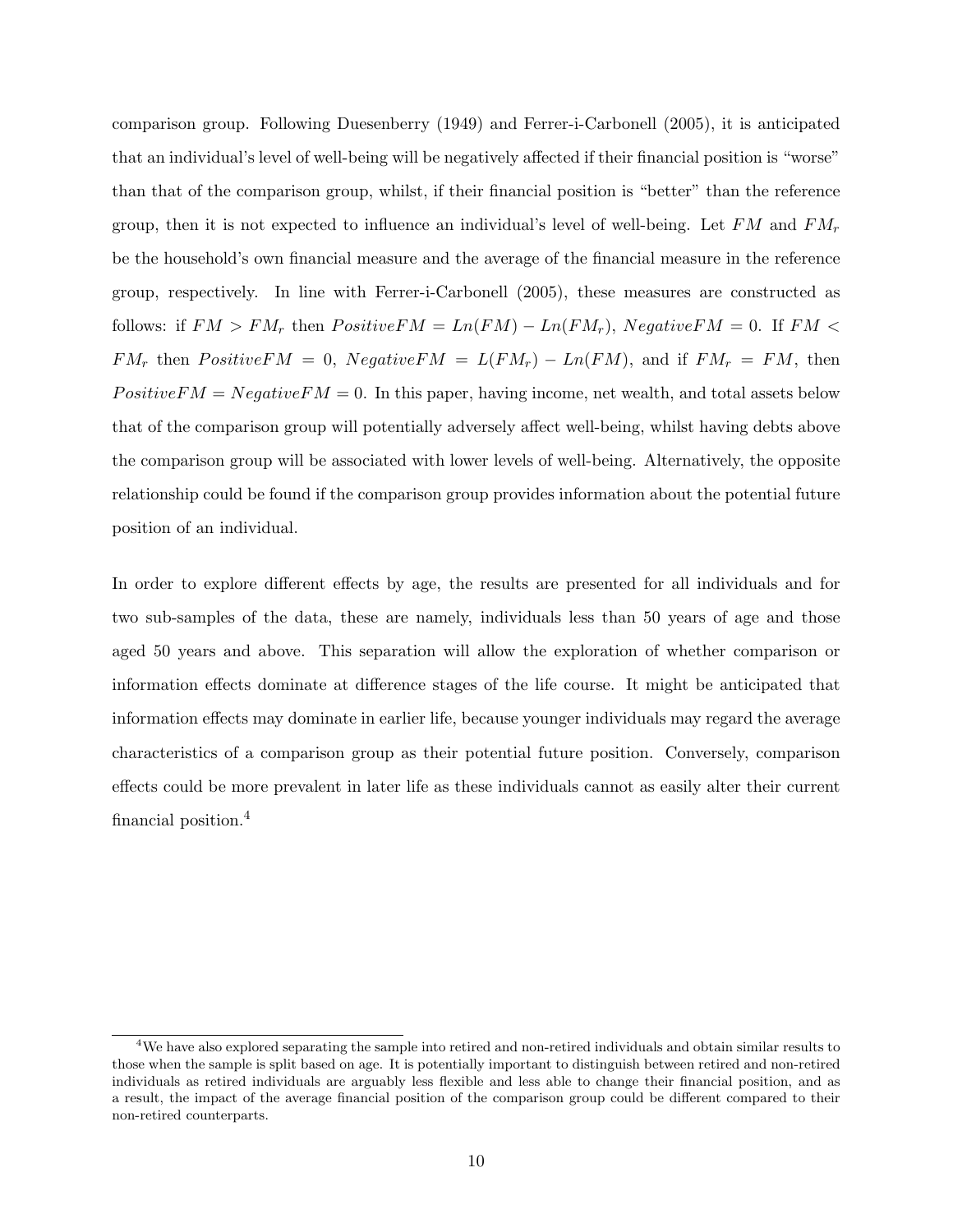#### 3 Methodology

The analysis of the determinants of overall life satisfaction, financial satisfaction and subjective prosperity employs the methodology proposed by Baetschmann et al. (2011), namely the fixed effects ordered logit model estimated via the "Blow-up and Cluster" estimator. This approach has been used to analyse overall life satisfaction in a variety of studies, see for example, Dickerson et al. (2012) and Frijters and Beatton (2012). It is also appropriate for the analysis of financial satisfaction and subjective prosperity as they are both ordinal measures, where individual heterogeneity is likely to influence the results. Following Ferrer-i-Carbonell and Frijters (2004), it is important to account for individual heterogeneity when analysing subjective well-being measures. The underlying model is based upon the latent variable model,

$$
y_{it}^* = x_{it}'\beta + \alpha_i + \epsilon_{it}, i = 1, ..., N, t = 1, ..., T
$$
\n(1)

where  $y_{it}^*$  is a latent measure of the  $i^{th}$  individual's overall life satisfaction, financial satisfaction or subjective prosperity in period t,  $x_{it}$  is the vector of observable characteristics, and  $\beta$  is a vector of coefficients to be estimated.  $\alpha_i$  is a time invariant unobserved component and  $\epsilon_{it}$  in a white noise error term. What is, however, observed is  $y_{it}$ ,

$$
y_{it} = k \text{ if } \mu_k < y_{it}^* \le \mu_{k+1}, k = 1, \dots, K,\tag{2}
$$

where the threshold parameters  $\mu_k$  are assumed to be strictly increasing for all values of k, and  $\mu_1$  $=$  - $\infty$  and  $\mu_{K+1} = +\infty$ . It is assumed that the white noise error term,  $\epsilon_{it}$  is independently and identically distributed (IID) by the logistic distribution, it follows that the probability of observing outcome  $k$  for individual  $i$  in time period  $t$  is given as:

$$
Pr(y_{it} = k|x_{it}, \alpha_i = \Lambda(\mu_{k+1} - x_{it}'\beta - \alpha_i) - \Lambda(\mu_k - x_{it}'\beta - \alpha_i)
$$
\n(3)

where  $\Lambda(.)$  represents the cumulative logistic distribution.

To consistently estimate the coefficients of  $\beta$ , it is required that the K levels of  $y_{it}$  are dichotomized,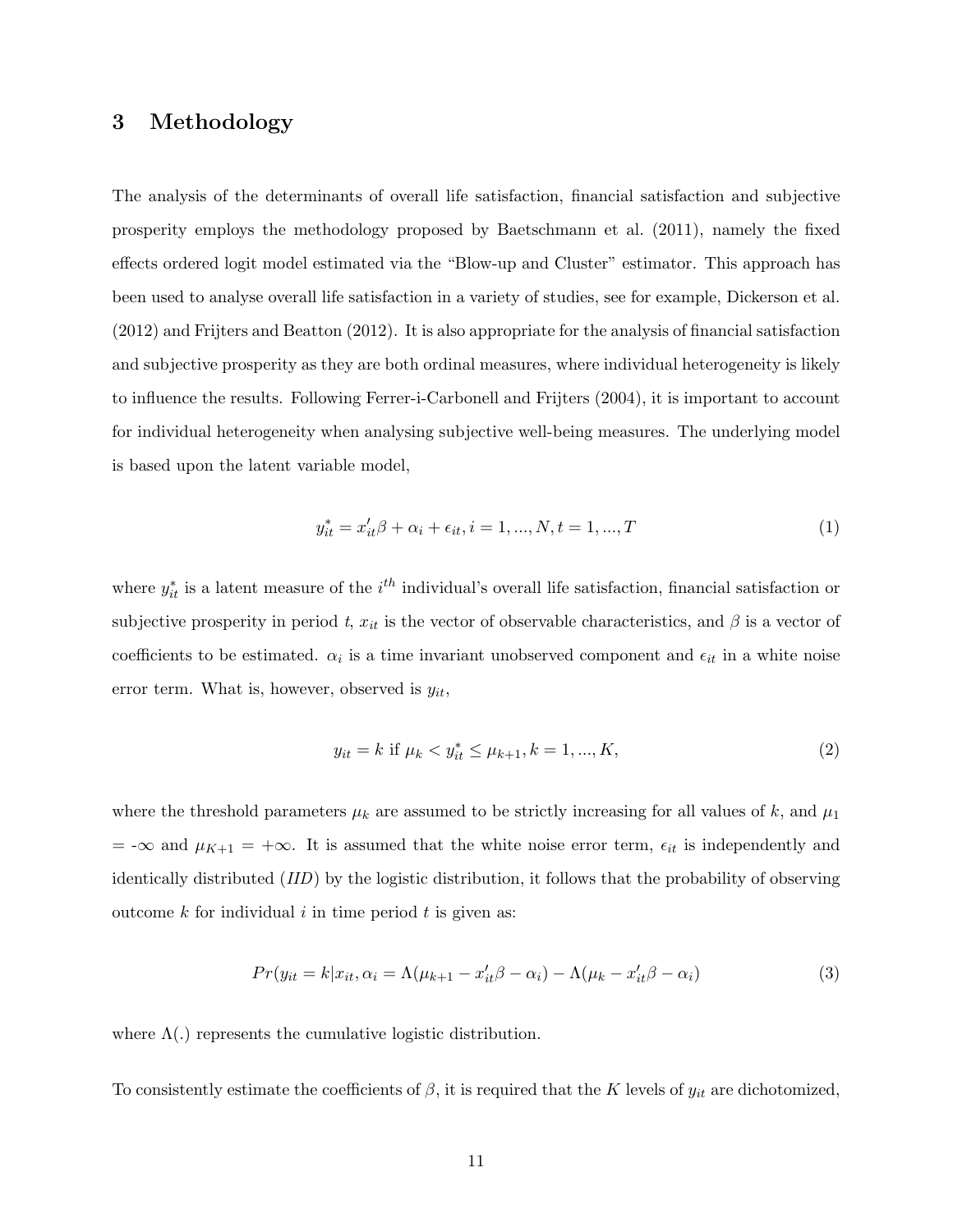that is collapsed into binary outcomes. This estimation method is called the "Blow-Up and Cluster" (BUC) estimator. The estimator initially "blows-up" the sample size by replacing every observation in the sample by  $K - 1$  copies of itself, and then dichotomises every  $K - 1$  copy of the individual at a different cut off point. The conditional maximum likelihood logit estimate is then estimated using the entire sample, giving the "BUC" estimates. The fixed effects ordered logit model is implemented in Stata using the "bucologit" command proposed by Dickerson et al. (2012). Due to the methodology being employed, it is not possible to calculate the marginal effects relating to individual coefficients. However, it is possible to comment on the sign, statistical significance and the relative size of the coefficients, that is, the ratio of coefficients.

#### 4 Results

#### 4.1 Overall Life Satisfaction, Financial Satisfaction and Subjective Prosperity

Table 2 presents the determinants of overall life satisfaction, whilst Tables 3 and 4 present the results relating to financial satisfaction and subjective prosperity, respectively. All tables present four specifications which capture different aspects of the household's financial position. Specification 1 includes household income, but no other financial measures. This specification provides a basis of comparison with existing studies, many of which have adopted this specification, see for example, Frijters et al. (2004), Ferrer-i-Carbonell and Frijters (2004) and Ferrer-i-Carbonell (2005). Specification 2 broadens the definition of household finances to include the household's level of net wealth, whilst Specification 3 separates net wealth into total debt and total assets in order to explore whether the components of net wealth have distinct influences on overall life satisfaction, financial satisfaction and subjective prosperity. Finally, Specification 4 separates total debt into the household's levels of secured and unsecured debt in order to allow different effects from distinct debt types.<sup>5</sup>

<sup>&</sup>lt;sup>5</sup>In addition to the level of the financial variables being analysed, we have explored the impact of changes of the household's financial position, that is, the difference between the household's financial position at time  $t$  and at time t-1. The results are generally in accordance with those presented below, that is, increased levels of net wealth and total assets are positively related to financial well-being, whereas increases in debt levels have a detrimental impact on the dependent variables. However, the changes in financial variables fail to have a statistically significant impact on overall life satisfaction.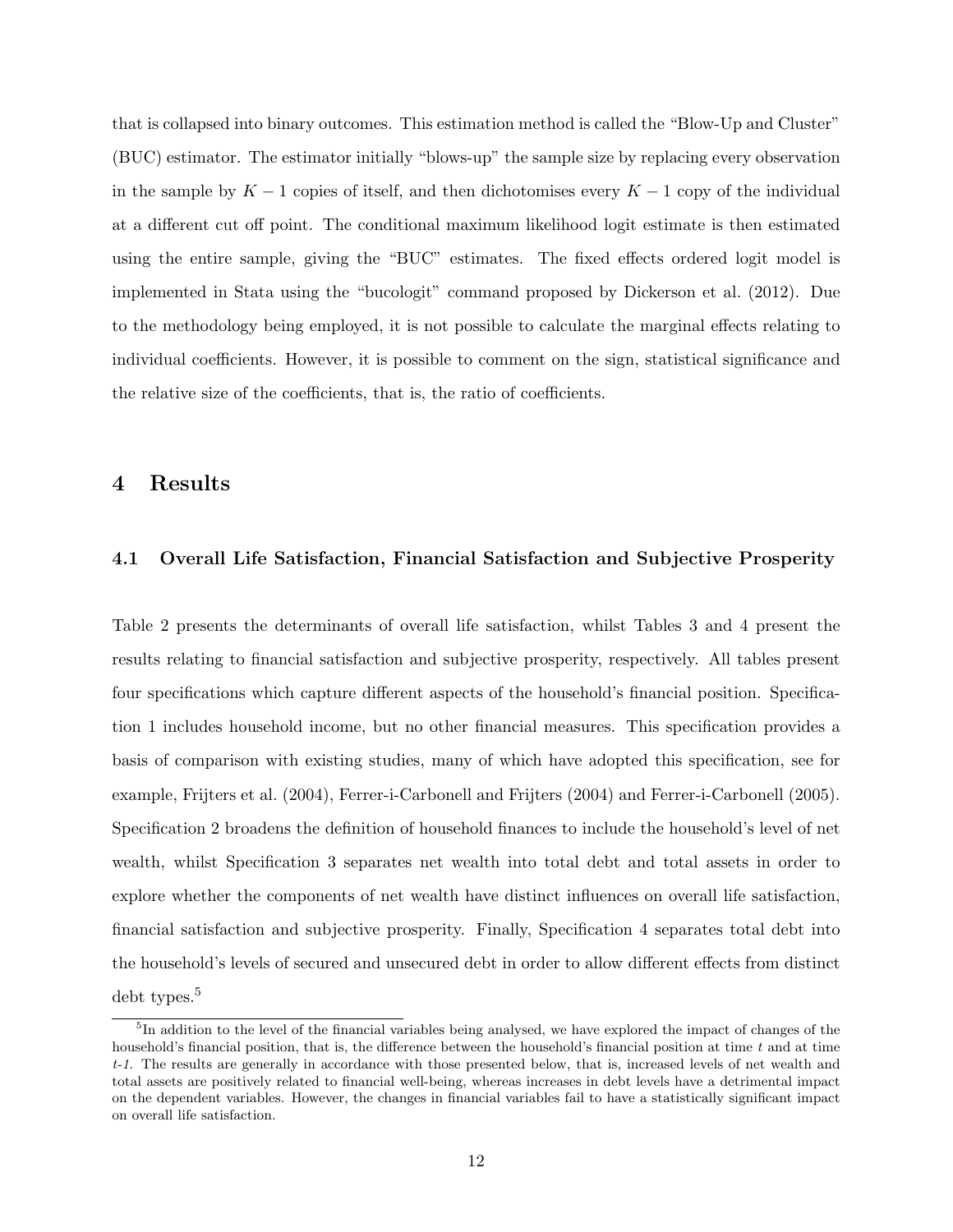Prior to considering the effects of the household's financial variables, we briefly discuss some of the other determinants of overall life satisfaction as presented in Table 2. In line with the existing literature, compared to being married, never being married, being divorced or being widowed are all inversely related to overall life satisfaction in Table 2. Similarly, compared to being employed, unemployment is inversely related to overall life satisfaction. In addition, self-assessed health status displays a positive association with overall life satisfaction, with higher levels of self-assessed health associated with higher levels of overall life satisfaction, in accordance with the existing literature.

Focusing on the impact of the financial variables, it is apparent that household income is positively associated with overall life satisfaction in all 4 specifications. In line with Headey and Wooden (2004), household net wealth is positively associated with overall life satisfaction. In accordance with prior expectations, the separation of net wealth into total assets and debt reveals that total debt and total assets are negatively and positively related to overall life satisfaction, respectively. In addition, in accordance with Brown et al. (2005), as presented in Specification 4, it is unsecured debt, rather than secured debt, which is inversely related to individual well-being.

In order to explore the magnitude of these associations, we consider the ratio of the estimated coefficients of the financial variables compared to the coefficient associated with household income. From this it will be possible to calculate the required change in household income in order to maintain a constant level of well-being as a result of changes in the household's other financial variables. The mean level of household net wealth in the sample is 651,917 Australian Dollars (AUD) whilst the average level of annual disposable income is 74,527AUD. Considering Specification 2 of Table 2, let us consider a 1% decrease in household net wealth, this corresponds to a decrease of 6,519.2AUD. In order to maintain a constant level of overall life satisfaction, and offset this effect, the level of annual household disposable income would have to increase by 139.4AUD (0.19% (0.0204/0.109)), that is the ratio of the coefficients of household net wealth to the coefficient of household income. Similarly, Specification 3 indicates that a  $1\%$  (1,352.2AUD) increase in total debt would require a 0.12% (0.0133/0.109), equivalent to 90.9AUD, increase in annual disposable income in order to maintain a constant level of overall life satisfaction. In addition, a 1% (8,537.5AUD) decrease in total assets would require a 0.54% (0.0592/0.109) increase in annual disposable income. This increase corresponds to an increase in annual disposable income of 441.2AUD.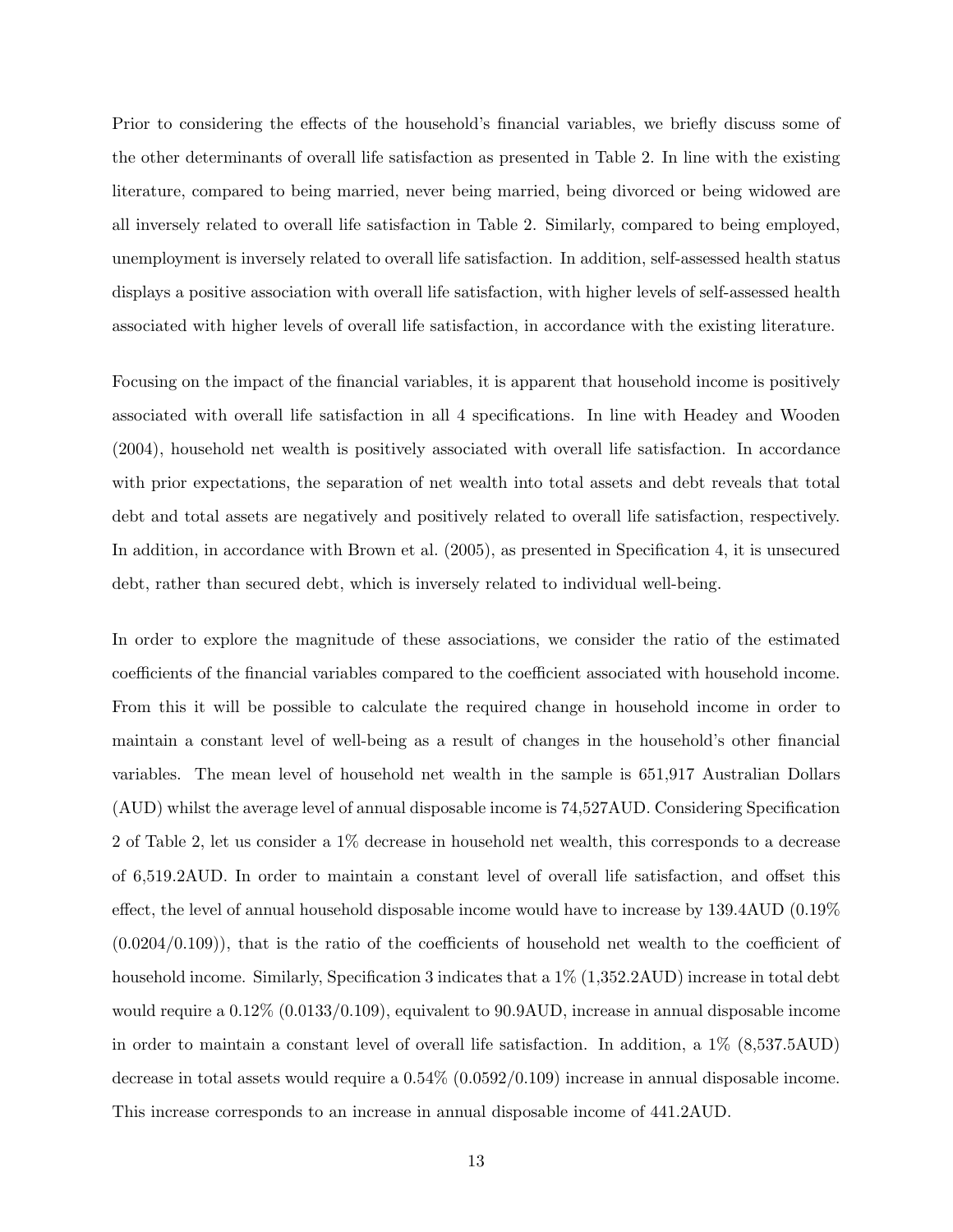Specification 1 of Table 3 indicates that financial satisfaction is inversely related to being unemployed and being divorced. Better health is associated with higher levels of financial satisfaction whilst household size is inversely related to financial satisfaction. The results indicate that household income is positively related to the level of financial satisfaction. These results generally accord with the findings of both Hansen et al. (2008) and Plagnol (2011).

Focusing on the financial variables included in Specifications 2, 3 and 4, all of the variables have the expected impacts on financial satisfaction. That is, net wealth and total assets are positively related to financial satisfaction; whilst, all types of debt (total, secured and unsecured) are inversely related to financial satisfaction. These findings indicate that the results presented in Headey and Wooden (2004) are robust to accounting for individual heterogeneity.

Considering Specification 4 of Table 3, a 1% (8,537.5AUD) decrease in the household's level of total assets would require a 0.66% (0.211/0.318) increase in annual household disposable income, equivalent to 494.5AUD, to maintain a constant level of financial satisfaction. Turning to the effects of household debt, a 1% (301.5AUD) increase in unsecured debt would require a 0.12%  $(0.0393/0.318)$   $(92.1 \text{AUD})$  increase in annual household income, whilst a  $1\%$   $(1.053.3 \text{AUD})$  increase in secured debt would require a 0.065% (0.0206/0.318) (48.3AUD) increase in annual disposable income in order to maintain a constant level of financial satisfaction. This indicates that household income appears to be more important for financial satisfaction compared to wider measures of the household's financial position, as relatively large changes in the household's financial position can be offset by relatively small changes in the household's annual disposable income.

Turning to the determinants of subjective prosperity presented in Table 4, in line with prior expectations, the level of household disposable income is positively associated with subjective financial prosperity, whilst the number of people present in the household is inversely related to subjective prosperity. Compared to being married, being divorced or separated and being a widow are associated with lower levels of financial prosperity. In addition, better self-assessed health is also associated with higher levels of subjective prosperity.

Specifications 2, 3 and 4 of Table 4 suggest that the results are consistent with the results from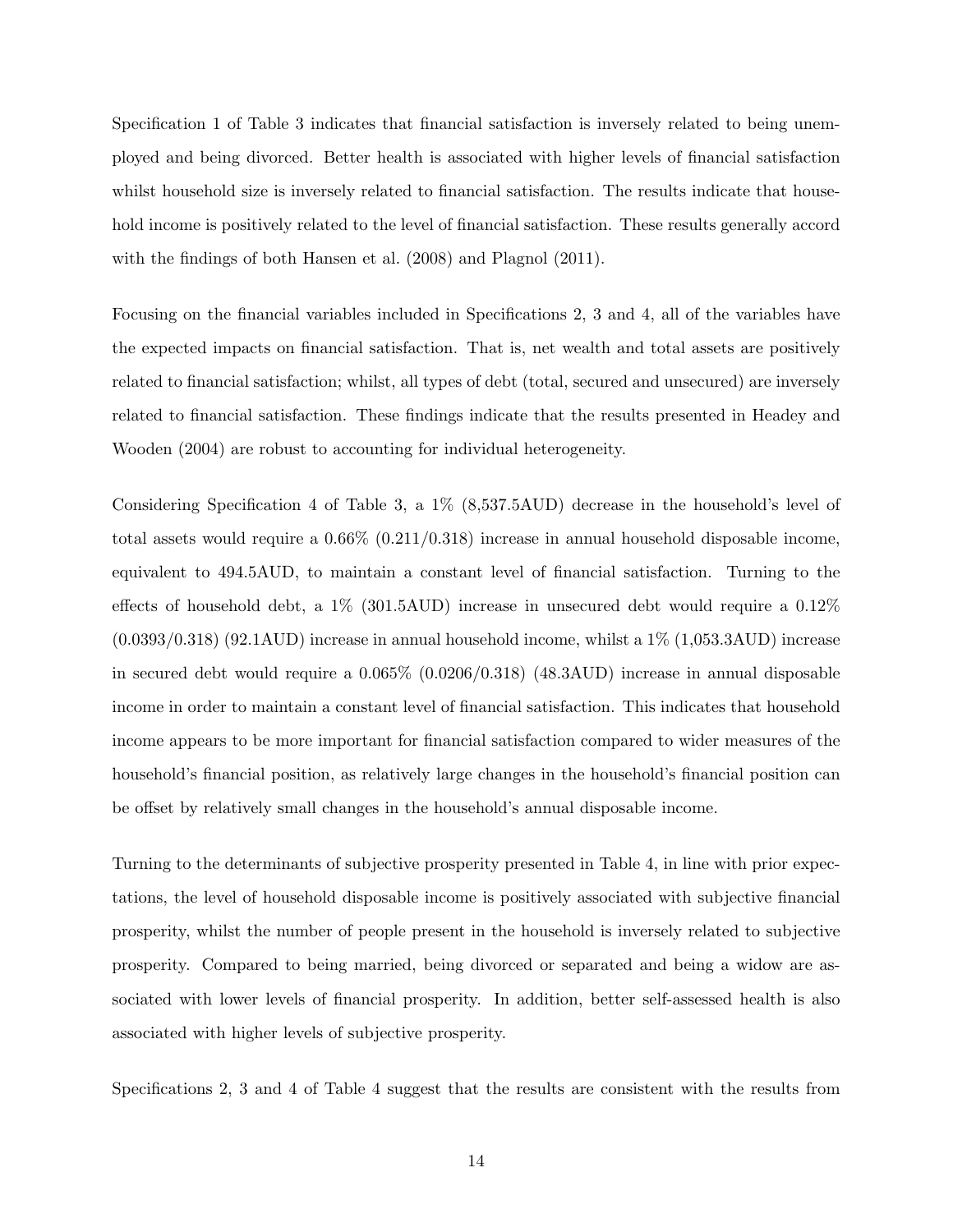modelling financial satisfaction presented in Table 3. Both household net wealth and total assets are positively related to subjective prosperity, whereas, all types of debt are inversely related to financial prosperity. Once again, these findings support the argument that monetary financial variables beyond income are important determinants of subjective prosperity. In addition, in line with financial satisfaction, household income appears to have a greater impact on subjective prosperity than the wider measures of the household financial position. For example, considering Specification 4 of Table 4, a 1% decrease in total assets only requires a 0.49% (0.293/0.602) increase in disposable household income in order to offset the changes in the household's level of total assets and maintain a constant level of subjective prosperity.

To summarise, the analysis indicates that it is important to account for monetary factors beyond income when considering the determinants of overall life satisfaction, financial satisfaction and subjective prosperity. In addition, the analysis suggests that, estimated at the mean, overall life satisfaction and financial well-being are more sensitive to changes in household income compared to wider measures of the household's financial position. The next section goes on to explore whether the financial position of a comparison group influences overall life satisfaction, financial satisfaction and subjective prosperity.

#### 4.2 Financial Position of the Reference Group

This section explores whether the financial position of households in a comparison group influences an individual's level of overall life satisfaction, financial satisfaction and subjective prosperity. Tables 5, 6 and 7 include the standard measure of the average financial position of the reference group, that is, the natural logarithm of the mean of the specified comparison group for each monetary financial measure, for overall life satisfaction, financial satisfaction and subjective prosperity, respectively. Tables 8, 9 and 10 present the results for when a differential impact is allowed for based on whether the household's financial position is above or below the average of the comparison group. In line with the previous section, four specifications of the financial variables are presented. In addition, these tables present the analysis for the whole sample and sub-samples of individuals aged below and above 50 years of age. This will allow exploration of whether the relationships vary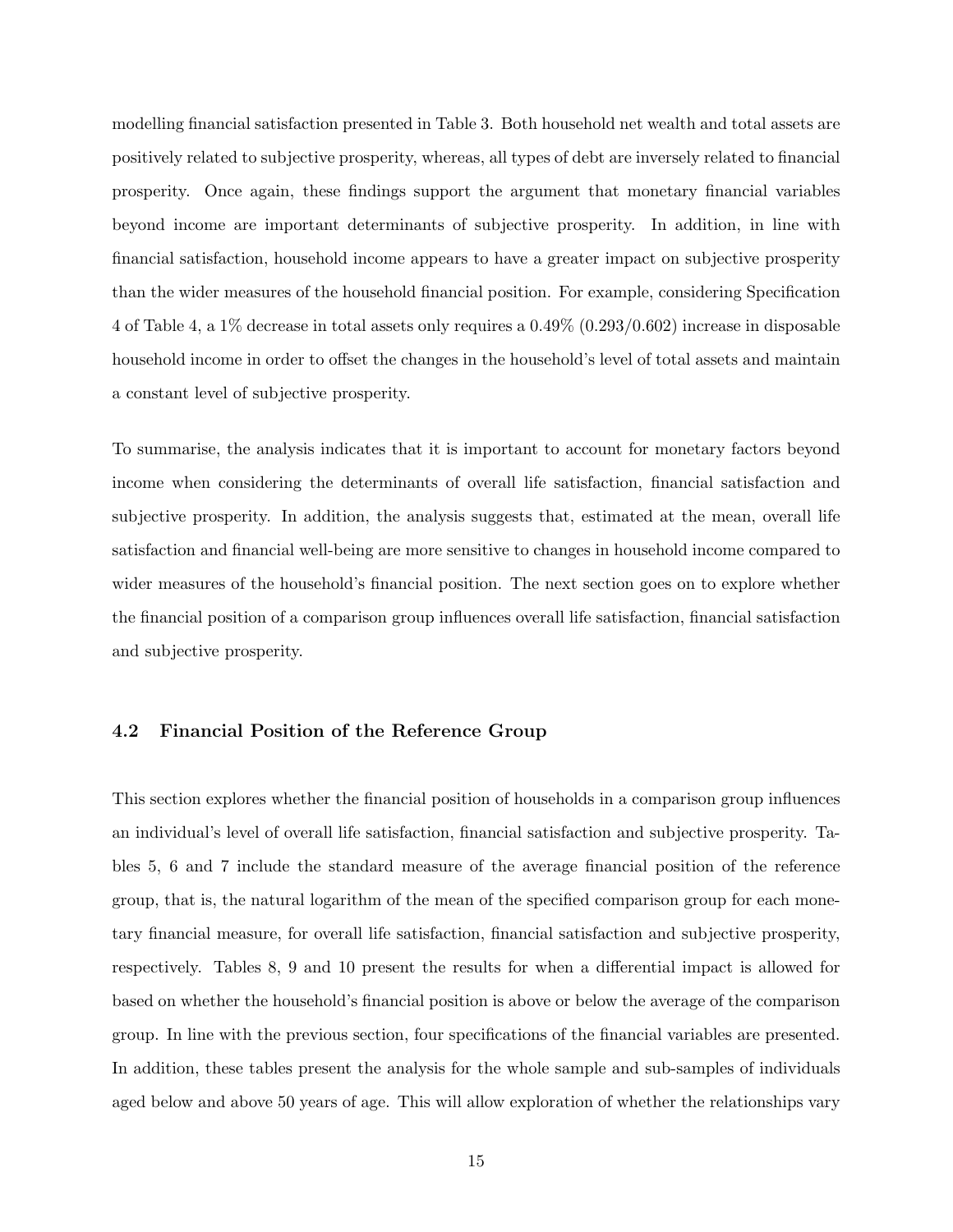over the life course. Tables 5 to 10 present the findings related to the financial variables only. The results relating to the standard control variables are available on request, and are generally in line with those discussed in Section 4.1.

Table 5 presents the results relating to overall life satisfaction once the variables which capture the average financial situation of the comparison group are included. Considering the household's own financial variables, the results are in accordance with those presented in Table 2, that is, household income, total assets and net wealth are all positively related to overall life satisfaction, whilst, total debt and unsecured debt have inverse associations. In accordance with the existing literature, see for example, Ferrer-i-Carbonell (2005) and Luttmer (2005), in the full sample, the average level of income of the comparison group generally displays an inverse relationship with overall life satisfaction. The analysis also suggests that these comparison effects are more pronounced in the older, rather than younger, sample. Specification 2 of Table 5 indicates that the average level of net wealth in the reference group is positively related to overall life satisfaction, and in the full sample the coefficient is over 2.5 times the size of the coefficient associated with household income. This indicates that if the average level of net wealth of the reference group decreases by 1%, in order to maintain a constant level of overall life satisfaction, household income would have to increase by  $2.65\%$   $(0.310/0.117)$ , that is equivalent to 1,974.6AUD estimated at the mean. It is apparent that this positive relationship is present in the older rather than younger sub-sample. In addition, it is found that the average level of total assets in the reference group has a positive association with the level of overall life satisfaction, with the associated coefficient being approximately 3 times the size of the estimated household income coefficient. Once again this positive relationship is present in the sample of older rather than younger individuals, indicating potential information effects. Generally, the average level of debt in the reference group fails to have a significant impact on overall life satisfaction. One potential explanation for these results is that assets, such as housing and cars, are arguably more conspicuous and so individuals are more likely compare themselves in these aspects, as opposed household debt which is potentially harder to directly observe.<sup>6</sup>

 ${}^{6}$ To further explore this potential explanation, we separate total assets into financial and non-financial assets. Financial assets, amongst other things, include savings accounts, investments and pension funds, whilst, non-financial assets includes any property, business assets, vehicles and collectibles. Consequently, it would be expected that the average of non-financial assets of the comparison group would have a greater impact, as they are more conspicuous, than financial assets. The results indicate that, for both financial satisfaction and subjective prosperity, it is the average level of non-financial, rather than financial, assets which have a statistically significant impact, supporting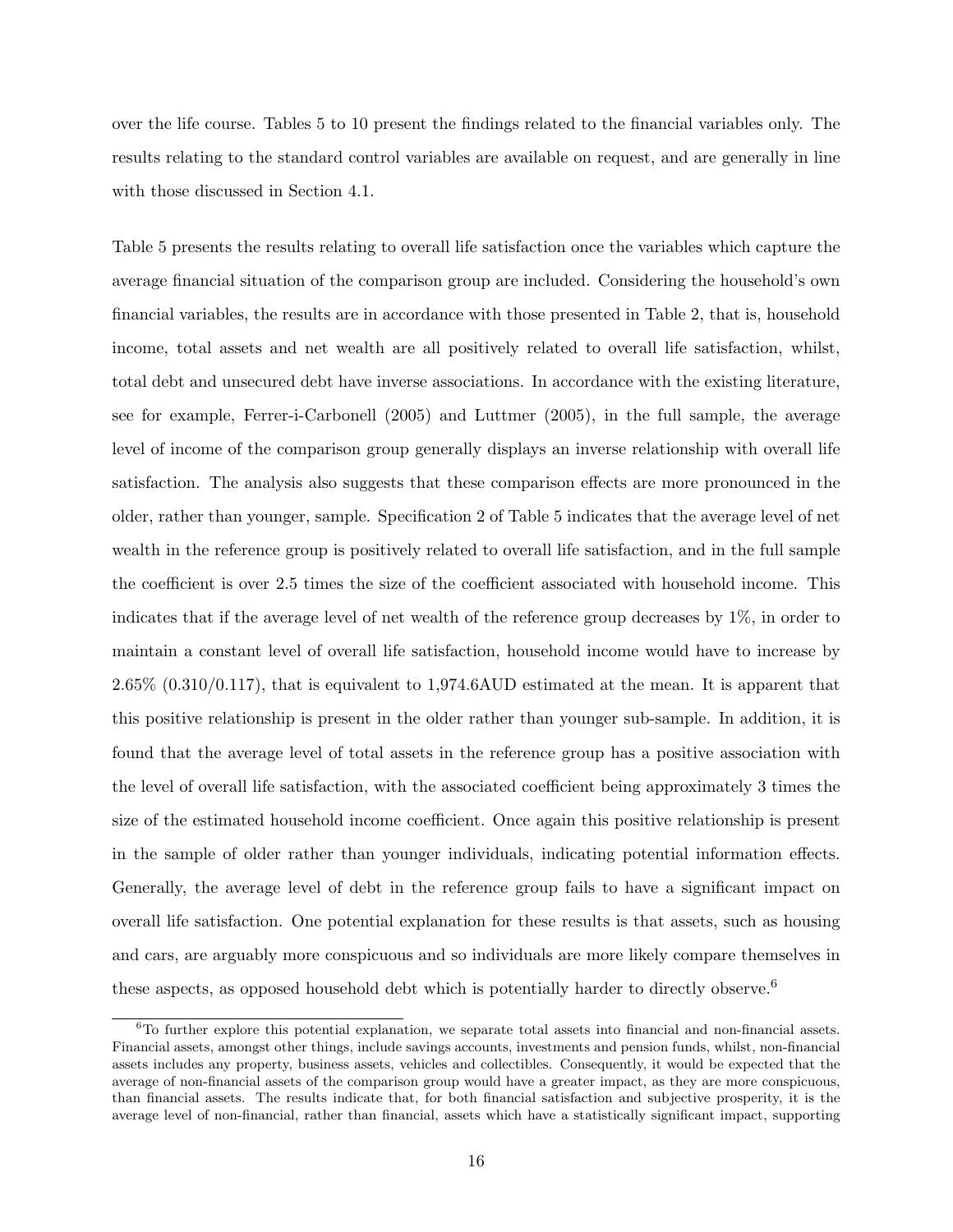Focusing on the whole sample, the results presented in Table 6 indicate that the inclusion of controls for the financial position of the comparison group does not change the associations between the household's own financial position and financial satisfaction, that is, total assets and net wealth have positive effects, whilst all types of debt (total, unsecured and secured debt) have inverse associations. The results indicate that the average income of households in the comparison group does not have a statistically significant impact on an individual's level of financial satisfaction. The results, however, suggest that financial satisfaction is increasing in the average level of net wealth in the reference group. This result potentially supports the idea of information or tunnel effects. The sample split clearly demonstrates the difference between the two age groups, with the average level of net wealth of households in the comparison group having a positive and statistically significant impact on financial satisfaction for younger individuals, whereas it is found to be statistically insignificant for individuals aged 50 or above. The results presented in Specification 2 of Table 6 suggest that a 1% decrease in the net wealth of the comparison group, would require annual household disposable income to increase by  $0.64\%$  (0.224/0.349), that is, an increase of 478.3AUD, in order to maintain a constant level of financial satisfaction. In comparison, if the household's own level of net wealth decreased by 1%, in order to maintain a constant level of financial satisfaction, annual household income would have to increase by 0.11% (0.0379/0.349), equivalent to 80.9AUD estimated at the mean level of annual household income. This again shows that the financial position of households in a comparison group is an important determinant of financial satisfaction, and this impact appears to be larger than the impact associated with the individual's own net wealth.

Separating net wealth into total assets and total debt shows that the relationship between average net wealth in the reference group and financial satisfaction is driven by the average level of assets in the comparison group as opposed to average debt levels. Across the three samples, the average level of total debt held by households in the comparison group fails to be a statistically significant determinant of financial satisfaction. The average level of total assets of the comparison group is found to increase financial satisfaction in the sample of all individuals, and in the younger sub-sample, but not in the older sample. In the full sample, the coefficient relating to the average level of total

the idea that comparisons are drawn from more visible assets. For overall life satisfaction, however, it is the average level of financial assets in the comparison group, which is found to be statistically significant.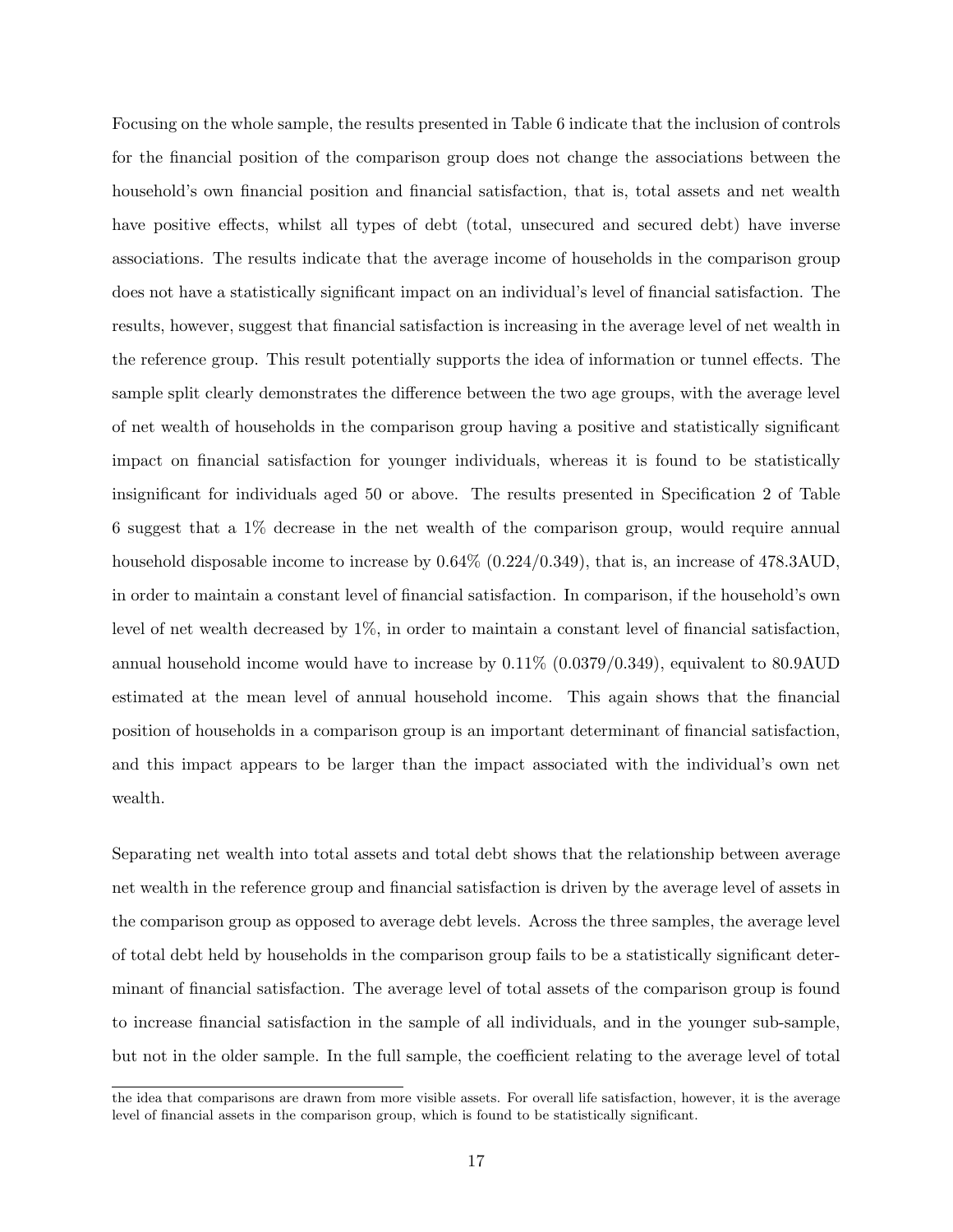assets in the comparison group is  $56.79\%$  ((0.184/0.324)x100) the size of the coefficient associated with household income. Once again, these findings accord with information effects. The average levels of secured and unsecured debt are not found to be statistically significant determinants of financial satisfaction.

Table 7 presents the results relating to subjective prosperity. Similar to financial satisfaction, the household's own monetary financial measures maintain the same relationship with subjective prosperity as in Section 4.1. In addition, in line with the analysis for financial satisfaction, the average net wealth of households in the comparison group has a positive impact on one's own subjective prosperity, and this result is present in the younger, rather than older, sample. The average level of total debt of the comparison group is inversely related to subjective prosperity. This result may reflect the possibility that higher levels of debt of the comparison group may signal that a household will potentially also incur higher levels of debt, and as a result will have a negative impact on subjective prosperity. Considering a 1% increase in the average level of total debt of the comparison group, in order to maintain a constant level of subjective prosperity, annual disposable income would be required to increase by 0.123% (0.0742/0.602), this corresponds to 91.9AUD estimated at the mean. Once again, the average level of total assets of the comparison group has a positive impact on subjective prosperity, lending support to information effects dominating comparison effects. The average level of secured debt of the comparison group is inversely related to subjective prosperity, and it is apparent that this result is driven by individuals aged 50 or above.

Tables 8, 9 and 10 present the results relating to the potential asymmetric effects of the comparison group, that is if the household's financial position is above or below the average in the comparison group, for overall life satisfaction, financial satisfaction and subjective prosperity, respectively. The results presented in Table 8 for the younger sample reveal that once again, the average level of household income in the comparison group does not have a significant impact on overall life satisfaction. For the older sample, it is found that having household income below the average of the comparison group has a detrimental impact on overall life satisfaction, whereas having household income above the average of the comparison group is positively related to overall life satisfaction. This result suggests that the comparison effects dominate the information effects for income in older individuals. In the full sample, having a level of net wealth above the average of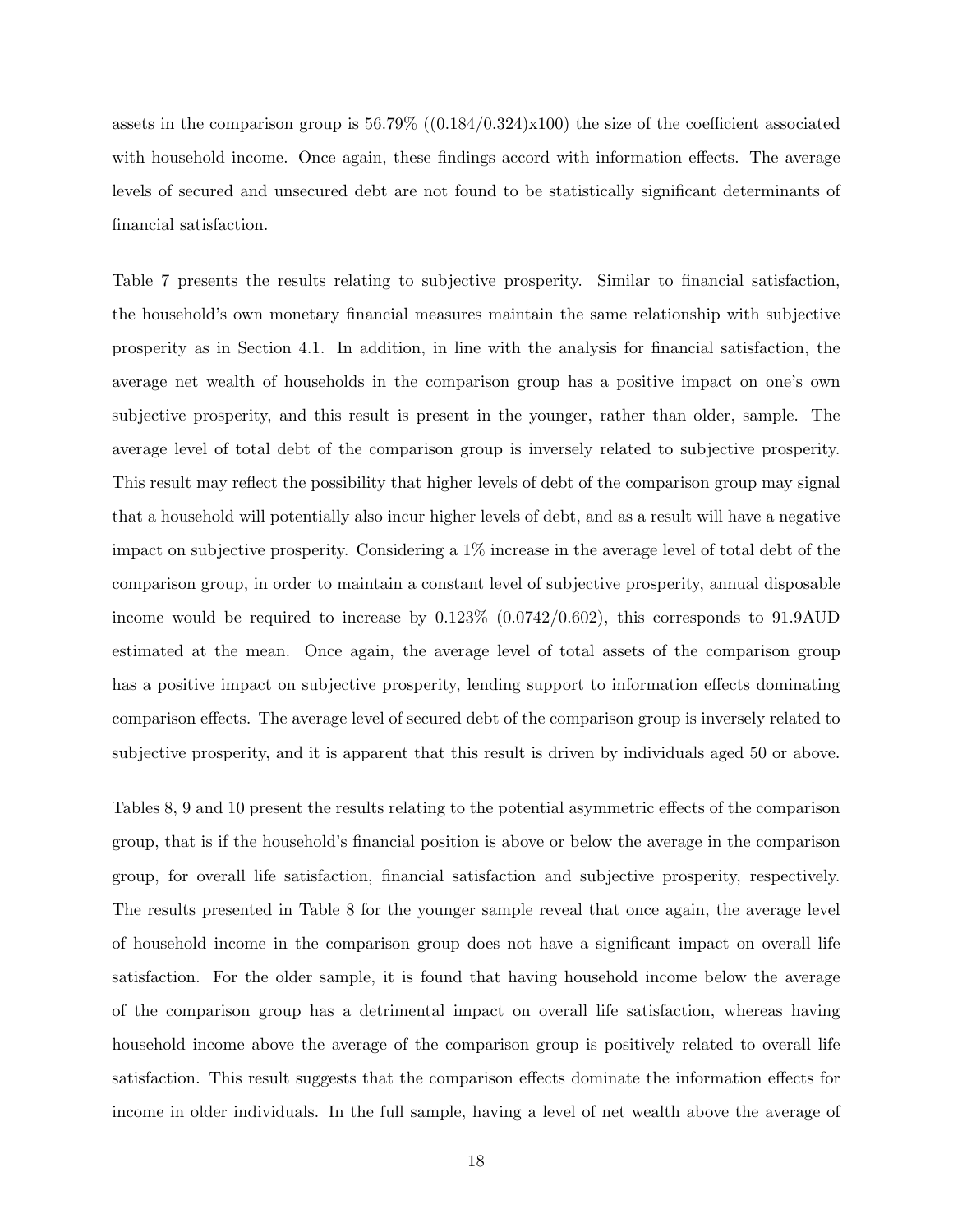the reference group has a negative impact on overall life satisfaction, whereas having net wealth below the average of the reference group has a positive association with the level of overall life satisfaction. This relationship also holds for total assets and is present in the older, rather than younger, sample. This result potentially indicates that older individuals draw information from the average financial position of individuals similar to themselves.

The results in Table 9 indicate that, for the full sample, having a household income above that of the average of the comparison group has a positive impact on financial satisfaction, whereas, having income below the average of the comparison group does not have a statistically significant impact on financial satisfaction. It appears that increasing an individual's position within a reference group only matters if the individual rises above the average of the reference group. This result is at odds with Ferrer-i-Carbonell (2005) who finds that the average level of income of the reference group has a detrimental impact on overall life satisfaction if the individual is below the average of the reference group. This contradiction is potentially due to the analysis being implemented on a different country or due to the comparison group being defined in a different way. Interestingly, having a level of net wealth below that of the average of the comparison group is positively related to financial satisfaction. This could suggest that individuals with a level of net wealth below the average of the reference group gain utility from potential information effects. It is apparent that this relationship is present in the younger sub-sample, but not the older sample. Having a level of net wealth above that of the average in the comparison group is positively related to financial satisfaction suggesting comparison effects are present for individuals aged 50 and above. Such differences highlight the importance of splitting the sample to explore the associations at different stages of the life-cycle.

Table 9 shows that having total assets below the average of the comparison group has a positive impact on financial satisfaction. Once again, this suggests evidence of information effects for the younger sub-sample, having a level of total assets below the average of the comparison group has a positive impact on financial satisfaction, whereas it is statistically insignificant for the older individuals. The average level of debt in the comparison group fails to have a statistically significant impact on financial satisfaction across all of the samples considered. What is apparent however is that having a level of secured debt above the average of the comparison group has a detrimental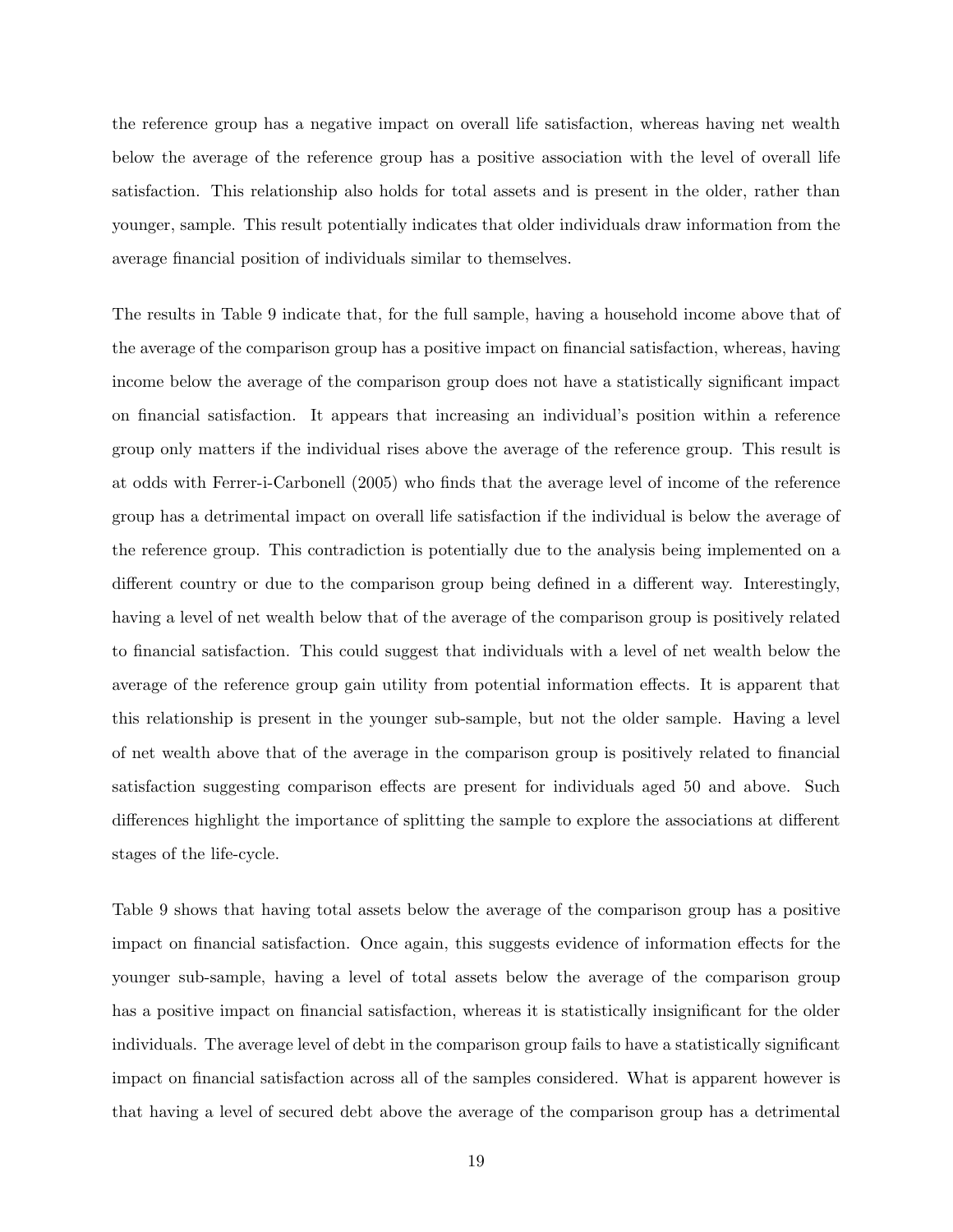impact on financial satisfaction. This relationship is present in the younger, rather than older, sample. This could reflect higher levels of secured debt potentially reducing the disposable income of individuals compared to their comparison group. In addition, it could be that older individuals have adapted to holding higher levels of secured debt and to the associated repayments.

The findings in Table 10 suggest that having a household income above the average income of the comparison group fails to have a statistically significant impact on subjective prosperity. In the younger sample, having a household income below the average of the comparison group has a positive impact on subjective prosperity, once again suggesting the presence of information, opposed to comparison, effects. The results reveal that having net wealth above or below the average of the comparison group has positive effects on subjective prosperity. Separating the sample into younger and older individuals, the results suggest that the positive effects of having net wealth below the average of the comparison group is present in the younger group lending support to the idea of information effects. In addition, the positive comparison effects of being above the average of the comparison group are present in the older sample, in line with the results presented for financial satisfaction. Considering the full sample, possessing total assets below that of the average of the comparison group has a positive impact on subjective prosperity, and this result is present in younger individuals. In line with net wealth, subjective prosperity is positively associated with having total assets above the average of the comparison group, suggesting comparison effects occur in older age. Having total debt below the average of the comparison group has a detrimental impact on subjective prosperity. However, this result is not significant in either the younger or older samples. Once again, this potentially indicates that the average level of debt of the comparison group provides information regarding future debt levels. As a consequence, an individual's level of subjective prosperity could be reduced if they anticipate that they are likely to incur higher debt levels in the future. Having a level of secured debt below the average of the comparison group has a negative impact on subjective prosperity. This result appears to be driven by older individuals and perhaps reflects concerns regarding future debt or indeed costs of debt that older individuals may incur in retirement.

The analysis presented in this section suggests that the financial position of households, with similar characteristics, influences an individual's own level of financial well-being. Furthermore,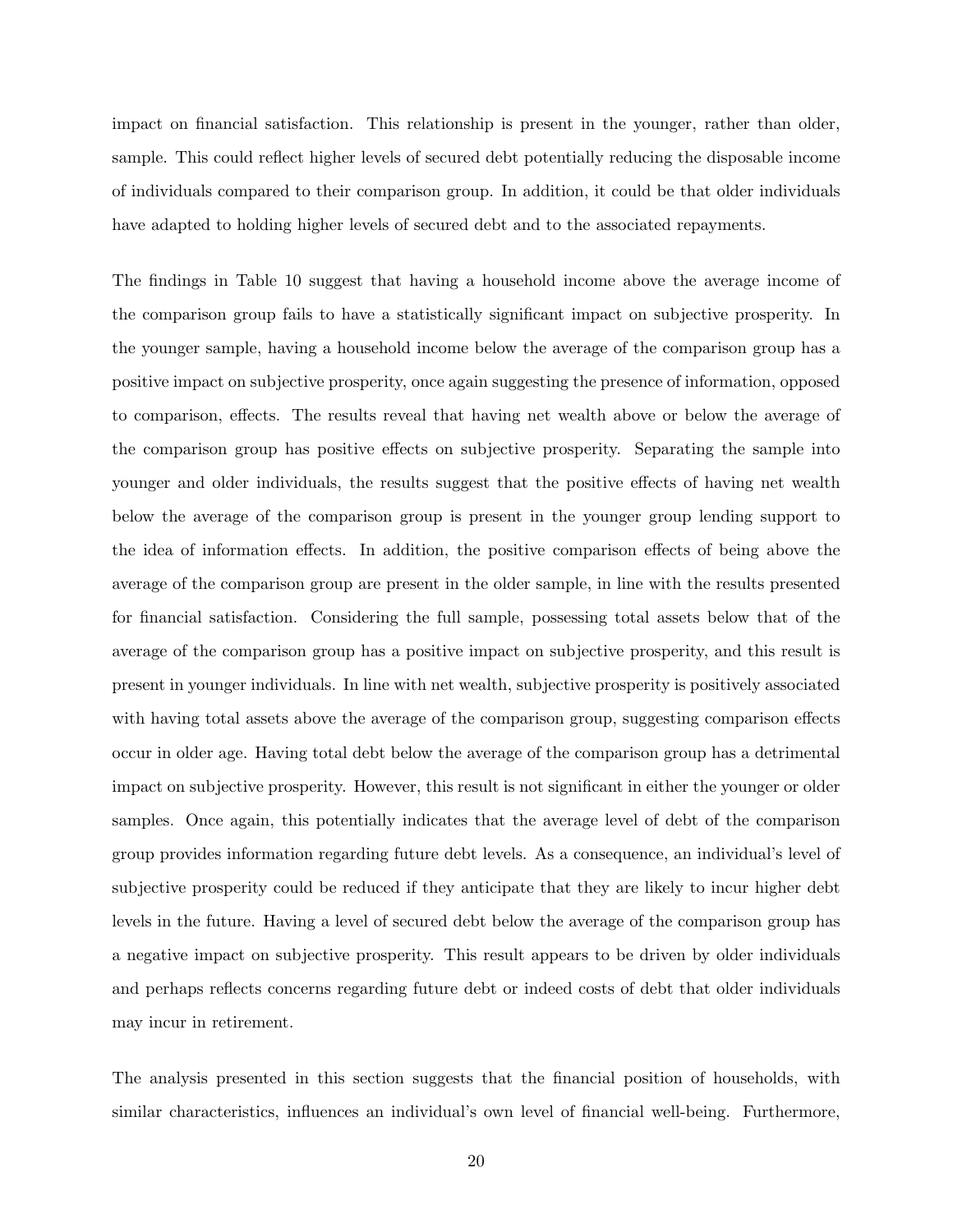the empirical analysis lends support to the ideas presented by Hirschman and Rothschild (1973) and Senik (2008) with the average financial position of the comparison group potentially providing future information about their own household's financial position. The results suggest that these effects are also present in wider measures of household finances in addition to income. More specifically the results show that household assets and debt have distinct impacts on well-being, demonstrating the importance of separating more aggregate measures of the household's financial position, such as net wealth, into its constituent parts. Also, the results suggest distinct differences between younger and older individuals when considering the effects of the reference group.

#### 5 Conclusion

This paper has explored the determinants of overall life satisfaction, financial satisfaction and subjective prosperity, with a particular focus placed on the role of the household's financial position including the financial position of households in a comparison group. The empirical analysis has explored panel data drawn from the 2002, 2006 and 2010 waves of the HILDA survey.

In a fixed effects framework, in order to account for unobserved individual heterogeneity, the findings suggest that the levels of net wealth and assets are positively associated with overall life satisfaction, financial satisfaction and subjective prosperity, whilst the levels of total debt and unsecured debt are negatively associated with overall life satisfaction, and all types of debt (total, secured and unsecured) are inversely related to financial satisfaction and subjective prosperity. These results highlight the importance of accounting for financial factors beyond income when analysing overall life satisfaction, financial satisfaction and subjective prosperity. Consequently, the high debt levels currently observed in Australia and many developed countries such as the UK and US could be having a detrimental impact on individual well-being.

In the existing literature, the relationship between comparison incomes and overall life satisfaction has been extensively explored. This paper contributes to the existing literature by exploring the impact of the financial position of households in a specified comparison group on an individual's level of overall life satisfaction and financial well-being, that is, we have adopted a more holistic definition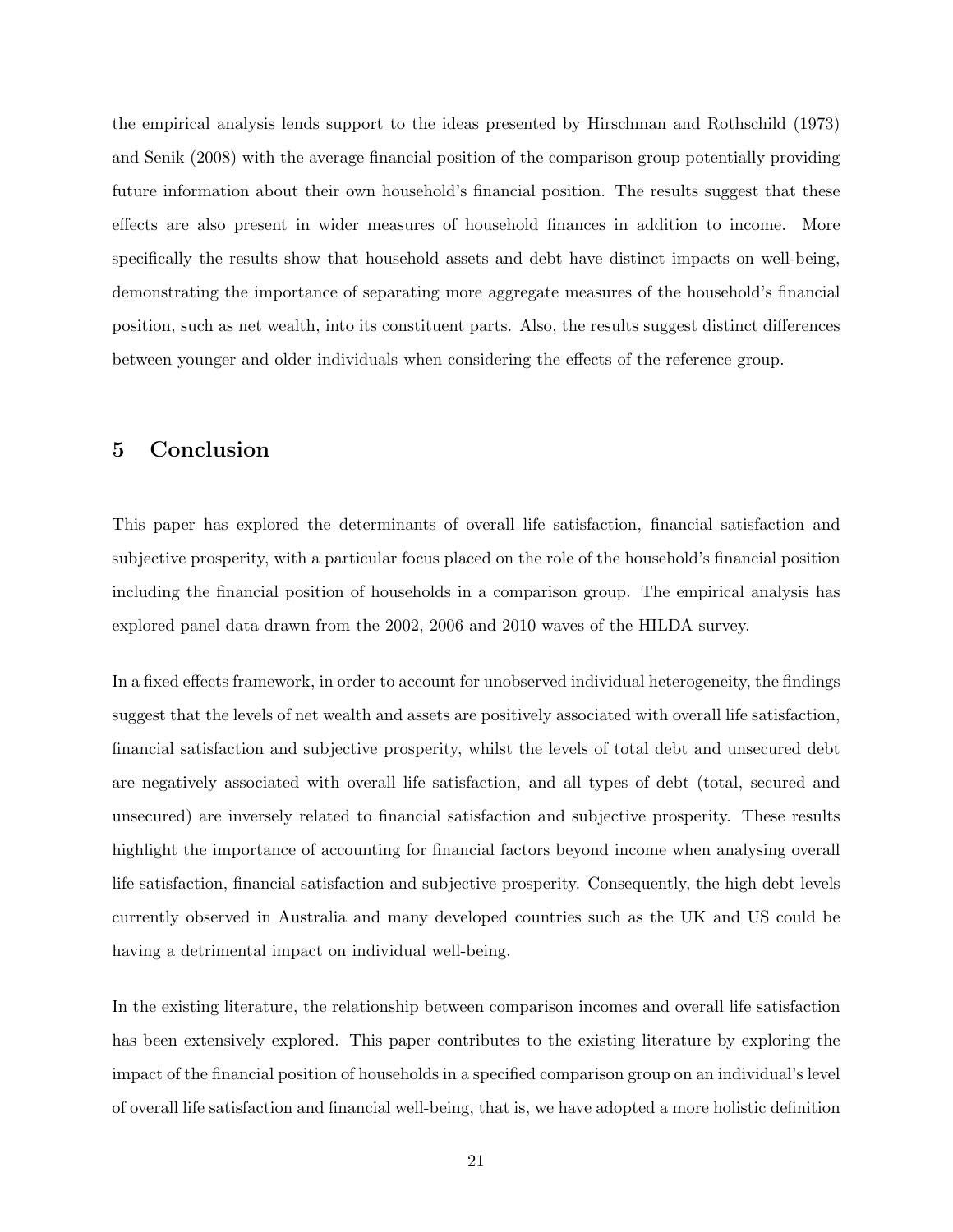of household finances. Consequently, a variety of monetary variables, namely the level of income, net wealth, total assets, total debt and both secured and unsecured debt of the comparison group were considered. The findings indicate that comparison effects are present in financial measures other than income. More specifically, these results accord with the idea of information effects, that is the financial position of the comparison group provides information on a household's potential future financial position. Our findings thus serve to highlight the importance of exploring financial factors in addition to income and will hopefully serve to stimulate more research in this area.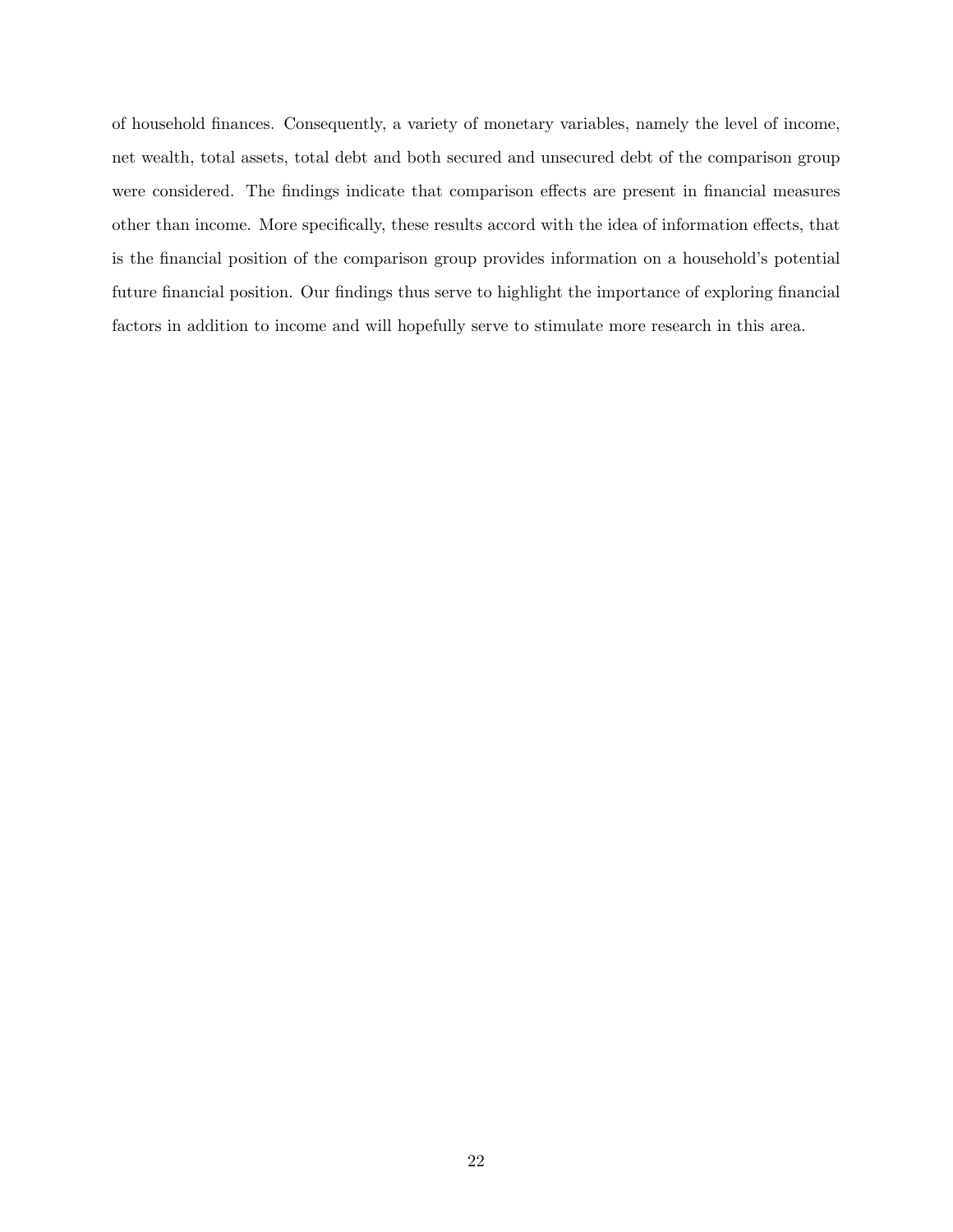#### Acknowledgements

We are grateful to Bert Van Landeghem, Alberto Montagnoli and attendees of the Work and Pensions Economics Group Annual Conference, University of Sheffield, July 2014 for valuable comments. The normal disclaimer applies.

#### References

- Baetschmann, G., K. E. Staub, and R. Winkelmann (2011). Consistent estimation of the fixed effects ordered logit model. IZA Discussion Paper, No. 5443 .
- Brown, S. and K. Taylor (2008). Household debt and financial assets: Evidence from Germany, Great Britain and the USA. Journal of the Royal Statistical Society: Series A (Statistics in Society)  $171(3)$ , 615–643.
- Brown, S., K. Taylor, and S. Wheatley Price (2005). Debt and distress: Evaluating the psychological cost of credit. Journal of Economic Psychology 26 (5), 642–663.
- Clark, A. E., P. Frijters, and M. A. Shields (2008). Relative income, happiness, and utility: An explanation for the easterlin paradox and other puzzles. Journal of Economic Literature, 95–144.
- Clark, A. E. and A. J. Oswald (1996). Satisfaction and comparison income. Journal of public economics 61 (3), 359–381.
- Clark, A. E., N. Westergård-Nielsen, and N. Kristensen (2009). Economic satisfaction and income rank in small neighbourhoods. Journal of the European Economic Association  $\gamma(2-3)$ , 519–527.
- Cole, K., A. Daly, and A. Mak (2009). Good for the soul: The relationship between work, wellbeing and psychological capital. The Journal of Socio-Economics 38 (3), 464–474.
- Dickerson, A., A. Risa Hole, and L. Munford (2012). The relationship between well-being and commuting re-visited: Does the choice of methodology matter? *Sheffield Economic Research* Paper Series, No. 2012016 .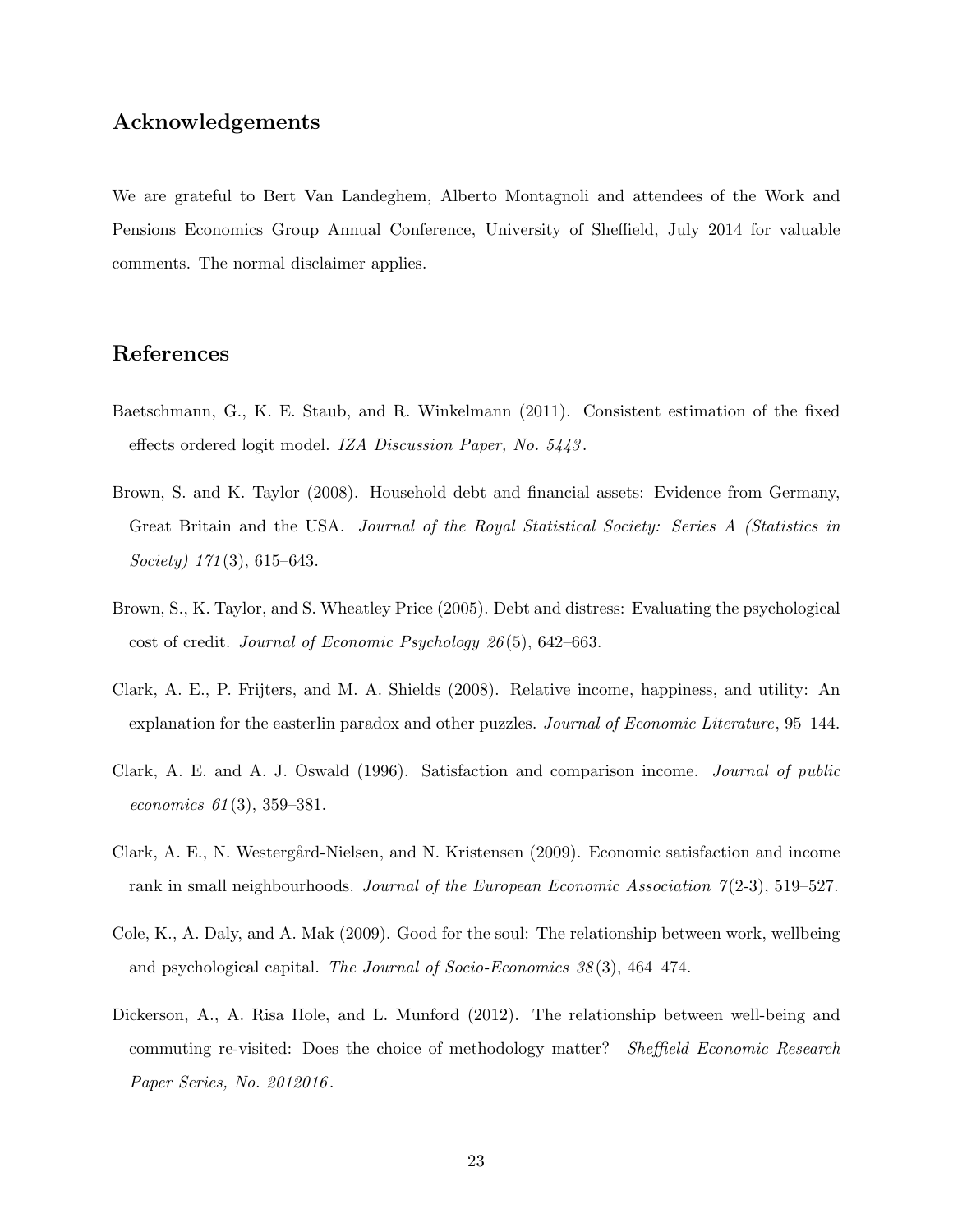- Dolan, P., T. Peasgood, and M. White (2008). Do we really know what makes us happy? A review of the economic literature on the factors associated with subjective well-being. Journal of Economic Psychology 29 (1), 94–122.
- Duesenberry, J. (1949). *Income, Saving and the Theory of Consumer Behaviour*. Harvard University Press, Cambridge, MA.
- Easterlin, R. A. (2006). Life cycle happiness and its sources: Intersections of psychology, economics, and demography. Journal of Economic Psychology 27 (4), 463–482.
- Ferrer-i-Carbonell, A. (2005). Income and well-being: an empirical analysis of the comparison income effect. Journal of Public Economics 89 (5), 997–1019.
- Ferrer-i-Carbonell, A. and P. Frijters (2004). How important is methodology for the estimates of the determinants of happiness? The Economic Journal  $114(497)$ , 641–659.
- Frijters, P. and T. Beatton (2012). The mystery of the u-shaped relationship between happiness and age. Journal of Economic Behavior & Organization  $82(2)$ , 525–542.
- Frijters, P., J. P. Haisken-DeNew, and M. A. Shields (2004). Money does matter! evidence from increasing real income and life satisfaction in east germany following reunification. American Economic Review, 730–740.
- Gropp, R., J. K. Scholz, and M. J. White (1997). Personal bankruptcy and credit supply and demand. The Quarterly Journal of Economics 112(1), 217–251.
- Hansen, T., B. Slagsvold, and T. Moum (2008). Financial satisfaction in old age: a satisfaction paradox or a result of accumulated wealth? Social Indicators Research 89 (2), 323–347.
- Headey, B. and M. Wooden (2004). The effects of wealth and income on subjective well-being and ill-being. Economic Record  $80(s1)$ , S24–S33.
- Hirschman, A. O. and M. Rothschild (1973). The changing tolerance for income inequality in the course of economic development with a mathematical appendix. The Quarterly Journal of Economics  $87(4)$ , 544–566.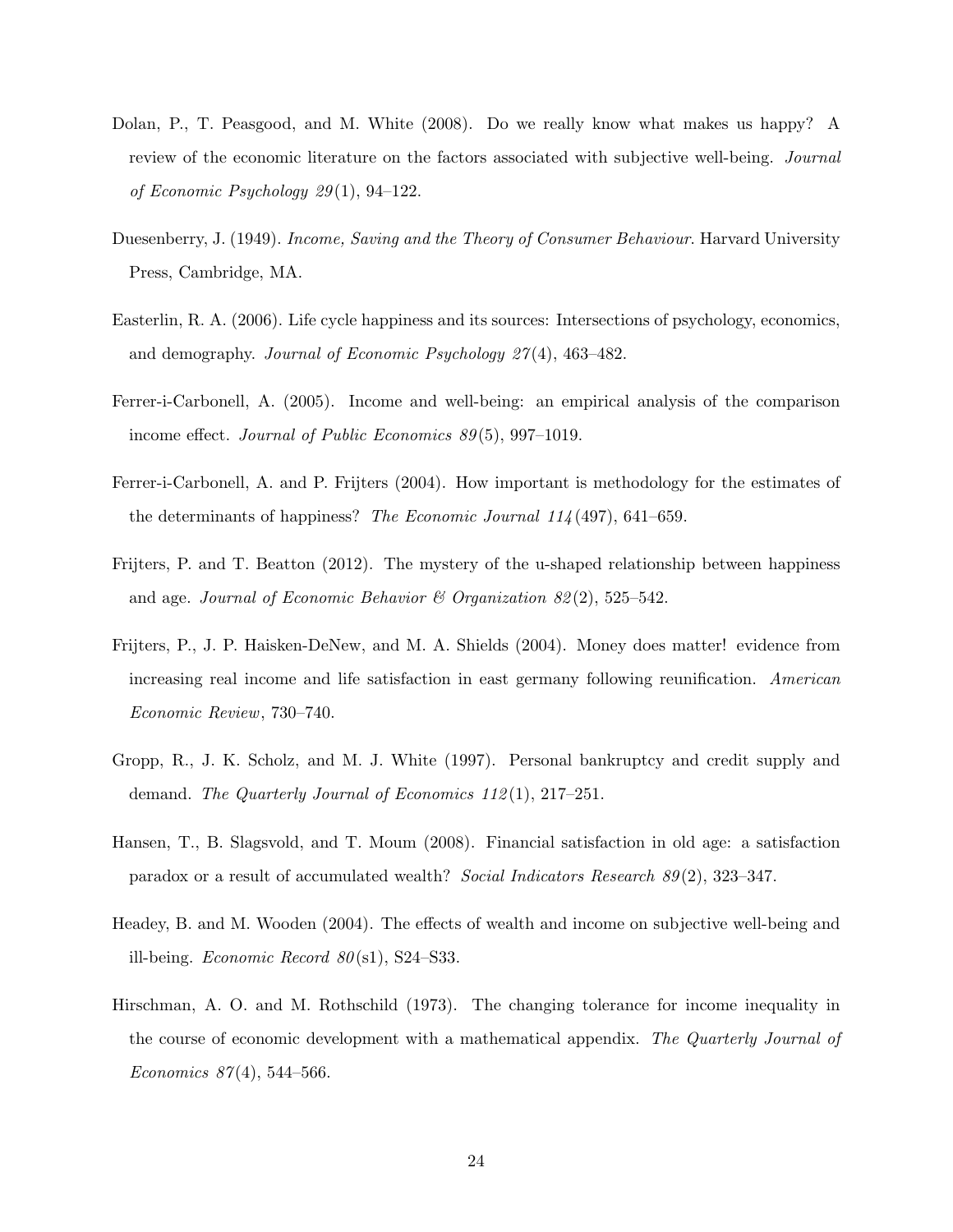- Joo, S. and J. E. Grable (2004). An exploratory framework of the determinants of financial satisfaction. Journal of Family and Economic Issues 25(1), 25–50.
- Layard, R. (2006). *Happiness: Lessons from a new science*. Penguin.
- Layard, R., G. Mayraz, and S. Nickell (2010). Does relative income matter? Are the critics right? Oxford University Press.
- Luttmer, E. F. (2005). Neighbors as negatives: Relative earnings and well-being. The Quarterly Journal of Economics 120 (3), 963–1002.
- McBride, M. (2001). Relative-income effects on subjective well-being in the cross-section. Journal of Economic Behavior & Organization  $\ddot{45}(3)$ , 251–278.
- Plagnol, A. C. (2011). Financial satisfaction over the life course: The influence of assets and liabilities. Journal of Economic Psychology 32 (1), 45–64.
- Qu, L., R. Weston, and D. De Vaus (2009). Cohabitation and beyond: The contribution of each partner's relationship satisfaction and fertility aspirations to pathways of cohabiting couples. Journal of Comparative Family Studies, 587–601.
- Senik, C. (2008). Ambition and jealousy: Income interactions in the oldeurope versus the neweurope and the united states. Economica  $75(299)$ , 495-513.
- Siahpush, M., M. Spittal, and G. K. Singh (2007). Association of smoking cessation with financial stress and material well-being: results from a prospective study of a population-based national survey. American journal of public health  $97(12)$ ,  $2281$ .
- Van Praag, B. M. and A. Ferrer-i-Carbonell (2007). Happiness Quantified: A Satisfaction Calculus Approach: A Satisfaction Calculus Approach. OUP Oxford.
- Wooden, M., S. Freidin, and N. Watson (2002). The household, income and labour dynamics in australia (HILDA) survey: wave 1. Australian Economic Review 35 (3), 339–348.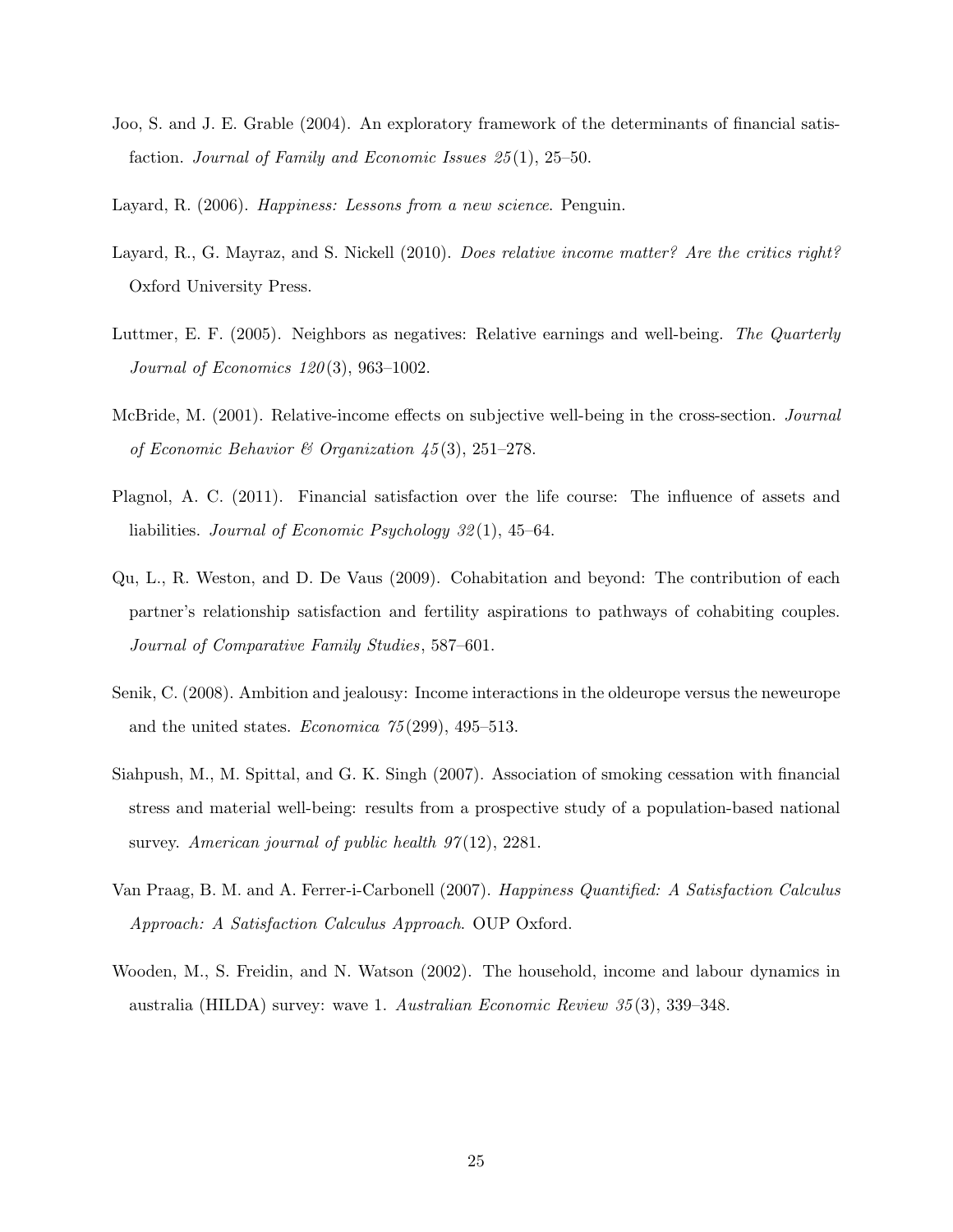# Appendix



Figure 1: Overall Life Satisfaction



Figure 2: Financial Satisfaction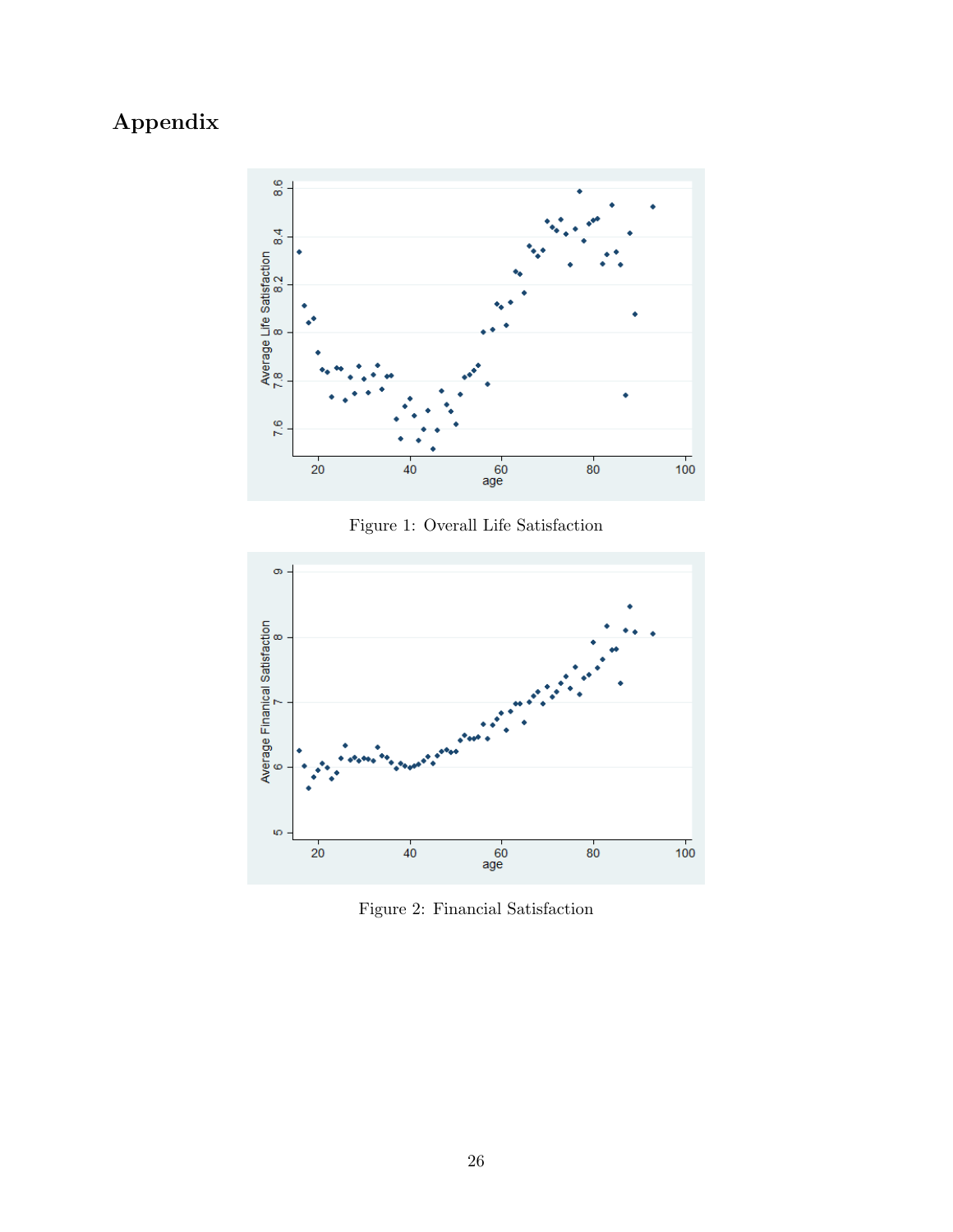

Figure 3: Subjective Prosperity



Figure 4: Financial Measures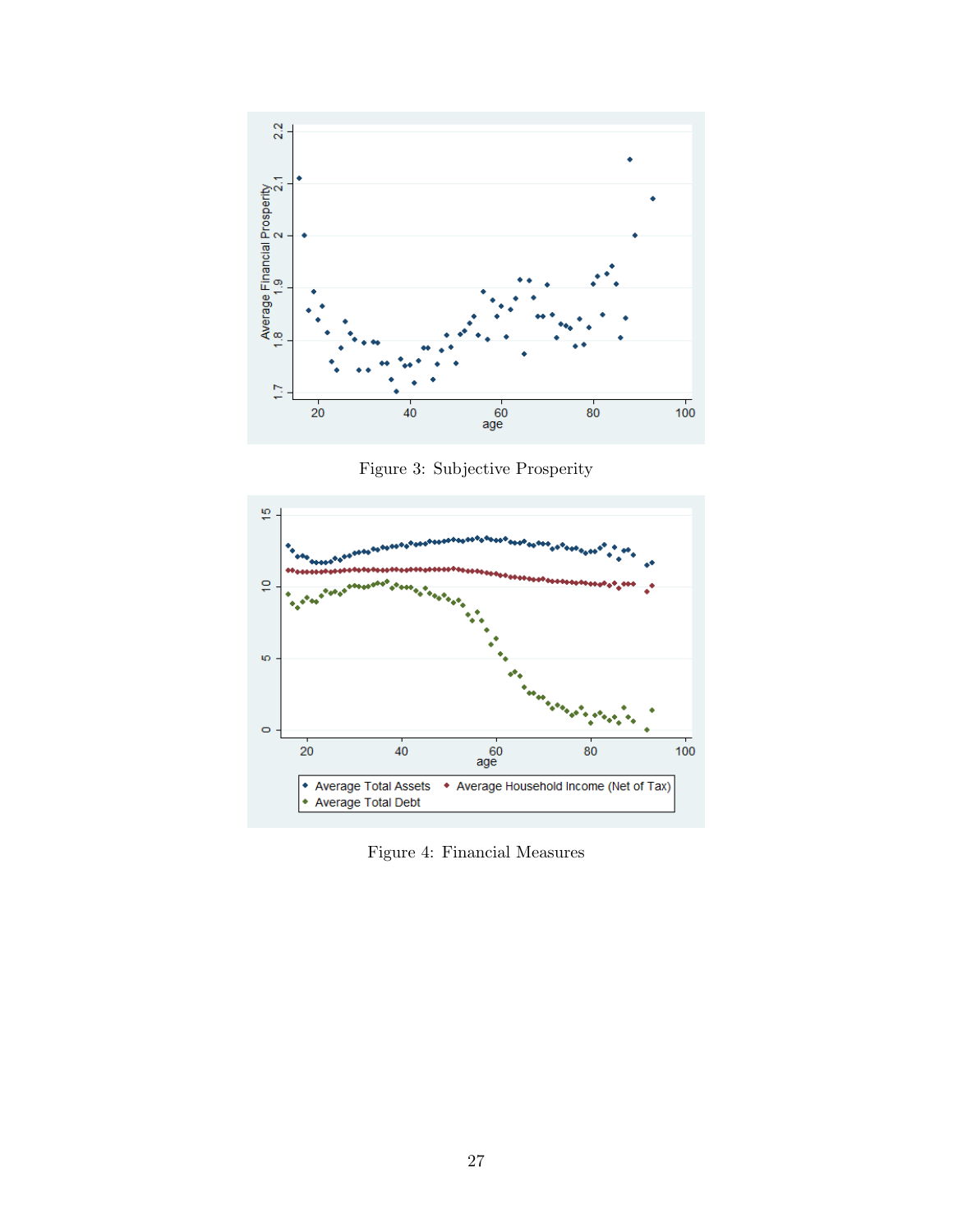| Variable                         | Mean   | Std. Dev.                            | Min.             | Max.           |
|----------------------------------|--------|--------------------------------------|------------------|----------------|
|                                  |        | Dependent Variables                  |                  |                |
| Life Satisfaction                | 7.900  | 1.452                                | $\boldsymbol{0}$ | 10             |
| Financial Satisfaction           | 6.404  | 2.255                                | $\boldsymbol{0}$ | 10             |
| Subjective Prosperity            | 1.809  | 0.764                                | $\boldsymbol{0}$ | $\overline{4}$ |
|                                  |        | Independent Variables                |                  |                |
| Age 25-34 years                  | 0.163  | 0.369                                | $\boldsymbol{0}$ | 1              |
| Age 35-44 years                  | 0.213  | 0.409                                | $\boldsymbol{0}$ | 1              |
| Age 45-54 years                  | 0.198  | 0.398                                | $\boldsymbol{0}$ | 1              |
| Age 55-64 years                  | 0.148  | 0.355                                | $\boldsymbol{0}$ | $\mathbf{1}$   |
| Age 65-74 years                  | 0.102  | 0.303                                | $\boldsymbol{0}$ | $\mathbf{1}$   |
| Age 75 and above years           | 0.063  | 0.243                                | $\boldsymbol{0}$ | $\mathbf{1}$   |
| Female                           | 0.537  | 0.499                                | $\boldsymbol{0}$ | $\mathbf{1}$   |
| Ln(Household Income)             | 10.985 | 0.739                                | 3.219            | 13.234         |
| Degree                           | 0.229  | 0.42                                 | $\boldsymbol{0}$ | $\mathbf{1}$   |
| Vocational Degree                | 0.308  | 0.462                                | $\boldsymbol{0}$ | $\mathbf{1}$   |
| <b>High School</b>               | 0.143  | 0.35                                 | $\boldsymbol{0}$ | $\mathbf{1}$   |
| Ln(Household Size)               | 0.901  | 0.529                                | $\boldsymbol{0}$ | 2.565          |
| Never Married                    | 0.181  | 0.385                                | $\boldsymbol{0}$ | 1              |
| Divorced                         | 0.096  | 0.294                                | $\boldsymbol{0}$ | $\mathbf{1}$   |
| Widowed                          | 0.051  | 0.22                                 | $\boldsymbol{0}$ | 1              |
| Not in Labour Force              | 0.108  | 0.311                                | $\boldsymbol{0}$ | $\mathbf{1}$   |
| Unemployed                       | 0.028  | 0.166                                | $\boldsymbol{0}$ | $\mathbf{1}$   |
| Retired                          | 0.211  | 0.408                                | $\boldsymbol{0}$ | $\mathbf{1}$   |
| Excellent Health                 | 0.108  | 0.31                                 | $\boldsymbol{0}$ | $\mathbf{1}$   |
| Very Good Health                 | 0.359  | 0.48                                 | $\boldsymbol{0}$ | $\mathbf{1}$   |
| Good Health                      | 0.361  | 0.48                                 | $\boldsymbol{0}$ | $\mathbf{1}$   |
| Fair Health                      | 0.141  | 0.348                                | $\theta$         | $\mathbf{1}$   |
|                                  |        | Financial Variables                  |                  |                |
| $Ln(Net$ Wealth)                 | 11.894 | 4.279                                | $-14.908$        | 16.47          |
| Ln(Total Debt)                   | 7.806  | 5.249                                | $\boldsymbol{0}$ | 14.979         |
| Ln(Total Assets)                 | 12.765 | 1.861                                | $\boldsymbol{0}$ | 16.51          |
| Ln(Secured Debt)                 | 5.389  | 5.954                                | $\boldsymbol{0}$ | 15.05          |
| Ln(Unsecured Debt)               | 5.312  | 4.86                                 | $\boldsymbol{0}$ | 15.187         |
|                                  |        | Reference Group - Financial Position |                  |                |
| Ln(Relative Household Income)    | 11.165 | 0.351                                | 9.149            | 12.158         |
| Ln(Relative Net Wealth)          | 13.228 | 0.58                                 | 9.364            | 15.253         |
| Ln(Relative Total Assets)        | 13.537 | 0.502                                | 9.451            | 15.368         |
| Ln(Relative Total Debt)          | 11.294 | 1.69                                 | $\boldsymbol{0}$ | 13.655         |
| Ln(Secured Debt)                 | 10.859 | 2.276                                | $\boldsymbol{0}$ | 13.176         |
| Ln(Unsecured Debt)               | 9.724  | 1.693                                | $\boldsymbol{0}$ | 13.019         |
| Positive Relative Income         | 0.146  | 0.261                                | $\boldsymbol{0}$ | 2.335          |
| Negative Relative Income         | 0.326  | 0.499                                | $\boldsymbol{0}$ | 7.926          |
| Positive Relative Net Wealth     | 0.235  | 0.441                                | $\boldsymbol{0}$ | 3.502          |
| Negative Relative Net Wealth     | 1.569  | 4.054                                | $\boldsymbol{0}$ | 29.111         |
| Positive Relative Total Assets   | 0.194  | 0.388                                | $\boldsymbol{0}$ | $3.21\,$       |
| Negative Relative Total Assets   | 0.966  | 1.586                                | $\boldsymbol{0}$ | 14.048         |
| Positive Relative Total Debt     | 0.227  | 0.486                                | $\boldsymbol{0}$ | 4.318          |
| Negative Relative Total Debt     | 3.715  | 4.471                                | $\boldsymbol{0}$ | 13.626         |
| Positive Relative Secured Debt   | 0.236  | 0.495                                | $\boldsymbol{0}$ | 4.762          |
| Negative Relative Secured Debt   | 5.706  | 5.358                                | $\boldsymbol{0}$ | 13.172         |
| Positive Relative Unsecured Debt | 0.191  | 0.539                                | 0                | 4.657          |
| Negative Relative Unsecured Debt | 4.604  | 4.351                                | $\boldsymbol{0}$ | 13.019         |
| Number of Observations           |        | 27,530                               |                  |                |

Table 1: Summary statistics

Note: "Relative" refers to the average (mean) of the financial measure in the comparison group.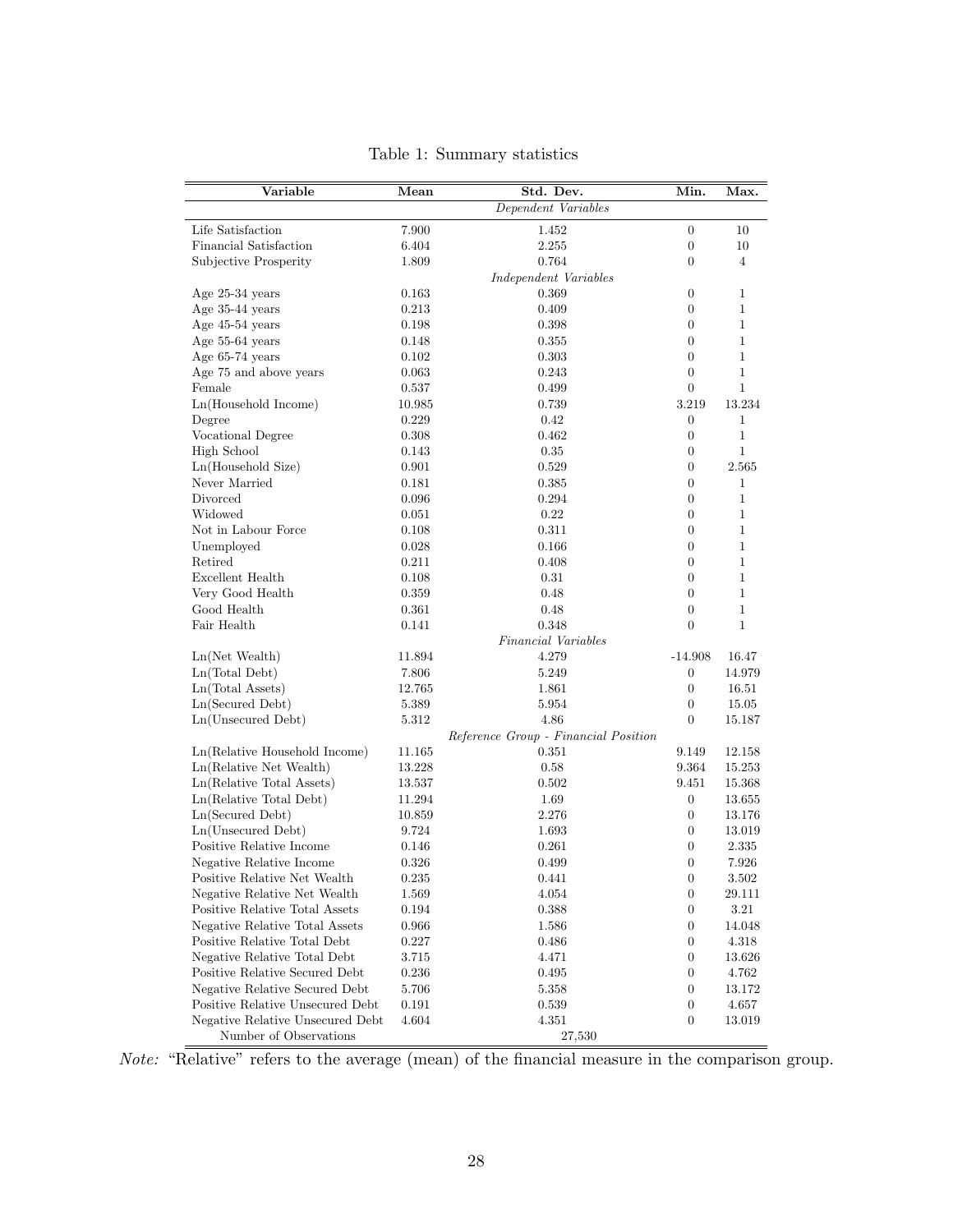|                                                                                                        |                         |                         | Specification           |                                       |
|--------------------------------------------------------------------------------------------------------|-------------------------|-------------------------|-------------------------|---------------------------------------|
|                                                                                                        | 1                       | $\overline{2}$          | 3                       | $\overline{4}$                        |
| Ln(Household Income)                                                                                   | $0.124***$              | $0.109***$              | $0.109***$              | $0.111***$                            |
| $Ln(Net$ Wealth)                                                                                       | (0.0409)                | (0.0411)<br>$0.0204***$ | (0.0417)                | (0.0417)                              |
| Ln(Total Assets)                                                                                       |                         | (0.00528)               | $0.0592***$             | $0.0523***$                           |
| Ln(Total Debt)                                                                                         |                         |                         | (0.0197)<br>$-0.0133**$ | (0.0203)                              |
| Ln(Unsecured Debt)                                                                                     |                         |                         | (0.00552)               | $-0.0167***$                          |
| Ln(Secured Debt)                                                                                       |                         |                         |                         | (0.00486)<br>$-0.000477$<br>(0.00453) |
| Age $25-34$ years                                                                                      | $-0.123$                | $-0.126$                | $-0.118$                | $-0.129$                              |
|                                                                                                        | (0.0974)                | (0.0972)                | (0.0976)                | (0.0976)                              |
| Age 35-44 years                                                                                        | $-0.160$                | $-0.163$                | $-0.156$                | $-0.171$                              |
|                                                                                                        | (0.137)                 | (0.137)                 | (0.137)                 | (0.137)                               |
| Age $45-54$ years                                                                                      | 0.0127                  | 0.00676                 | 0.0126                  | 0.00762                               |
|                                                                                                        | (0.173)                 | (0.172)                 | (0.173)                 | (0.173)                               |
| Age 55-64 years                                                                                        | 0.197                   | 0.184                   | 0.177                   | 0.177                                 |
|                                                                                                        | (0.214)                 | (0.214)                 | (0.214)                 | (0.214)                               |
| Age 65-74 years                                                                                        | 0.243                   | 0.229                   | 0.218                   | 0.219                                 |
|                                                                                                        | (0.260)                 | (0.260)                 | (0.260)                 | (0.260)                               |
| Age 75 and above years                                                                                 | 0.0766                  | 0.0715                  | 0.0653                  | 0.0652                                |
|                                                                                                        | (0.312)                 | (0.312)                 | (0.313)                 | (0.313)                               |
| Degree                                                                                                 | $-0.604***$             | $-0.577***$             | $-0.574***$             | $-0.552***$                           |
|                                                                                                        | (0.173)                 | (0.174)                 | (0.173)                 | (0.174)                               |
| Vocational Degree                                                                                      | $-0.212$                | $-0.204$                | $-0.192$                | $-0.181$                              |
|                                                                                                        | (0.130)                 | (0.129)                 | (0.130)                 | (0.130)                               |
| <b>High School</b>                                                                                     | $-0.490***$             | $-0.480***$             | $-0.462***$             | $-0.446***$                           |
|                                                                                                        | (0.129)                 | (0.129)                 | (0.130)                 | (0.131)                               |
| ln(Household Size)                                                                                     | $-0.0647$               | $-0.106$                | $-0.113*$               | $-0.0970$                             |
|                                                                                                        | (0.0654)                | (0.0659)                | (0.0686)                | (0.0689)                              |
| Never Married                                                                                          | $-0.313***$             | $-0.330***$             | $-0.334***$             | $-0.331***$                           |
|                                                                                                        | (0.0935)                | (0.0931)                | (0.0933)                | (0.0934)                              |
| Divorced                                                                                               | $-0.960***$             | $-0.973***$             | $-0.970***$             | $-0.964***$                           |
|                                                                                                        | (0.113)                 | (0.112)                 | (0.114)                 | (0.114)                               |
| Widow                                                                                                  | $-0.676***$             | $-0.693***$<br>(0.179)  | $-0.692***$<br>(0.180)  | $-0.684***$<br>(0.181)                |
| Not in Labour Force                                                                                    | (0.179)<br>$-0.101$     | $-0.0950$<br>(0.0705)   | $-0.100$<br>(0.0709)    | $-0.101$                              |
| Unemployed                                                                                             | (0.0708)<br>$-0.407***$ | $-0.404***$             | $-0.403***$             | (0.0710)<br>$-0.401***$               |
| Retired                                                                                                | (0.109)                 | (0.109)                 | (0.110)                 | (0.110)                               |
|                                                                                                        | $0.298***$              | $0.296***$              | $0.287***$              | $0.286***$                            |
| Excellent Health                                                                                       | (0.101)                 | (0.101)                 | (0.101)                 | (0.101)                               |
|                                                                                                        | $2.883***$              | $2.886***$              | $2.881***$              | $2.883***$                            |
| Very Good Health                                                                                       | (0.147)                 | (0.147)                 | (0.147)                 | (0.147)                               |
|                                                                                                        | $2.260***$              | $2.259***$              | $2.261***$              | $2.261***$                            |
| Good Health                                                                                            | (0.132)                 | (0.132)                 | (0.133)                 | (0.133)                               |
|                                                                                                        | $1.665***$              | $1.667***$              | $1.666***$              | $1.667***$                            |
| Fair Health                                                                                            | (0.126)                 | (0.126)                 | (0.127)                 | (0.127)                               |
|                                                                                                        | $0.904***$              | $0.907***$              | $0.909***$              | $0.910***$                            |
|                                                                                                        | (0.121)                 | (0.121)                 | (0.121)                 | (0.121)                               |
| Observations                                                                                           | 37,245                  | 37,245                  | 37,245                  | 37,245                                |
| Number of Individuals<br>Robust standard errors in parentheses, *** $p<0.01$ , ** $p<0.05$ , * $p<0.1$ | 7,848                   | 7,848                   | 7,848                   | 7,848                                 |

Table 2: Dependent Variable: Overall Life Satisfaction

The analysis also includes region and years dummies.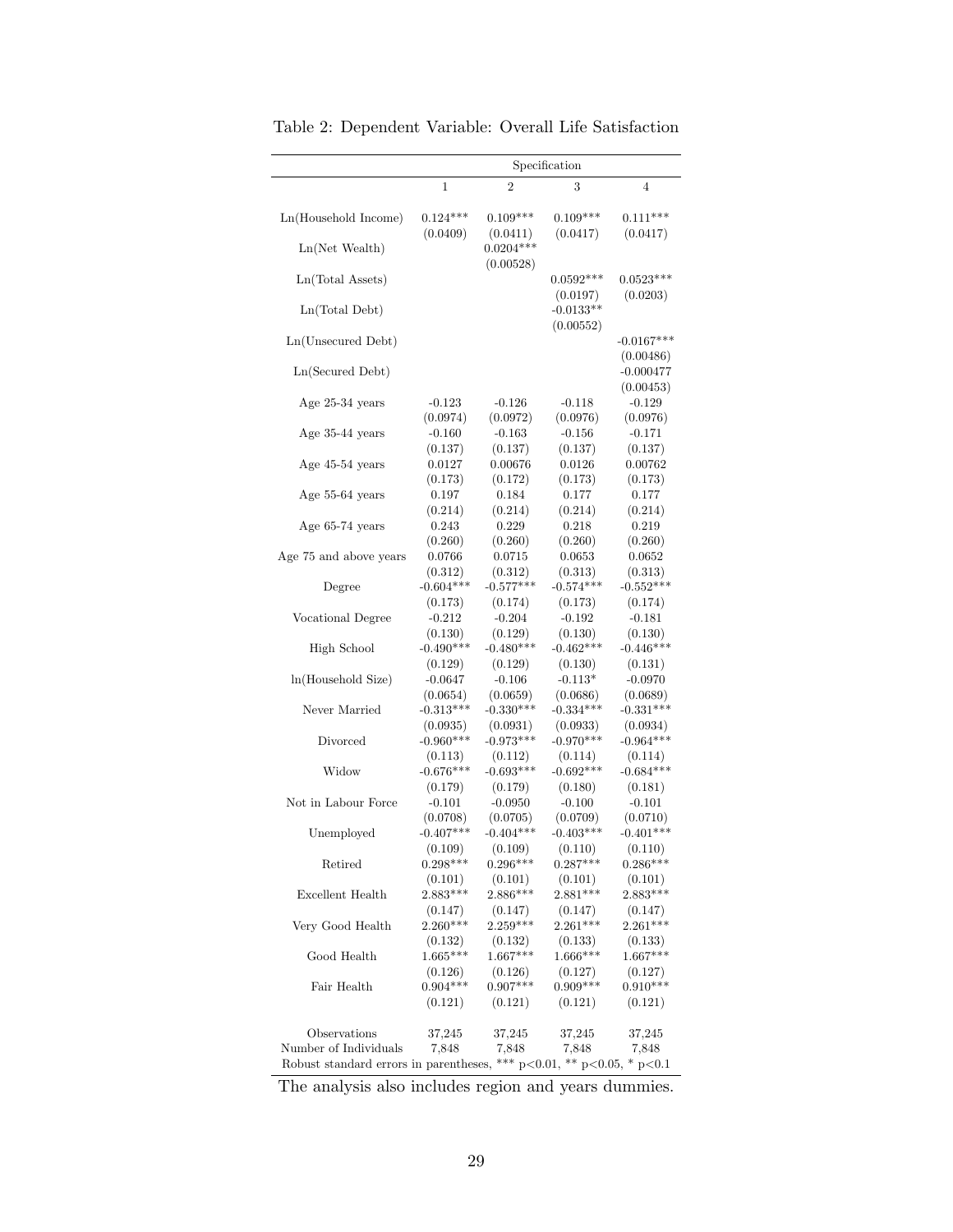|                                                                                                        |             |                         | Specification            |                                        |
|--------------------------------------------------------------------------------------------------------|-------------|-------------------------|--------------------------|----------------------------------------|
|                                                                                                        | 1           | $\overline{2}$          | 3                        | 4                                      |
| Ln(Household Income)                                                                                   | $0.380***$  | $0.341***$              | $0.318***$               | $0.318***$                             |
| $Ln(Net$ Wealth)                                                                                       | (0.0434)    | (0.0432)<br>$0.0384***$ | (0.0440)                 | (0.0439)                               |
| Ln(Total Assets)                                                                                       |             | (0.00495)               | $0.212***$               | $0.211***$                             |
| Ln(Total Debt)                                                                                         |             |                         | (0.0211)<br>$-0.0503***$ | (0.0224)                               |
| Ln(Unsecured Debt)                                                                                     |             |                         | (0.00519)                | $-0.0393***$                           |
| Ln(Secured Debt)                                                                                       |             |                         |                          | (0.00453)<br>$-0.0206***$<br>(0.00439) |
| Age 25-34 years                                                                                        | $-0.138$    | $-0.153*$               | $-0.131$                 | $-0.134$                               |
|                                                                                                        | (0.0922)    | (0.0928)                | (0.0927)                 | (0.0931)                               |
| Age 35-44 years                                                                                        | $-0.221*$   | $-0.241*$               | $-0.231*$                | $-0.244*$                              |
|                                                                                                        | (0.129)     | (0.129)                 | (0.129)                  | (0.129)                                |
| Age 45-54 years                                                                                        | $-0.192$    | $-0.214$                | $-0.222$                 | $-0.222$                               |
|                                                                                                        | (0.162)     | (0.162)                 | (0.163)                  | (0.163)                                |
| Age 55-64 years                                                                                        | $-0.0795$   | $-0.117$                | $-0.173$                 | $-0.166$                               |
|                                                                                                        | (0.199)     | (0.200)                 | (0.201)                  | (0.200)                                |
| Age $65-74$ years                                                                                      | 0.0691      | 0.0347                  | $-0.0313$                | $-0.0205$                              |
|                                                                                                        | (0.242)     | (0.242)                 | (0.243)                  | (0.243)                                |
| Age 75 and above years                                                                                 | $-0.0296$   | $-0.0509$               | $-0.108$                 | $-0.0860$                              |
|                                                                                                        | (0.286)     | (0.286)                 | (0.288)                  | (0.287)                                |
| Degree                                                                                                 | $-0.168$    | $-0.120$                | $-0.0872$                | $-0.0522$                              |
|                                                                                                        | (0.165)     | (0.166)                 | (0.165)                  | (0.167)                                |
| Vocational Degree                                                                                      | $-0.152$    | $-0.122$                | -0.0949                  | $-0.0796$                              |
|                                                                                                        | (0.118)     | (0.119)                 | (0.120)                  | (0.120)                                |
| <b>High School</b>                                                                                     | $-0.443***$ | $-0.399***$             | $-0.343***$              | $-0.322***$                            |
|                                                                                                        | (0.117)     | (0.118)                 | (0.119)                  | (0.120)                                |
| ln(Household Size)                                                                                     | $-0.371***$ | $-0.445***$             | $-0.536***$              | $-0.514***$                            |
|                                                                                                        | (0.0612)    | (0.0620)                | (0.0650)                 | (0.0654)                               |
| Never Married                                                                                          | $-0.157*$   | $-0.198**$              | $-0.252***$              | $-0.232***$                            |
|                                                                                                        | (0.0859)    | (0.0863)                | (0.0865)                 | (0.0866)                               |
| Divorced                                                                                               | $-0.852***$ | $-0.870***$             | $-0.880***$              | $-0.876***$                            |
|                                                                                                        | (0.105)     | (0.105)                 | (0.109)                  | (0.108)                                |
| Widow                                                                                                  | $-0.336**$  | $-0.366**$              | $-0.366**$               | $-0.366**$                             |
|                                                                                                        | (0.170)     | (0.168)                 | (0.168)                  | (0.168)                                |
| Not in Labour Force                                                                                    | $-0.480***$ | $-0.473***$             | $-0.496***$              | $-0.496***$                            |
|                                                                                                        | (0.0666)    | (0.0670)                | (0.0672)                 | (0.0672)                               |
| Unemployed                                                                                             | $-1.312***$ | $-1.316***$             | $-1.309***$              | $-1.314***$                            |
|                                                                                                        | (0.106)     | (0.108)                 | (0.109)                  | (0.109)                                |
| Retired                                                                                                | $-0.00158$  | $-0.00920$              | -0.0442                  | -0.0431                                |
|                                                                                                        | (0.0939)    | (0.0933)                | (0.0930)                 | (0.0927)                               |
| Excellent Health                                                                                       | $0.934***$  | $0.926***$              | $0.928***$               | $0.949***$                             |
|                                                                                                        | (0.137)     | (0.137)                 | (0.136)                  | (0.136)                                |
| Very Good Health                                                                                       | $0.588***$  | $0.572***$              | $0.585***$               | $0.597***$                             |
|                                                                                                        | (0.123)     | (0.123)                 | (0.123)                  | (0.123)                                |
| Good Health                                                                                            | $0.392***$  | $0.386***$              | $0.397***$               | $0.409***$                             |
|                                                                                                        | (0.119)     | (0.119)                 | (0.119)                  | (0.119)                                |
| Fair Health                                                                                            | 0.0881      | 0.0837                  | 0.0974                   | 0.109                                  |
|                                                                                                        | (0.113)     | (0.113)                 | (0.114)                  | (0.113)                                |
| Observations                                                                                           | 62,020      | 62,020                  | 62,020                   | 62,020                                 |
| Number of Individuals<br>Robust standard errors in parentheses, *** $p<0.01$ , ** $p<0.05$ , * $p<0.1$ | 9,103       | 9,103                   | 9.103                    | $9{,}103$                              |

Table 3: Dependent Variable: Financial Satisfaction

The analysis also includes region and years dummies.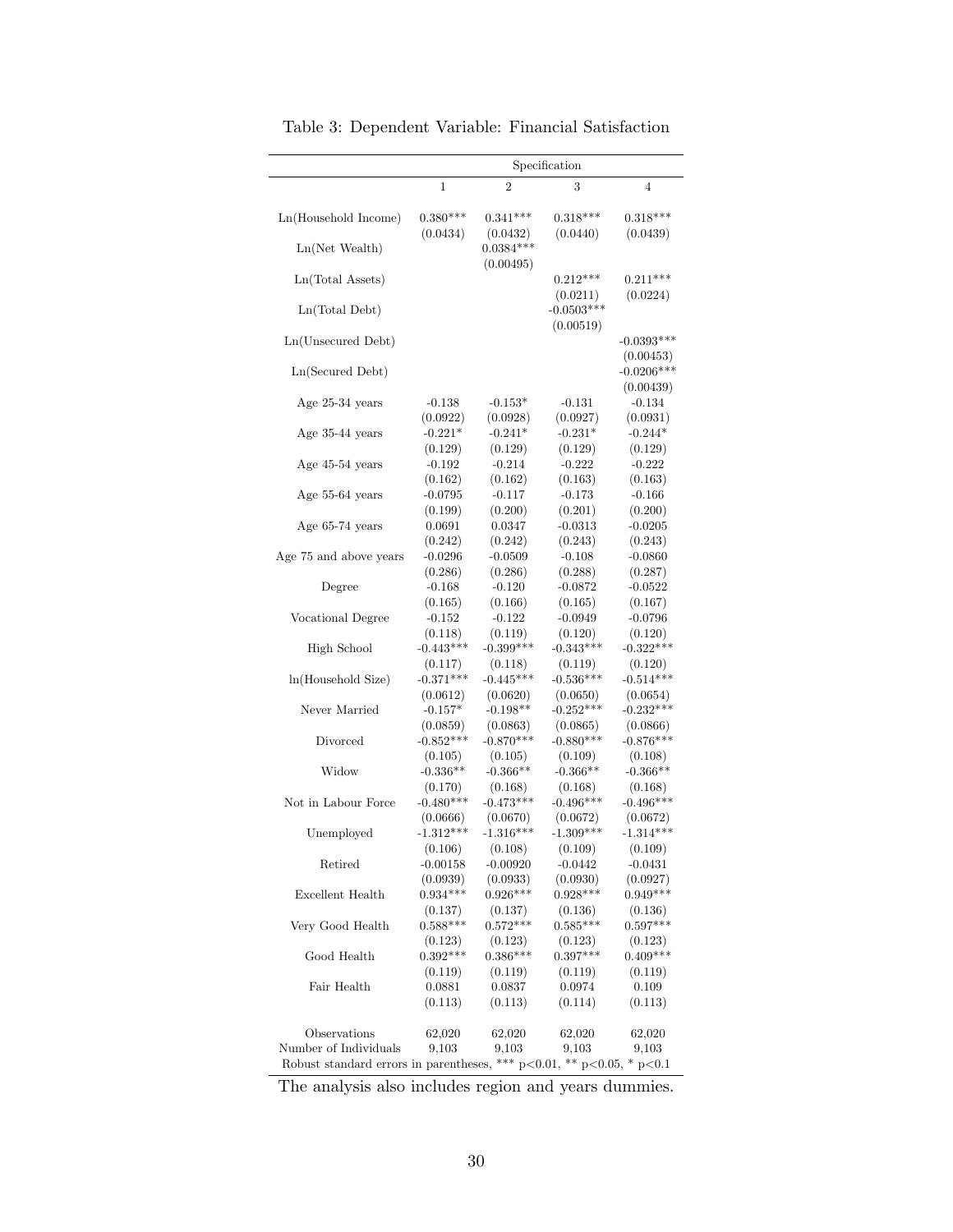|                                                                                                        |                                  |                         | Specification                         |                                 |
|--------------------------------------------------------------------------------------------------------|----------------------------------|-------------------------|---------------------------------------|---------------------------------|
|                                                                                                        | 1                                | $\overline{2}$          | 3                                     | 4                               |
| Ln(Household Income)                                                                                   | $0.707***$<br>(0.0612)           | $0.665***$              | $0.600***$<br>(0.0618)                | $0.602***$<br>(0.0617)          |
| $Ln(Net$ Wealth)                                                                                       |                                  | (0.0613)<br>$0.0481***$ |                                       |                                 |
| Ln(Total Assets)                                                                                       |                                  | (0.00602)               | $0.292***$                            | $0.293***$                      |
| Ln(Total Debt)                                                                                         |                                  |                         | (0.0261)<br>$-0.0438***$<br>(0.00619) | (0.0277)                        |
| Ln(Unsecured Debt)                                                                                     |                                  |                         |                                       | $-0.0320***$<br>(0.00524)       |
| Ln(Secured Debt)                                                                                       |                                  |                         |                                       | $-0.0205***$<br>(0.00501)       |
| Age 25-34 years                                                                                        | $-0.255**$                       | $-0.274***$             | $-0.265**$                            | $-0.267**$                      |
| Age 35-44 years                                                                                        | (0.104)                          | (0.105)                 | (0.108)                               | (0.108)                         |
|                                                                                                        | $-0.383**$                       | $-0.399***$             | $-0.412***$                           | $-0.421***$                     |
|                                                                                                        | (0.149)                          | (0.150)                 | (0.152)                               | (0.152)                         |
| Age 45-54 years                                                                                        | $-0.295$                         | $-0.313*$               | $-0.352*$                             | $-0.350*$                       |
|                                                                                                        | (0.189)                          | (0.190)                 | (0.192)                               | (0.192)                         |
| Age 55-64 years                                                                                        | $-0.162$                         | $-0.189$                | $-0.280$                              | $-0.269$                        |
|                                                                                                        | (0.235)                          | (0.235)                 | (0.237)                               | (0.237)                         |
| Age 65-74 years                                                                                        | $-0.0979$                        | $-0.116$                | $-0.222$                              | $-0.201$                        |
|                                                                                                        | (0.289)                          | (0.289)                 | (0.292)                               | (0.292)                         |
| Age 75 and above years                                                                                 | $-0.0841$                        | $-0.0759$<br>(0.348)    | $-0.136$<br>(0.352)                   | $-0.103$                        |
| Degree                                                                                                 | (0.348)<br>$-0.481**$<br>(0.188) | $-0.430**$<br>(0.191)   | $-0.354*$<br>(0.191)                  | (0.351)<br>$-0.342*$<br>(0.193) |
| Vocational Degree                                                                                      | $-0.411***$                      | $-0.370***$             | $-0.340**$                            | $-0.331**$                      |
| High School                                                                                            | (0.139)                          | (0.141)                 | (0.139)                               | (0.140)                         |
|                                                                                                        | $-0.727***$                      | $-0.676***$             | $-0.614***$                           | $-0.602***$                     |
| ln(Household Size)                                                                                     | (0.131)                          | (0.134)                 | (0.141)                               | (0.142)                         |
|                                                                                                        | $-0.268***$                      | $-0.353***$             | $-0.508***$                           | $-0.489***$                     |
| Never Married                                                                                          | (0.0727)                         | (0.0734)                | (0.0761)                              | (0.0762)                        |
|                                                                                                        | $0.157*$                         | 0.123                   | 0.0586                                | 0.0735                          |
| Divorced                                                                                               | (0.0948)                         | (0.0963)                | (0.0982)                              | (0.0979)                        |
|                                                                                                        | $-0.845***$                      | $-0.873***$             | $-0.868***$                           | $-0.863***$                     |
| Widow                                                                                                  | (0.125)                          | (0.125)                 | (0.127)                               | (0.127)                         |
|                                                                                                        | $-0.274$                         | $-0.333$                | $-0.373*$                             | $-0.374*$                       |
| Not in Labour Force                                                                                    | (0.208)                          | (0.204)                 | (0.205)                               | (0.207)                         |
|                                                                                                        | $-0.307***$                      | $-0.297***$             | $-0.308***$                           | $-0.308***$                     |
| Unemployed                                                                                             | (0.0745)                         | (0.0754)                | (0.0755)                              | (0.0757)                        |
|                                                                                                        | $-0.743***$                      | $-0.724***$             | $-0.713***$                           | $-0.718***$                     |
| Retired                                                                                                | (0.125)                          | (0.128)                 | (0.129)                               | (0.130)                         |
|                                                                                                        | 0.0357                           | 0.0288                  | 0.00935                               | 0.00603                         |
| Excellent Health                                                                                       | (0.110)                          | (0.108)                 | (0.108)                               | (0.108)                         |
|                                                                                                        | $1.372***$                       | $1.356***$              | $1.349***$                            | $1.375***$                      |
| Very Good Health                                                                                       | (0.163)                          | (0.161)                 | (0.165)                               | (0.165)                         |
|                                                                                                        | $1.101***$                       | $1.072***$              | $1.066***$                            | $1.085***$                      |
| Good Health                                                                                            | (0.148)                          | (0.147)                 | (0.150)                               | (0.151)                         |
|                                                                                                        | $0.780***$                       | $0.765***$              | $0.759***$                            | $0.774***$                      |
| Fair Health                                                                                            | (0.143)                          | (0.142)                 | (0.145)                               | (0.145)                         |
|                                                                                                        | $0.476***$                       | $0.468***$              | $0.478***$                            | $0.488***$                      |
|                                                                                                        | (0.138)                          | (0.136)                 | (0.139)                               | (0.140)                         |
| Observations                                                                                           | 16,852                           | 16,852                  | 16,852                                | 16,852                          |
| Number of Individuals<br>Robust standard errors in parentheses, *** $p<0.01$ , ** $p<0.05$ , * $p<0.1$ | 5,542                            | 5,542                   | 5,542                                 | 5,542                           |

Table 4: Dependent Variable: Subjective Prosperity

The analysis also includes region and years dummies.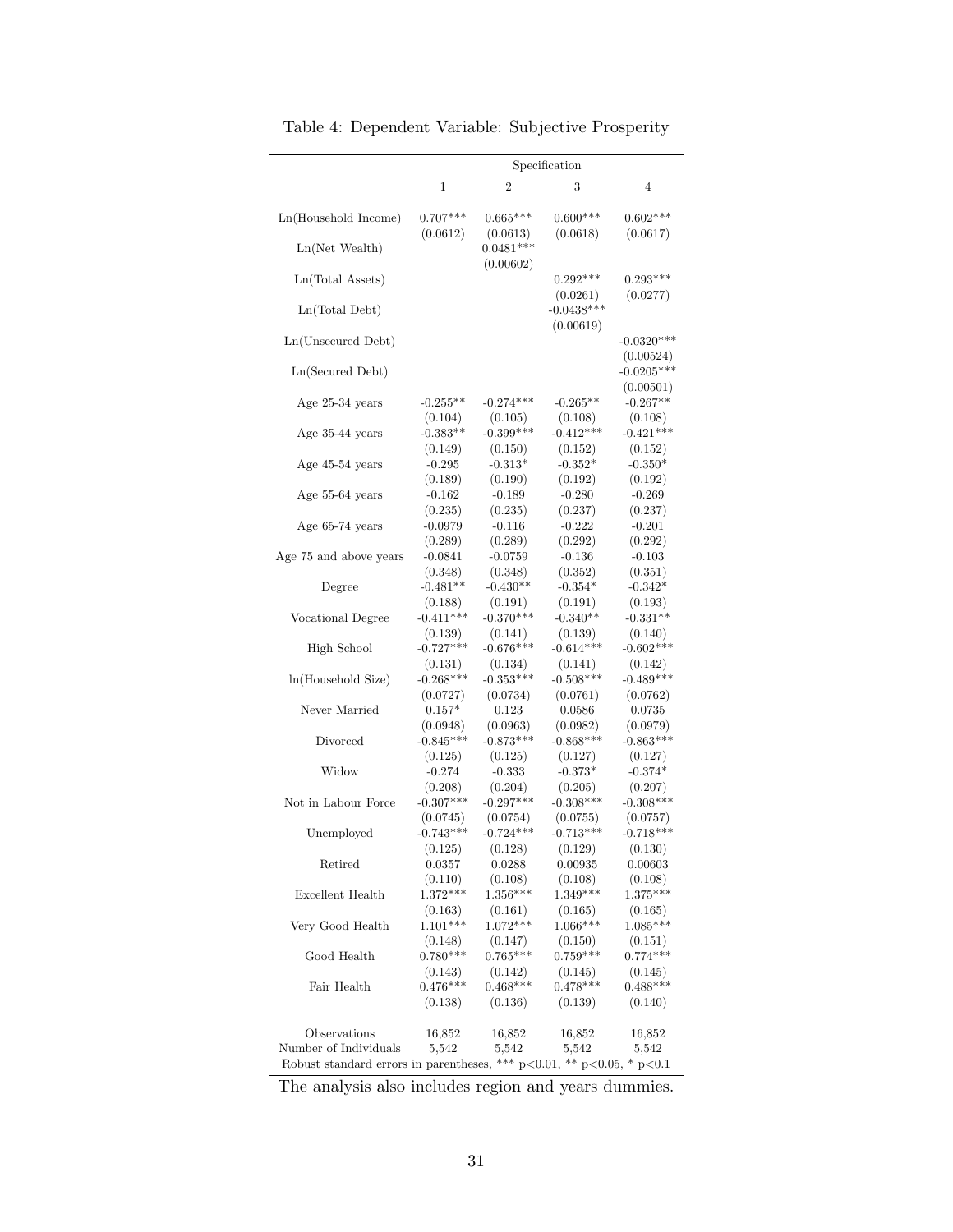|                             |                       |                                       | Full Sample            |                                                                   |                                                             |                                                                          | Younger sample                                                                                                                  |                                                                       |                                                                            |                                                                              | Older Sample                                                                                      |                                                                  |
|-----------------------------|-----------------------|---------------------------------------|------------------------|-------------------------------------------------------------------|-------------------------------------------------------------|--------------------------------------------------------------------------|---------------------------------------------------------------------------------------------------------------------------------|-----------------------------------------------------------------------|----------------------------------------------------------------------------|------------------------------------------------------------------------------|---------------------------------------------------------------------------------------------------|------------------------------------------------------------------|
|                             |                       |                                       | Specification          |                                                                   |                                                             |                                                                          | Specification                                                                                                                   |                                                                       |                                                                            |                                                                              | Specification                                                                                     |                                                                  |
|                             |                       | $\sim$                                |                        |                                                                   |                                                             |                                                                          | $\infty$                                                                                                                        | $\overline{\phantom{a}}$                                              |                                                                            |                                                                              |                                                                                                   |                                                                  |
| Ln(Household Income)        | $0.124***$            | $0.117***$                            | $0.117***$             | $4$<br>0.119***                                                   | $0.123**$                                                   | $0.105*$                                                                 |                                                                                                                                 |                                                                       |                                                                            | $0.151***$                                                                   | $0.155***$                                                                                        | $0.151**$                                                        |
| Ln(Relative Income)         | (0.0410)<br>$-0.0358$ | (0.0413)<br>$-0.416*$                 | $(0.0418)$<br>-0.480** | $\begin{array}{c} (0.0419) \\ -0.490^{**} \\ (0.220) \end{array}$ | $\begin{array}{c} (0.0596) \\ 0.272 \\ (0.327) \end{array}$ | $\begin{array}{c} (0.0601) \\ 0.159 \\ (0.401) \\ 0.0171*** \end{array}$ | $\begin{array}{c} 0.0888 \\ (0.0618) \\ 0.123 \\ (0.419) \end{array}$                                                           | $\begin{array}{c} 0.0957 \\ (0.0620) \\ 0.110 \\ (0.423) \end{array}$ | $\begin{array}{c} 0.150^{**} \\ (0.0631) \\ -0.256 \\ (0.276) \end{array}$ | $\begin{array}{c} (0.0642) \\ -0.803^{***} \\ (0.308) \\ 0.0215 \end{array}$ | $(0.0645)$<br>$-0.772**$                                                                          | $\begin{array}{c} (0.0641) \\ -0.749^{**} \\ (1590) \end{array}$ |
|                             | (0.183)               |                                       | (0.221)                |                                                                   |                                                             |                                                                          |                                                                                                                                 |                                                                       |                                                                            |                                                                              | (0.309)                                                                                           |                                                                  |
| Ln(Net Wealth)              |                       | $(0.214)$<br>$0.0198***$<br>(0.00527) |                        |                                                                   |                                                             | (0.00588)                                                                |                                                                                                                                 |                                                                       |                                                                            |                                                                              |                                                                                                   |                                                                  |
| In(Relative Net Wealth)     |                       | $0.310***$                            |                        |                                                                   |                                                             | (0.116)                                                                  |                                                                                                                                 |                                                                       |                                                                            | $(0.0151)$<br>$0.679***$<br>(0.175)                                          |                                                                                                   |                                                                  |
| Ln(Total Assets)            |                       | (0.0913)                              | $0.0555***$            | $0.0485***$                                                       |                                                             |                                                                          | $0.0703***$                                                                                                                     | $0.0704***$                                                           |                                                                            |                                                                              |                                                                                                   |                                                                  |
|                             |                       |                                       | $(0.0196)$<br>0.353*** | $(0.0202)$<br>0.338***                                            |                                                             |                                                                          |                                                                                                                                 |                                                                       |                                                                            |                                                                              | $\begin{array}{c} 0.0451 \\ (0.0414) \\ 0.649^{***} \\ (0.190) \\ (0.190) \\ -0.0110 \end{array}$ | $\begin{array}{c} 0.0362 \\ (0.0414) \\ 0.615*** \end{array}$    |
| Ln(Relative Total Assets)   |                       |                                       | (0.109)                | (0.109)                                                           |                                                             |                                                                          |                                                                                                                                 | $\begin{array}{c} (0.0257) \\ 0.114 \\ (0.157) \end{array}$           |                                                                            |                                                                              |                                                                                                   | (0.190)                                                          |
| Ln(Total Debt)              |                       |                                       | $0.0128**$             |                                                                   |                                                             |                                                                          |                                                                                                                                 |                                                                       |                                                                            |                                                                              |                                                                                                   |                                                                  |
|                             |                       |                                       | (0.00554)              |                                                                   |                                                             |                                                                          |                                                                                                                                 |                                                                       |                                                                            |                                                                              |                                                                                                   |                                                                  |
| Ln(Relative Total Debt)     |                       |                                       | (0.0264)<br>0.0261     |                                                                   |                                                             |                                                                          | $\begin{array}{c} (0.0248) \\ 0.143 \\ (0.157) \\ 0.0117 \\ -0.0117 \\ (0.00791) \\ (0.00791) \\ -0.104 \\ (0.121) \end{array}$ |                                                                       |                                                                            |                                                                              | $\begin{array}{c} (0.00889) \\ 0.0405 \\ (0.0279) \end{array}$                                    |                                                                  |
| Ln(Unsecured Debt)          |                       |                                       |                        | $-0.0161***$                                                      |                                                             |                                                                          |                                                                                                                                 | $0.0146**$                                                            |                                                                            |                                                                              |                                                                                                   | $0.0191**$                                                       |
|                             |                       |                                       |                        | $(0.00487)$<br>$0.00510$                                          |                                                             |                                                                          |                                                                                                                                 | (0.00631)                                                             |                                                                            |                                                                              |                                                                                                   | (0.00926)                                                        |
| Ln(Relative Unsecured Debt) |                       |                                       |                        | (0.0231)                                                          |                                                             |                                                                          |                                                                                                                                 | $-0.0297$                                                             |                                                                            |                                                                              |                                                                                                   |                                                                  |
| Ln(Secured Debt)            |                       |                                       |                        | $-0.000482$                                                       |                                                             |                                                                          |                                                                                                                                 | $(0.0718)$<br>-0.00475                                                |                                                                            |                                                                              |                                                                                                   | $\begin{array}{c} 0.0247 \\ (0.0253) \\ 0.00287 \end{array}$     |
|                             |                       |                                       |                        | (0.00454)                                                         |                                                             |                                                                          |                                                                                                                                 | (0.00576)                                                             |                                                                            |                                                                              |                                                                                                   | (0.00888)                                                        |
| Ln(Relative Secured Debt)   |                       |                                       |                        | $0.0285*$                                                         |                                                             |                                                                          |                                                                                                                                 | $-0.0115$                                                             |                                                                            |                                                                              |                                                                                                   | $0.0316*$                                                        |
|                             |                       |                                       |                        | (0.0168)                                                          |                                                             |                                                                          |                                                                                                                                 | (0.0621)                                                              |                                                                            |                                                                              |                                                                                                   | (0.1179)                                                         |
| Observations                | 37,245                | 37,245                                | 37,245                 | 37,245                                                            | 20,307                                                      | 20,307                                                                   | $20,307$                                                                                                                        | 20,307                                                                | 13,440                                                                     | 13,440                                                                       | 13,440                                                                                            | 13,440                                                           |
| Number of Individuals       | 7,848                 | 7,848                                 | 7,848                  | 7,848                                                             | 4,573                                                       | 4,573                                                                    | 4,573                                                                                                                           | 4,573                                                                 | 2,848                                                                      | 2,848                                                                        | 2,848                                                                                             | 2,848                                                            |

Table 5: Determinants of Overall Life Satisfaction - Relative Financial Position Table 5: Determinants of Overall Life Satisfaction - Relative Financial Position Analysis also controls for respondents age, education, household size, health status, employment status, relationship status, year and region dummies.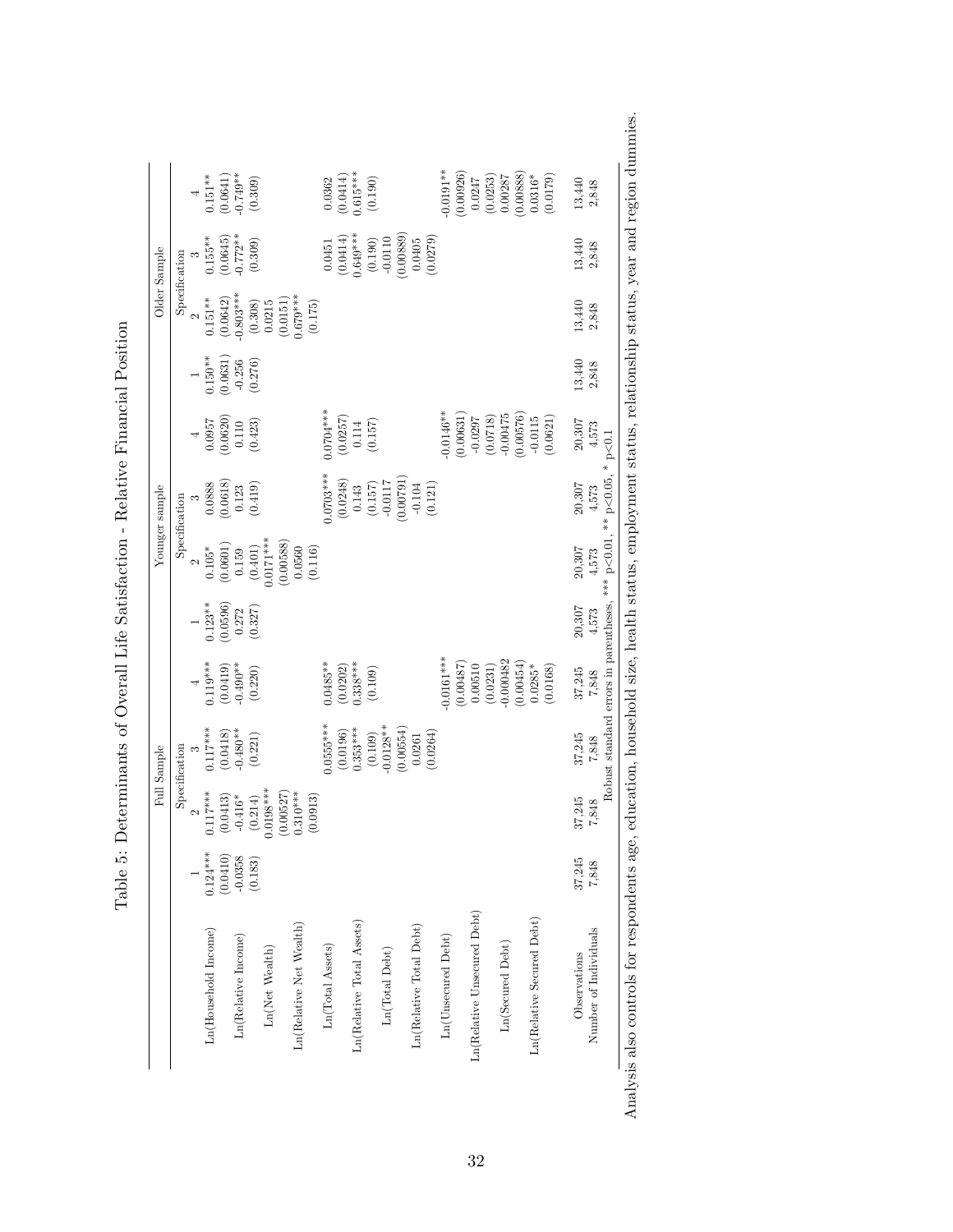|                                                                         |            |                                                                                                                             | Full Sample                                                                         |                         |            |                                      | Younger sample           |                                                                    |                       |                                  | Older Sample              |                                                             |
|-------------------------------------------------------------------------|------------|-----------------------------------------------------------------------------------------------------------------------------|-------------------------------------------------------------------------------------|-------------------------|------------|--------------------------------------|--------------------------|--------------------------------------------------------------------|-----------------------|----------------------------------|---------------------------|-------------------------------------------------------------|
|                                                                         |            |                                                                                                                             | Specification                                                                       |                         |            |                                      | Specification            |                                                                    |                       |                                  | Specification             |                                                             |
|                                                                         |            | 2                                                                                                                           |                                                                                     |                         |            |                                      | $\infty$                 |                                                                    |                       |                                  |                           |                                                             |
| Ln(Household Income                                                     | $0.383***$ | $0.349***$                                                                                                                  | $0.324***$                                                                          | $0.324***$              | $0.452***$ | $0.404***$                           | $0.353***$               | $0.363***$                                                         | $0.272***$            | $0.258***$                       | $0.258***$                | $0.263***$                                                  |
|                                                                         | (0.0437)   |                                                                                                                             | (0.0444)                                                                            | (0.0443)                | (0.0630)   | (0.0630)                             | (0.0642)                 | $\begin{array}{c} (0.0642) \\ -0.199 \\ \hline 0.373) \end{array}$ | (0.0613)              | (0.0611)                         | (0.0622)                  | $\begin{array}{c} (0.0621) \\ -0.112 \\ 0.299) \end{array}$ |
| Ln(Relative Household Income)                                           | $-0.153$   |                                                                                                                             | $-0.315$                                                                            | $-0.312$<br>$(0.212)$   | 0.333      |                                      | $-0.190$                 |                                                                    | $-0.390$<br>$(0.260)$ |                                  | $-0.119$<br>$(0.299)$     |                                                             |
| Ln(Net Wealth)                                                          | (0.174)    | $\begin{array}{c} (0.0436) \\ -0.459^{**} \\ (0.203) \\ 0.0379^{***} \\ (0.00495) \\ (0.00495) \\ (0.00495) \\ \end{array}$ | (0.211)                                                                             |                         | (0.298)    | $-0.214$<br>$(0.357)$<br>$0.0325***$ | (0.369)                  |                                                                    |                       | $-0.251$<br>(0.297)<br>0.0587*** |                           |                                                             |
|                                                                         |            |                                                                                                                             |                                                                                     |                         |            | (0.00544)                            |                          |                                                                    |                       | (0.0153)                         |                           |                                                             |
| Ln(Relative Net Wealth)                                                 |            | (0.0833)                                                                                                                    |                                                                                     |                         |            | $0.257***$<br>(0.107)                |                          |                                                                    |                       | $-0.117$<br>(0.157)              |                           |                                                             |
| Ln(Total Assets)                                                        |            |                                                                                                                             | $0.210***$                                                                          | $0.209***$              |            |                                      | $0.211***$               | $0.197***$                                                         |                       |                                  | $0.222***$                |                                                             |
| Ln(Relative Total Assets)                                               |            |                                                                                                                             | $\left(0.0212\right)$ $0.184*$                                                      | $(0.0225)$<br>$0.197**$ |            |                                      | $(0.0264)$ $0.256^*$     | $\left(0.0283\right)$ $0.210$                                      |                       |                                  | (0.0461)<br>$-0.173$      | $0.225***$<br>(0.0464)<br>(0.171<br>(0.168)                 |
|                                                                         |            |                                                                                                                             | (0.0979)                                                                            | (0.0983)                |            |                                      |                          | (0.144)                                                            |                       |                                  |                           |                                                             |
| $\ensuremath{\text{Ln}}(\ensuremath{\text{Total}}\xspace\ \text{Debt})$ |            |                                                                                                                             | $0.0497***$                                                                         |                         |            |                                      | $(0.144)$<br>$0.0573***$ |                                                                    |                       |                                  | $(0.169)$<br>$-0.0420***$ |                                                             |
|                                                                         |            |                                                                                                                             | (0.00521)                                                                           |                         |            |                                      | (0.00724)                |                                                                    |                       |                                  | $(0.00850)$<br>$0.000754$ |                                                             |
| Ln(Relative Total Debt)                                                 |            |                                                                                                                             | $-0.0182$<br>(0.0245)                                                               |                         |            |                                      | $-0.0562$<br>(0.121)     |                                                                    |                       |                                  | (0.0261)                  |                                                             |
| Ln(Unsecured Debt)                                                      |            |                                                                                                                             |                                                                                     | $-0.0389***$            |            |                                      |                          | $0.0416***$                                                        |                       |                                  |                           | $-0.0323***$                                                |
|                                                                         |            |                                                                                                                             |                                                                                     | (0.00454)               |            |                                      |                          | (0.00577)                                                          |                       |                                  |                           | (0.00878)                                                   |
| In(Relative Unsecured Debt)                                             |            |                                                                                                                             |                                                                                     | (0.0226)<br>$-0.0296$   |            |                                      |                          | (0.0660)<br>$-0.0259$                                              |                       |                                  |                           | (0.0254)<br>$-0.0133$                                       |
| Ln(Secured Debt)                                                        |            |                                                                                                                             |                                                                                     | $-0.0204***$            |            |                                      |                          | $0.0162***$                                                        |                       |                                  |                           | $-0.0328***$                                                |
|                                                                         |            |                                                                                                                             |                                                                                     | (0.00440)               |            |                                      |                          | (0.00565)                                                          |                       |                                  |                           | (0.00805)                                                   |
| Ln(Relative Secured Debt)                                               |            |                                                                                                                             |                                                                                     | 0.000142<br>(0.0160)    |            |                                      |                          | (0.0599)<br>0.0563                                                 |                       |                                  |                           | 0.00134<br>(0.0170)                                         |
| Observations                                                            | 62,020     | 62,020                                                                                                                      | 62,020                                                                              | 62,020                  | 35,628     | 35,628                               | 35,628                   |                                                                    | 20,510                | 20,510                           | 20,510                    | 20,510                                                      |
| Number of Individuals                                                   | 9,103      | 9,103                                                                                                                       | 9,103                                                                               | 9,103                   | 5,441      | 5,441                                | 5,441                    | $35,628$<br>$5,441$                                                | 3,241                 | 3,241                            | 3,241                     | 3,241                                                       |
|                                                                         |            |                                                                                                                             | Robust standard errors in parentheses, *** $p < 0.01$ , ** $p < 0.05$ , * $p < 0.1$ |                         |            |                                      |                          |                                                                    |                       |                                  |                           |                                                             |

Table 6: Determinants of Financial Satisfaction - Relative Financial Position Table 6: Determinants of Financial Satisfaction - Relative Financial Position

33

Analysis also controls for respondents age, education, household size, health status, employment status, relationship status, year and region dummies.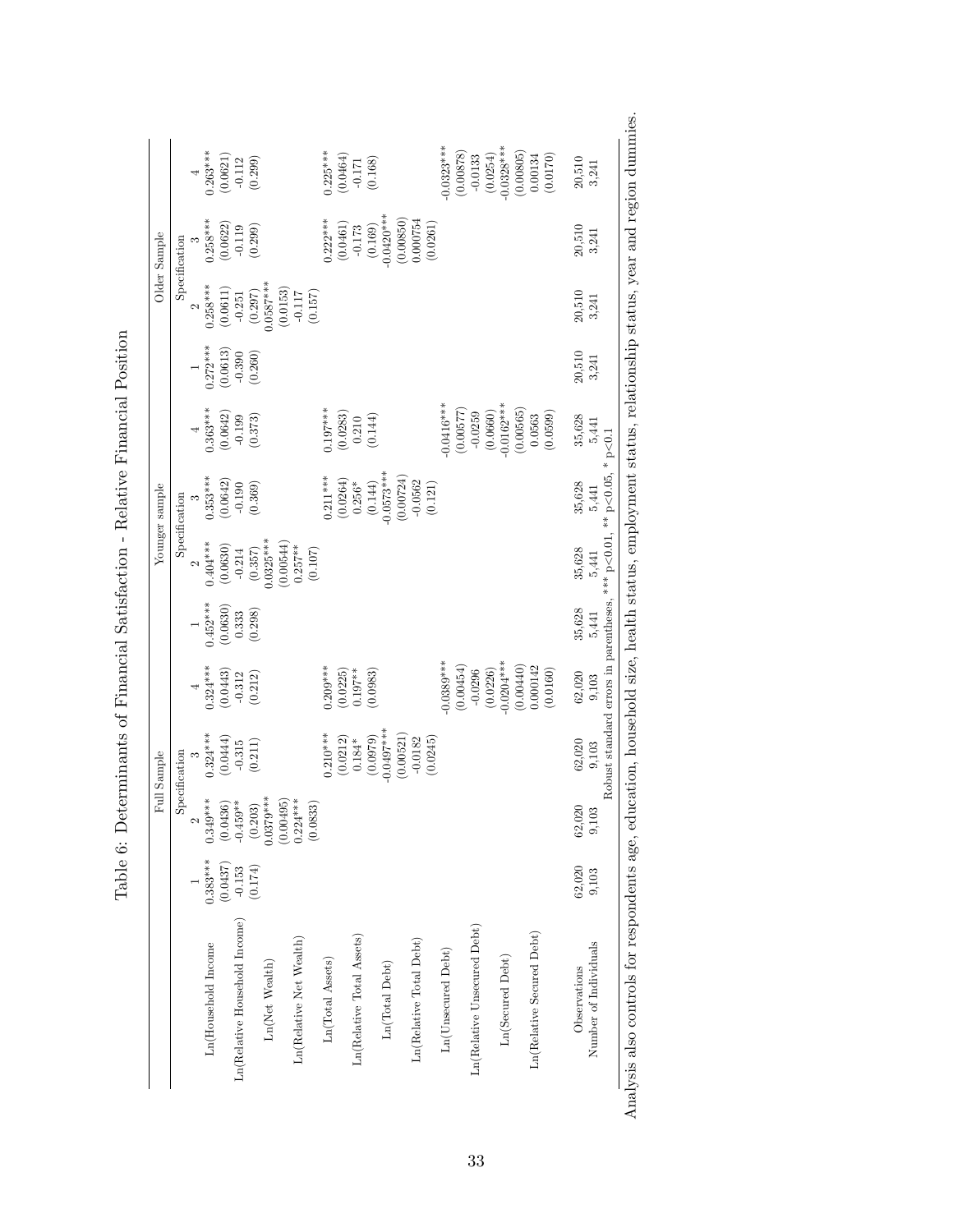|                                       |                         |                        | Full Sample                                                                         |                         |                        |                                                             | Younger sample                                              |                                                             |                                                             |                                                             | Older Sample                                                |                                |
|---------------------------------------|-------------------------|------------------------|-------------------------------------------------------------------------------------|-------------------------|------------------------|-------------------------------------------------------------|-------------------------------------------------------------|-------------------------------------------------------------|-------------------------------------------------------------|-------------------------------------------------------------|-------------------------------------------------------------|--------------------------------|
|                                       |                         |                        | Specification                                                                       |                         |                        |                                                             | Specification                                               |                                                             |                                                             | Specification                                               |                                                             |                                |
|                                       |                         | 2                      |                                                                                     |                         |                        |                                                             |                                                             |                                                             |                                                             | $\sim$                                                      |                                                             |                                |
| Ln(Household Income)                  | $0.704***$              | $.669***$              | $0.602***$                                                                          | $0.605***$              | $0.810***$             | $0.770***$                                                  | $0.665***$                                                  | $0.671***$                                                  | $0.510***$                                                  | $0.489***$                                                  | $0.480***$                                                  | $0.485***$                     |
|                                       | (0.0615)                | (0.0616)               | $(0.0622)$<br>-0.0161                                                               | $(0.0621)$<br>-0.0805   | $(0.0909)$<br>1.166*** | $\begin{array}{c} (0.0922) \\ 0.590 \\ (0.418) \end{array}$ | $\begin{array}{c} (0.0952) \\ 0.585 \\ (0.448) \end{array}$ | $\begin{array}{c} (0.0956) \\ 0.611 \\ (0.445) \end{array}$ | $\begin{array}{c} (0.0830) \\ -0.132 \\ 0.323) \end{array}$ | $\begin{array}{c} (0.0817) \\ 0.172 \\ (0.366) \end{array}$ | $\begin{array}{c} (0.0821) \\ 0.249 \\ (0.367) \end{array}$ | $(0.0820)$<br>0.0929<br>0.370) |
| Ln(Relative Household Income)         | $\frac{0.183}{(0.207)}$ | $-0.175$               |                                                                                     |                         |                        |                                                             |                                                             |                                                             |                                                             |                                                             |                                                             |                                |
|                                       |                         | $0.0475***$<br>(0.242) | (0.255)                                                                             | (0.254)                 | (0.348)                | $0.0411***$                                                 |                                                             |                                                             |                                                             | $0.0640***$                                                 |                                                             |                                |
| Ln(Net Wealth)                        |                         | 0.0603<br>$\circ$      |                                                                                     |                         |                        |                                                             |                                                             |                                                             |                                                             | (0.0192)                                                    |                                                             |                                |
| In(Relative Net Wealth)               |                         | $0.253**$<br>0.0998)   |                                                                                     |                         |                        | $(0.00637)$ $0.286**$<br>(0.127)                            |                                                             |                                                             |                                                             | $\begin{bmatrix} -0.310 \\ 0.192 \end{bmatrix}$             |                                                             |                                |
| Ln(Total Assets)                      |                         |                        | $0.289***$                                                                          | $0.291***$              |                        |                                                             | $0.314***$                                                  | $0.306***$                                                  |                                                             |                                                             | $0.189***$                                                  | $0.195***$                     |
|                                       |                         |                        | (0.0261)                                                                            | $(0.0276)$<br>0.262**   |                        |                                                             | $(0.0319) \\ 0.373**$                                       | $(0.0340) \\ 0.321^{*}$                                     |                                                             |                                                             | $(0.0523)$ -0.352*                                          | $(0.0523)$ -0.314 $\,$         |
| Ln(Relative Total Assets)             |                         |                        | $0.245**$                                                                           |                         |                        |                                                             |                                                             |                                                             |                                                             |                                                             |                                                             |                                |
| $\text{Ln}(\text{Total}\:\text{Det})$ |                         |                        | $0.0427***$<br>(0.120)                                                              | (0.120)                 |                        |                                                             | $(0.177)$<br>0.0537***                                      | (0.171)                                                     |                                                             |                                                             | $(0.206)$<br>$-0.0237**$                                    | (0.210)                        |
|                                       |                         |                        | (0.00620)                                                                           |                         |                        |                                                             | (0.00875)                                                   |                                                             |                                                             |                                                             | (0.0102)                                                    |                                |
| Ln(Relative Total Debt)               |                         |                        | $-0.0742**$<br>(0.0310)                                                             |                         |                        |                                                             | $-0.155$<br>(0.134)                                         |                                                             |                                                             |                                                             | (0.0302)<br>$-0.0281$                                       |                                |
| Ln(Unsecured Debt                     |                         |                        |                                                                                     | $-0.0319***$            |                        |                                                             |                                                             | $0.0387***$                                                 |                                                             |                                                             |                                                             | $-0.0131$                      |
|                                       |                         |                        |                                                                                     | (0.00525)               |                        |                                                             |                                                             | (0.00669)                                                   |                                                             |                                                             |                                                             | (0.0103)                       |
| Ln(Relative Unsecured Debt)           |                         |                        |                                                                                     | (0.0296)<br>0.0200      |                        |                                                             |                                                             | (0.0794)<br>0.0450                                          |                                                             |                                                             |                                                             | 0.0506                         |
| Ln(Secured Debt)                      |                         |                        |                                                                                     | $-0.0195***$            |                        |                                                             |                                                             | $0.0190***$                                                 |                                                             |                                                             |                                                             | $(0.0340)$<br>-0.0196*         |
|                                       |                         |                        |                                                                                     | (0.00502)               |                        |                                                             |                                                             | (0.00635)                                                   |                                                             |                                                             |                                                             | (0.0101)                       |
| Ln(Relative Secured Debt)             |                         |                        |                                                                                     | $0.0726***$<br>(0.0207) |                        |                                                             |                                                             | (0.0589)<br>$-0.0847$                                       |                                                             |                                                             |                                                             | $0.0519**$<br>(0.0221)         |
|                                       |                         |                        |                                                                                     |                         |                        |                                                             |                                                             |                                                             |                                                             |                                                             |                                                             |                                |
| Observations                          | 16,852                  | 16,852                 | 16,852                                                                              | 16,852                  | 10,263                 | 10,263                                                      | 10,263                                                      | 10,263                                                      | 5,028                                                       | 5,028                                                       | 5,028<br>1,744                                              | 5,028                          |
| Number of Individuals                 | 5,542                   | 5,542                  | 5,542                                                                               | 5,542                   | 3,466                  | 3,466                                                       | 3,466                                                       | 3,466                                                       | 1,744                                                       | 1,744                                                       |                                                             | 1,744                          |
|                                       |                         |                        | Robust standard errors in parentheses, *** $p < 0.01$ , ** $p < 0.05$ , * $p < 0.1$ |                         |                        |                                                             |                                                             |                                                             |                                                             |                                                             |                                                             |                                |

Table 7: Determinants of Subjective Prosperity - Relative Financial Position Table 7: Determinants of Subjective Prosperity - Relative Financial Position

34

Analysis also controls for respondents age, education, household size, health status, employment status, relationship status, year dummies and region Analysis also controls for respondents age, education, household size, health status, employment status, relationship status, year dummies and region dummies.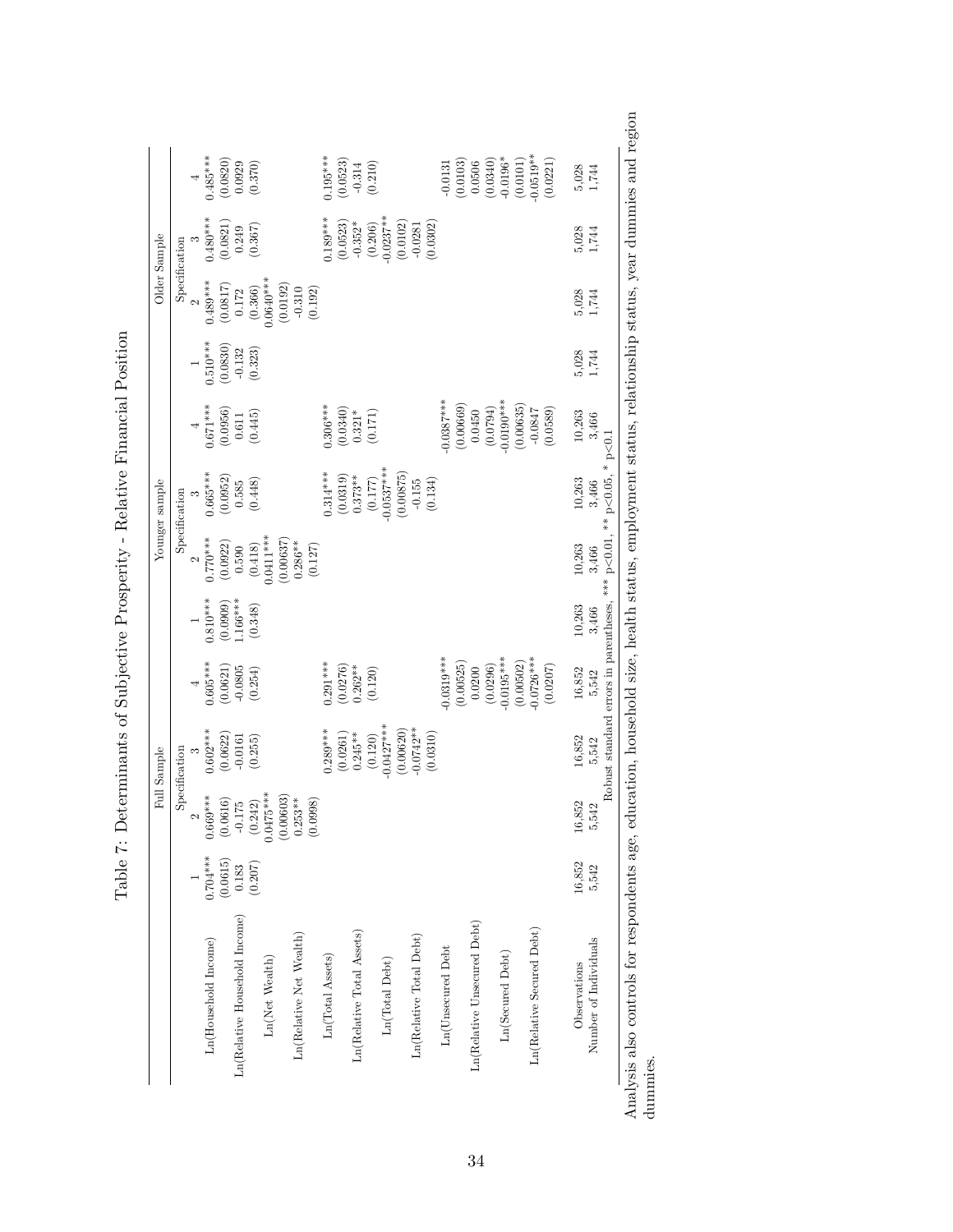|                                       |                      |                        | Full Sample             |                        |                     |                      | Younger sample      |                        |                     |                                  | Older Sample           |                       |
|---------------------------------------|----------------------|------------------------|-------------------------|------------------------|---------------------|----------------------|---------------------|------------------------|---------------------|----------------------------------|------------------------|-----------------------|
|                                       |                      |                        | Specification           |                        |                     |                      | Specification       |                        |                     |                                  | Specification          |                       |
|                                       |                      | $\mathbf{\Omega}$      |                         | $\overline{a}$         |                     | $\mathbf{\sim}$      |                     | 4                      |                     | $\mathbf{\Omega}$                |                        | 4                     |
| Ln(Household Income)                  | 0.0876               | $-0.301$               | $-0.365^*$              | $-0.372*$              | 0.395               | $\rm 0.261$          | 0.212               | 0.203                  | $-0.113$            | $-0.661**$                       | $-0.637**$             | $-0.618**$            |
|                                       | (0.185)<br>0.0199    | (0.214)<br>$0.399*$    | $0.480**$<br>(0.222)    | $0.489**$<br>(0.221)   | (0.330)<br>$-0.278$ | (0.402)              | (0.420)<br>$-0.118$ | (0.424)<br>$-0.102$    | (0.279)<br>0.150    | $0.700**$<br>(0.310)             | $0.704**$<br>(0.312)   | $0.681**$<br>(0.312)  |
| Positive Relative Income              | (0.201)              | (0.229)                | (0.236)                 | (0.235)                | (0.348)             | (0.418)<br>$-0.180$  | (0.436)             | (0.440)                | (0.304)             | (0.332)                          | (0.334)                | (0.335)               |
| Negative Relative Income              | $-0.0409$<br>(0.185) | $-0.420*$<br>(0.216)   | $-0.483**$              | $-0.492**$             | (0.329)<br>0.270    | (0.403)<br>$0.157\,$ | 0.124               | (0.425)<br>$0.108\,$   | $-0.293$<br>(0.282) | $-0.840***$                      | $-0.818***$            | $-0.797**$            |
| $\text{Ln}(\text{Net}~\text{Wealth})$ |                      | $0.340***$<br>(0.0926) | (0.223)                 | (0.223)                |                     | (0.118)<br>0.0887    | (0.422)             |                        |                     | $0.703***$<br>(0.314)<br>(0.178) | (0.315)                | (0.315)               |
| Positive Relative Net Wealth          |                      | $-0.262**$<br>(0.103)  |                         |                        |                     | 0.00888<br>(0.129)   |                     |                        |                     | $-0.667***$<br>(0.203)           |                        |                       |
| Negative Relative Net Wealth          |                      | $0.321***$<br>(0.0927) |                         |                        |                     | 0.0726<br>(0.118)    |                     |                        |                     | $0.683***$<br>(0.177)            |                        |                       |
| Ln(Total Assets)                      |                      |                        | $0.410***$              | $0.385***$             |                     |                      | 0.219               | 0.185                  |                     |                                  | $0.692***$             | $0.649***$            |
| Positive Relative Total Assets        |                      |                        | $-0.345***$<br>(0.111)  | $-0.327***$<br>(0.111) |                     |                      | (0.160)<br>$-0.119$ | $(0.160)$<br>$-0.0972$ |                     |                                  | $-0.688***$<br>(0.193) | $0.657***$<br>(0.193) |
| Negative Relative Total Assets        |                      |                        | $0.353***$<br>(0.123)   | $0.335***$<br>(0.123)  |                     |                      | (0.173)<br>0.146    | (0.173)<br>0.114       |                     |                                  | $0.643***$<br>(0.226)  | $0.608***$<br>(0.227) |
| Ln(Total Debt)                        |                      |                        | (0.111)<br>$\,0.0143\,$ | (0.111)                |                     |                      | (0.160)<br>$-0.121$ | (0.160)                |                     |                                  | 0.0330<br>(0.192)      | (0.192)               |
| Positive Relative Total Debt          |                      |                        | (0.0267)<br>$-0.0581$   |                        |                     |                      | (0.120)<br>0.0337   |                        |                     |                                  | (0.0290)<br>$-0.0930$  |                       |
| Negative Relative Total Debt          |                      |                        | (0.0554)<br>0.0257      |                        |                     |                      | (0.136)<br>$-0.111$ |                        |                     |                                  | (0.0809)<br>0.0404     |                       |
|                                       |                      |                        | 0.0264                  |                        |                     |                      | (0.120)             |                        |                     |                                  | (0.0280)               |                       |
| Ln(Unsecured Debt)                    |                      |                        |                         | $-0.00955$<br>(0.0235) |                     |                      |                     | 0.0438<br>(0.0717)     |                     |                                  |                        | (0.0273)<br>0.0123    |
| Positive Relative Unsecured Debt      |                      |                        |                         | $-0.0533$              |                     |                      |                     | 0.0352                 |                     |                                  |                        | $-0.136*$             |
| Negative Relative Unsecured Debt      |                      |                        |                         | (0.0471)<br>0.00392    |                     |                      |                     | (0.0876)<br>$-0.0289$  |                     |                                  |                        | (0.0784)<br>0.0227    |
|                                       |                      |                        |                         | (0.0231)               |                     |                      |                     | (0.0719)               |                     |                                  |                        | (0.0254)              |
| Ln(Secured Debt)                      |                      |                        |                         | (0.0174)<br>0.0285     |                     |                      |                     | (0.0620)<br>$-0.0162$  |                     |                                  |                        | (0.0210)<br>0.0343    |
| Positive Relative Secured Debt        |                      |                        |                         | (0.0553)<br>$-0.0366$  |                     |                      |                     | (0.0918)<br>$-0.0525$  |                     |                                  |                        | $-0.0282$<br>(0.0911) |
| Negative Relative Secured Debt        |                      |                        |                         | 0.0168)<br>$0.0285*$   |                     |                      |                     | (0.0622)<br>$-0.0144$  |                     |                                  |                        | $0.0315*$<br>(0.0179) |
| Observations                          | 37,245               | 37,245                 | 37,245                  | 37,245                 | 20,307              | 20,307               | 20,307              | $20,307$               | 13,440              | 13,440                           | $13,\!440$             | 13,440                |
| Number of Individuals                 | 7,848                | 7,848                  | 7,848                   | 7,848                  | 4,573               | 4,573                | 4,573               | 4,573                  | 2,848               | 2,848                            | 2,848                  | 2,848                 |

Table 8: Determinants of Overall Life Satisfaction - Asymmetric Relative Financial Position Table 8: Determinants of Overall Life Satisfaction - Asymmetric Relative Financial Position Analysis also controls for respondents age, education, household size, health status, employment status, relationship status, year dummies and region dummies.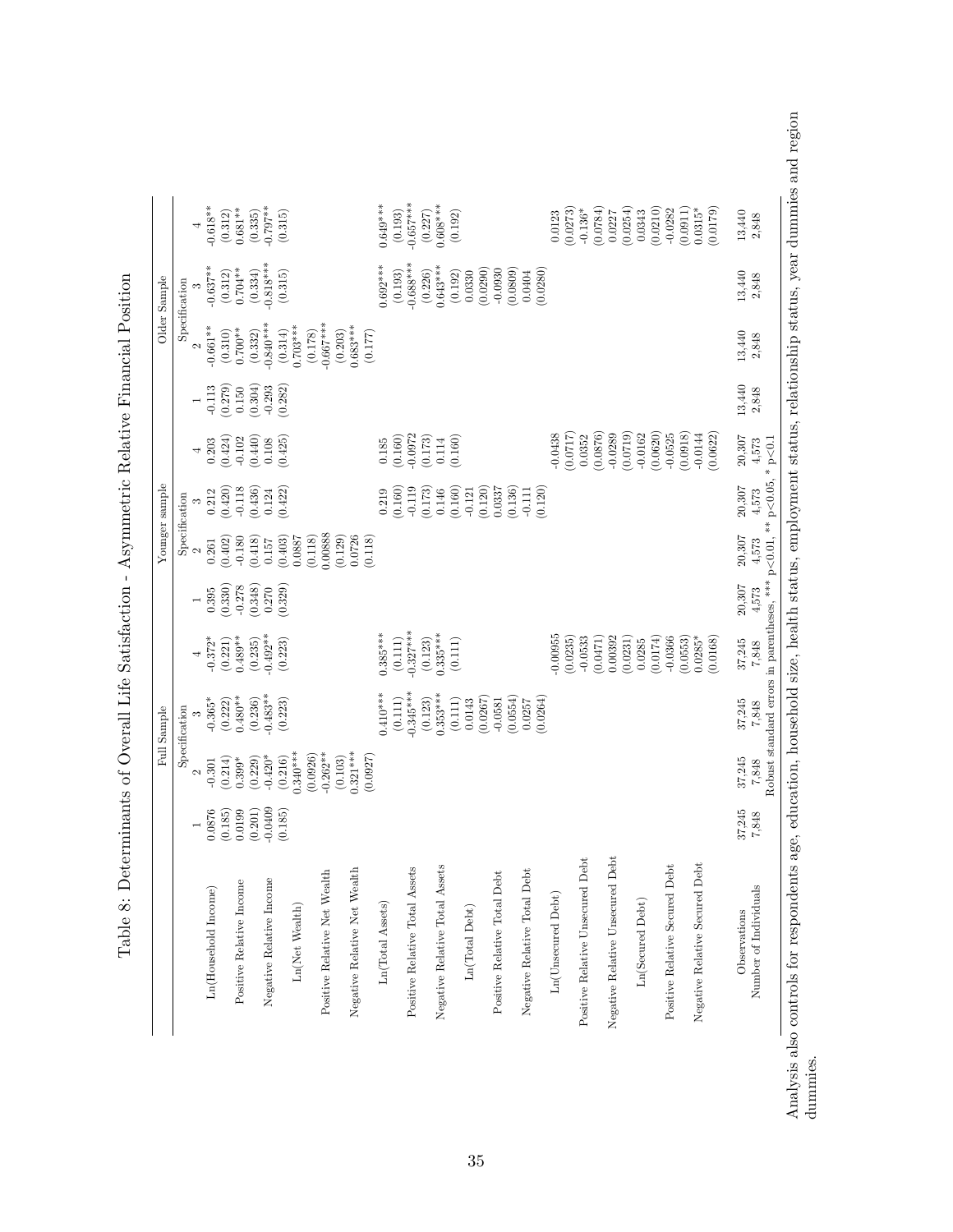|                                    |                       |                        | Full Sample              |                                     |                                                                                        |                       | Younger sample          |                                                           |                       |                       | Older Sample           |                                               |
|------------------------------------|-----------------------|------------------------|--------------------------|-------------------------------------|----------------------------------------------------------------------------------------|-----------------------|-------------------------|-----------------------------------------------------------|-----------------------|-----------------------|------------------------|-----------------------------------------------|
|                                    |                       |                        | Specification            |                                     |                                                                                        | Specification         |                         |                                                           |                       |                       | Specification          |                                               |
|                                    |                       | $\mathbf{\Omega}$      |                          |                                     |                                                                                        | $\mathbf{\Omega}$     | S                       | $\overline{a}$                                            |                       | $\sim$                |                        |                                               |
| Ln(Household Income)               | 0.240                 | $-0.101$               | 0.0110                   | (0.0103)                            | $0.826***$                                                                             | 0.283                 | $\frac{0.218}{(0.368)}$ |                                                           | $-0.101$<br>$(0.261)$ | 0.0635                | $(0.182)$<br>$(0.299)$ | $\begin{array}{c} 0.188 \\ 0.300 \end{array}$ |
|                                    | (0.175)               | (0.203)                | (0.209)                  |                                     | (0.302)                                                                                | (0.359)               |                         | $\begin{array}{c} 0.216 \\ 0.371 \end{array}$<br>$(0.518$ |                       | (0.298)               |                        |                                               |
| Positive Relative Household Income | $0.532***$<br>(0.190) | $0.751***$             | $0.674***$<br>(0.223)    | $0.697***$<br>$\left( 0.224\right)$ | 0.0268                                                                                 | (0.369)<br>0.413      | 0.484                   |                                                           | $0.680**$<br>(0.287)  | (0.319)<br>0.444      | (0.321)<br>0.338       | 0.343                                         |
| Negative Relative Household Income | $-0.0280$             | $(0.217)$<br>$-0.335$  | $-0.204$                 | $-0.202$                            | $(0.312)$<br>0.502*                                                                    | 0.00408               | $(0.379)$<br>$-0.0212$  | $(0.381)$<br>$-0.0276$                                    | $-0.291$              | $-0.112$              | 0.00277                | $(0.323)$<br>$0.00727$                        |
| Ln(Net Wealth)                     | (0.177)               | $0.347***$<br>(0.205)  | (0.212)                  | (0.214)                             | (0.303)                                                                                | $0.363***$<br>(0.361) | (0.373)                 | (0.376)                                                   | (0.264)               | 0.0369<br>(0.300)     | (0.301)                | (0.301)                                       |
|                                    |                       | (0.0849)               |                          |                                     |                                                                                        | (0.108)               |                         |                                                           |                       | (0.159)               |                        |                                               |
| Positive Relative Net Wealth       |                       | (0.0999)<br>0.125      |                          |                                     |                                                                                        | (0.124)<br>0.0466     |                         |                                                           |                       | $0.648***$<br>(0.186) |                        |                                               |
| Negative Relative Net Wealth       |                       | $0.314***$<br>(0.0850) |                          |                                     |                                                                                        | $0.334***$<br>(0.108) |                         |                                                           |                       | $-0.0108$<br>(0.159)  |                        |                                               |
| Ln(Total Assets)                   |                       |                        | $0.442***$               | $0.451***$                          |                                                                                        |                       | $0.502***$              | $0.447***$                                                |                       |                       | $(0.0798$<br>(0.173)   | 0.0865                                        |
| Positive Relative Total Assets     |                       |                        | (0.0989)<br>0.0442       | (0.0996)<br>0.0441                  |                                                                                        |                       | $-0.0699$<br>(0.145)    | $-0.00369$<br>(0.144)                                     |                       |                       | $0.607***$             | $0.595***$<br>(0.172)                         |
| Negative Relative Total Assets     |                       |                        | $0.255**$<br>(0.116)     | $0.268***$<br>(0.116)               |                                                                                        |                       | $0.310**$<br>(0.162)    | (0.162)<br>$0.271*$                                       |                       |                       | $(0.207)$<br>$-0.0977$ | $-0.0948$<br>(0.206)                          |
| Ln(Total Debt)                     |                       |                        | $-0.0717***$<br>(0.0997) | (0.100)                             |                                                                                        |                       | (0.146)<br>$-0.104$     | (0.146)                                                   |                       |                       | $0.0454*$<br>(0.172)   | (0.171)                                       |
| Positive Relative Total Debt       |                       |                        | (0.0248)<br>$-0.0316$    |                                     |                                                                                        |                       | (0.120)<br>0.0110       |                                                           |                       |                       | (0.0270)<br>$-0.0150$  |                                               |
| Negative Relative Total Debt       |                       |                        | (0.0519)<br>$-0.0236$    |                                     |                                                                                        |                       | $-0.0476$<br>(0.134)    |                                                           |                       |                       | (0.0748)<br>$-0.00331$ |                                               |
| Ln(Unsecured Debt)                 |                       |                        | (0.0245)                 | $0.0737***$<br>(0.0229)             |                                                                                        |                       | (0.121)                 | (0.0654)<br>$-0.0676$                                     |                       |                       | (0.0260)               | $0.0505*$<br>(0.0268)                         |
| Positive Relative Unsecured Debt   |                       |                        |                          | $0.0759*$                           |                                                                                        |                       |                         | 0.0804                                                    |                       |                       |                        | 0.0610                                        |
| Negative Relative Unsecured Debt   |                       |                        |                          | (0.0438)<br>$-0.0317$               |                                                                                        |                       |                         | (0.0800)<br>$-0.0227$                                     |                       |                       |                        | (0.0716)<br>$-0.0142$                         |
| Ln(Secured Debt)                   |                       |                        |                          | (0.0226)<br>$-0.0144$               |                                                                                        |                       |                         | (0.0655)<br>0.0389                                        |                       |                       |                        | (0.0252)<br>$-0.0291$                         |
| Positive Relative Secured Debt     |                       |                        |                          | $0.154***$<br>(0.0167)              |                                                                                        |                       |                         | $-0.201**$<br>(0.0612)                                    |                       |                       |                        | (0.0196)<br>$-0.0584$                         |
| Negative Relative Secured Debt     |                       |                        |                          | $-0.00156$<br>(0.0508)<br>(0.0160)  |                                                                                        |                       |                         | (0.0883)<br>(0.0616)<br>0.0487                            |                       |                       |                        | 0.000359<br>(0.0806)<br>(0.0170)              |
| Observations                       | 62,020                | 62,020                 | 62,020                   | 62,020                              | 35,628                                                                                 | 35,628                | 35,628                  | 35,628                                                    | 20,510                | 20,510                | 20,510                 | 20,510                                        |
| Number of Individuals              | 9,103                 | 9,103                  | 9,103                    | 9,103                               | Robust standard errors in parentheses, *** $p<0.01$ , ** $p<0.05$ , * $p<0.1$<br>5,441 | 5,441                 | 5,441                   | 5,441                                                     | 3,241                 | 3,241                 | 3,241                  | 3,241                                         |

Table 9: Determinants of Financial Satisfaction - Asymmetric Relative Financial Position Table 9: Determinants of Financial Satisfaction - Asymmetric Relative Financial Position Analysis also controls for respondents age, education, household size, health status, employment status, relationship status, year dummies and region dummies.